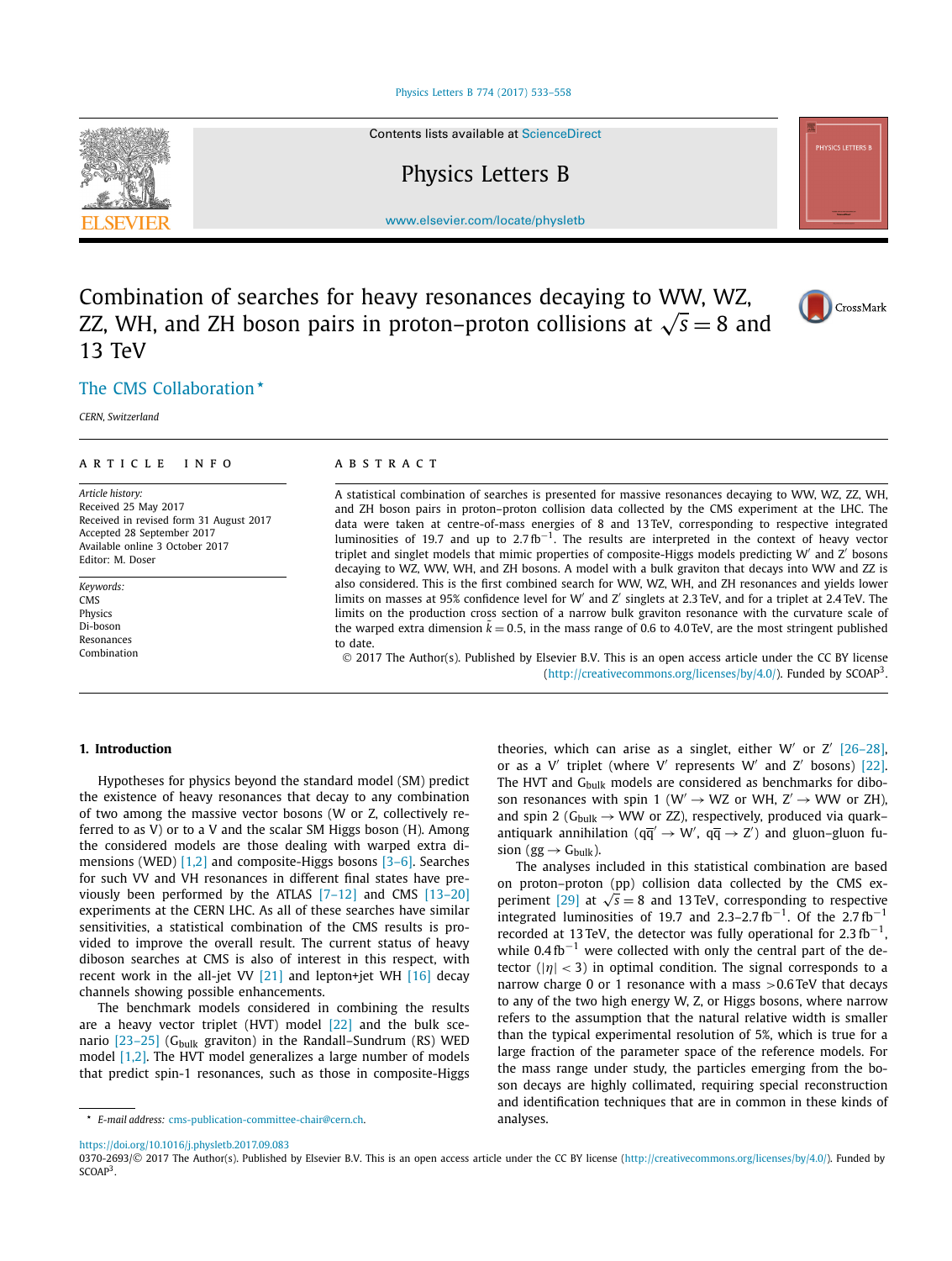<span id="page-1-0"></span>Summary of the properties of the heavy-resonance models considered in the combination. The polarization of the produced W and Z bosons in these models is primarily longitudinal, as decays to transverse polarizations are suppressed.

| Model                  | Particles         | Spin           | Charge     | Main production mode               | Main decay mode                    |
|------------------------|-------------------|----------------|------------|------------------------------------|------------------------------------|
| HVT model A, $g_V = 1$ | W' singlet        |                | ±1         | $q\overline{q}'$                   | $q\overline{q}'$                   |
|                        | Z' singlet        |                | $\bf{0}$   | qq                                 | qq                                 |
|                        | W' and Z' triplet |                | $\pm 1, 0$ | $q\overline{q}'$ , $q\overline{q}$ | $q\overline{q}'$ , $q\overline{q}$ |
| HVT model B, $g_V = 3$ | W' singlet        |                | ±1         | $q\overline{q}'$                   | WZ, WH                             |
|                        | $Z'$ singlet      |                | $\bf{0}$   | $q\overline{q}$                    | WW, ZH                             |
|                        | W' and Z' triplet |                | $\pm 1, 0$ | $q\overline{q}'$ , $q\overline{q}$ | WZ, WH, WW, ZH                     |
| RS bulk, $k = 0.5$     | $G_{\text{bulk}}$ | $\overline{2}$ | $\bf{0}$   | gg                                 | WW, ZZ                             |

Analyses were performed using all-lepton, lepton+jet, and alljet final states that include decays of W and Z bosons into charged leptons ( $\ell = e$  or  $\mu$ ) and neutrinos ( $\nu$ ), as well as the reconstructed jets evolved from the  $q\overline{q}^{(\prime)}$  products of the boson decays. The latter include  $W \rightarrow q\overline{q}'$  and  $Z \rightarrow q\overline{q}$ . The analyses use  $H \rightarrow b\overline{b}$  and  $\mathrm{H} \rightarrow \mathrm{WW} \rightarrow \mathrm{q}\mathrm{\overline{q}^{\prime}}\mathrm{q}\mathrm{\overline{q}^{\prime}}$  decays of the Higgs boson, which are labeled as bb or  $q\overline{q}q\overline{q}$ , together with a vector boson decaying to hadrons. Final states with the Higgs boson decaying into a  $\tau^+\tau^-$  lepton pair are also considered. In all, we combine results from the following final states: 3*lv* (8 TeV) [\[13\];](#page-8-0) *ll*q (8 TeV) [\[14\];](#page-8-0) *lv*q (8 TeV) [14]; qqqq (8 TeV) [\[15\];](#page-8-0) *ν*bb (8 TeV) [\[16\];](#page-8-0) qq*ττ* (8 TeV) [\[17\];](#page-8-0) qqbb and 6q (8 TeV) [\[18\];](#page-8-0) *ℓv*qq (13 TeV) [\[19\];](#page-8-0) qqqq (13 TeV) [19]; and *ℓℓb*b, *ν*bb, and *νν*bb (13 TeV) [\[20\].](#page-8-0) Since some more forward parts of the detector, which provide information for the calculation of the missing transverse momentum, were not in optimal condition for a fraction of the 2015 data-taking period, the analyses of 13 TeV data in the *l*νq<sub>Q</sub>, *l*νb<sub>b</sub>, *ll*b<sub>b</sub>, and *νν*bb decay channels are based on the dataset corresponding to the integrated luminosity of 2.3 fb<sup>-1</sup> rather than  $2.7$  fb<sup>-1</sup>.

Given the limited experimental jet mass resolution, the  $W \rightarrow$  $q\overline{q}'$  and  $Z \rightarrow q\overline{q}$  candidates cannot be fully differentiated, and individual analyses can be sensitive to several different interpretations in the same model. For example, the final state  $\ell \nu q\overline{q}$  is sensitive to HVT W' decays to a WZ boson pair as well as to  $Z'$  decays to WW boson pairs. The sum of contributions from multiple signals with their respective efficiencies is sought in the combination. For this reason, separate interpretations are given below for a vector triplet V' and for vector singlets (W' or Z').

This letter is structured as follows. After a brief introduction to the benchmark models in Section 2, a summary of the analyses entering the combination is given in Section [3.](#page-2-0) The combining procedure is described in Section [4,](#page-4-0) and finally the results and summary are provided in Sections [5](#page-4-0) and [6.](#page-7-0)

#### **2. Theoretical models**

As indicated above, heavy diboson resonances are expected in a large class of models that attempt to accommodate the difference between the electroweak and Planck scales. We perform the combination in the context of seven benchmark theories formulated to cover different spin, production, and decay options for resonances decaying to VV and VH. The properties of models for spin-1 and spin-2 resonances are briefly discussed in the following two subsections, with benchmark resonances summarized in Table 1. For both spin-1 and spin-2 resonances, the signal cross sections used in this paper are given in [Tables A.1 and A.2](#page-8-0) of the Appendix.

#### *2.1. Spin-1 resonances*

Several extensions of the SM such as composite-Higgs [\[3–6\]](#page-8-0) and little Higgs [\[30,31\]](#page-9-0) models can be generalized through a phenomenological Lagrangian that describes the production and decay of spin-1 heavy resonances, such as a charged W and a neutral Z , using the HVT model.

The HVT couplings are described in terms of four parameters:

- (i)  $c_H$  describes interactions of the new resonance with the Higgs boson or longitudinally polarized SM vector bosons;
- (ii)  $c_F$  describes the interactions of the new resonance with fermions;
- (iii)  $g_V$  gives the typical strength of the new interaction and
- (iv)  $m'_{\rm V}$  is the mass of the new resonance.

The  $W'$  and  $Z'$  bosons couple to the fermions through the combination of parameters  $g^2c_F/g_V$  and to the H and vector bosons through  $g_Vc_H$ , where g is the  $SU(2)_L$  gauge coupling. The Higgs boson is assumed to be part of a Higgs doublet field. Therefore, its dynamics are related to the Goldstone bosons in the same doublet by SM symmetry. Those Goldstone bosons are equivalent to the corresponding longitudinally polarized W and Z bosons in the high energy limit according to the "Equivalence Theorem" [\[32\].](#page-9-0) The coupling of the Higgs boson to the  $W'$  and  $Z'$  resonances can thus be described by the same coupling as used for the longitudinal W and Z bosons.

The production of  $W'$  and  $Z'$  bosons at hadron colliders is expected to be dominated by the process  $q\overline{q}^{(\prime)} \rightarrow W'$  or Z'. Two benchmark models are studied, denoted A and B, that were suggested in Ref. [\[22\].](#page-8-0) In model A, weakly coupled vector resonances arise from an extension of the SM gauge group. In model B, the heavy vector triplet is produced by a strong coupling mechanism, as embodied in theories such as in the composite-Higgs model. Consequently, in model A the branching fractions to fermions and SM massive bosons are comparable, whereas in model B, fermionic couplings are suppressed. Therefore, in the context of WW, WZ, ZH, and WH resonance searches, model B is of more interest, since model A is strongly constrained by searches in final states with fermions. In both options, the heavy resonances couple as SM custodial triplets, so that  $W'$  and  $Z'$  are expected to be approximately degenerate in mass, and the branching fractions  $\mathcal{B}(W' \rightarrow WH)$  and  $B(Z' \rightarrow ZH)$  to be comparable to  $B(W' \rightarrow WZ)$  and  $B(Z' \rightarrow WW)$ . We consider model A ( $c_H = -g^2/g_V^2$ ,  $c_F = -1.3$ ) with parameter  $g_V = 1$ , and model B ( $c_H = -1$ ,  $c_F = 1$ ) with parameter  $g_V = 3$ . A value of  $g_V = 3$  is chosen for model B to represent strongly coupled electroweak symmetry breaking, e.g. composite-Higgs models, while assuring small natural widths relative to the experimental resolution. We also consider heavy resonances that couple to W and  $Z'$  as singlets, i.e. expecting only one charged or neutral resonance at a given mass, as summarized in Table 1.

Previous searches for a W' boson decaying into a pair of SM massive bosons (WZ, WH) provide a lower mass limit of 1.8 TeV in model A  $(g_V = 1)$  and 2.3 TeV in model B  $(g_V = 3)$ , where the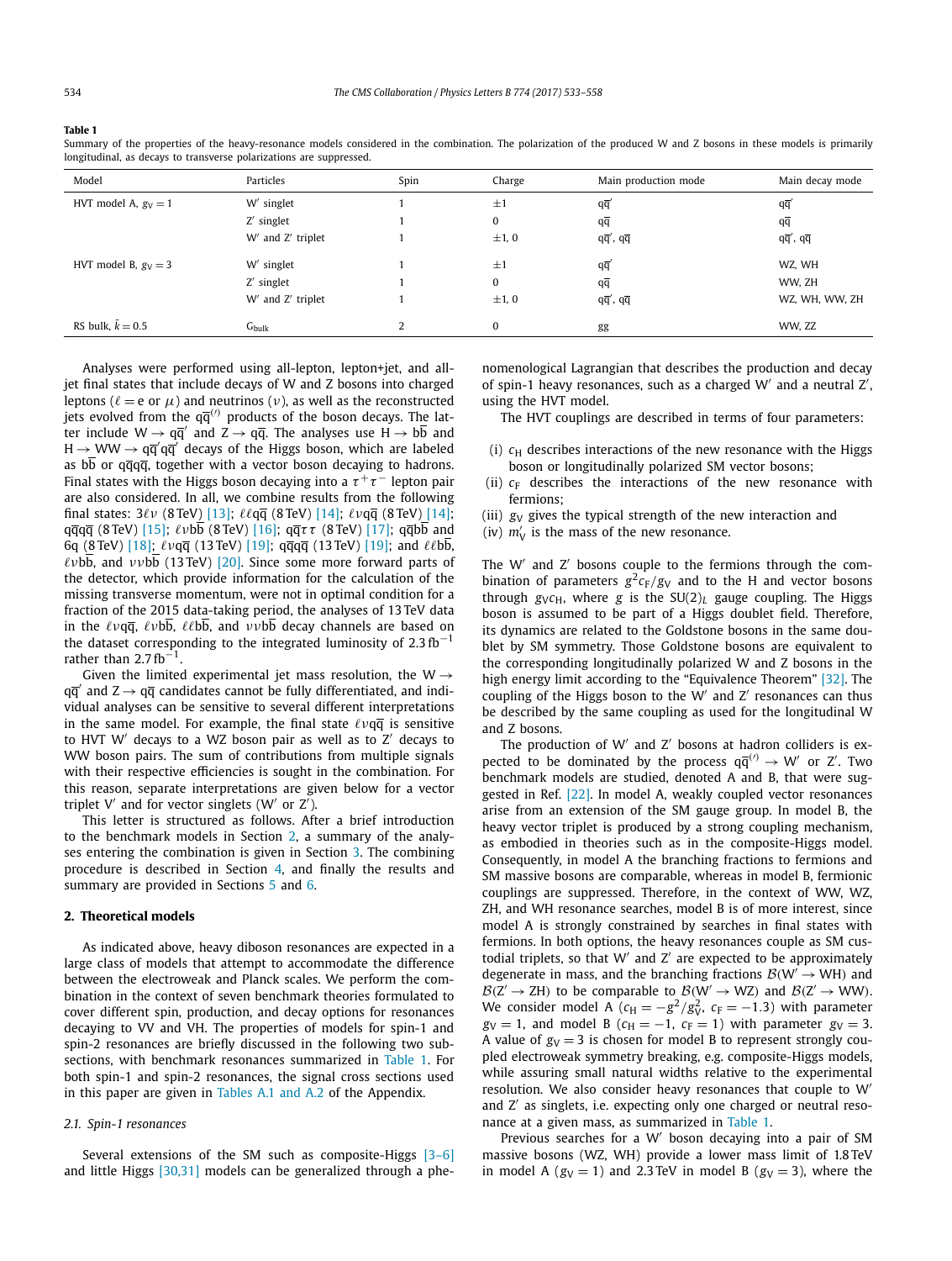<span id="page-2-0"></span>results from 8 TeV data [\[7–9,13,15,16\]](#page-8-0) are most stringent at low resonance masses, while 13 TeV analyses [\[10,11,19,20\]](#page-8-0) dominate at higher resonance masses. Searches for a  $Z'$  boson decaying into a pair of SM massive bosons (WW, ZH) yield lower mass limits of 1.4 and 2.0 TeV in models A and B, respectively, based on 8 TeV [\[12,17,](#page-8-0) [18\]](#page-8-0) and 13 TeV [\[10,11,19,20\]](#page-8-0) data. For a heavy vector triplet resonance, the most stringent lower mass limits of 2.35 TeV (model A) and 2.60 TeV (model B) are obtained from a combination of VV searches at 13 TeV [\[10\].](#page-8-0)

#### *2.2. Spin-2 resonances*

Massive spin-2 resonances can be motivated in WED models through Kaluza–Klein (KK) gravitons [\[1,2\],](#page-8-0) which correspond to a tower of KK excitations of a spin-2 graviton. The original RS model (here denoted as RS1) can be extended to the bulk scenario ( $G_{\text{bulk}}$ ), which addresses the flavor structure of the SM through the localization of fermions in the warped extra dimension [\[23–25\].](#page-9-0)

These WED models have two free parameters: the mass of the first mode of the KK graviton,  $m_G$ , and the ratio  $k \equiv k / \overline{m_{Pl}}$ , where *k* is the curvature scale of the WED and  $\overline{m}_{\text{Pl}} \equiv m_{\text{Pl}}/\sqrt{8\pi}$  is the reduced Planck mass. The constant ˜ *k* acts as the coupling constant of the model, on which the production cross sections and widths of the graviton depend quadratically. For models with  $k$   $\lesssim$  0.5, the natural width of the resonance is sufficiently small to be neglected relative to detector resolution.

In the bulk scenario, coupling of the graviton to light fermions is highly suppressed, and the decay into photons is negligible, while in the RS1 scenario, the graviton decays to photon and fermion pairs dominate. In the context of WW and ZZ resonance searches, the bulk scenario is of great interest, since RS1 is already strongly constrained through searches in final states with fermions and photons [\[33–35\].](#page-9-0) The production of gravitons at hadron colliders in the bulk scenario is dominated by gluon–gluon fusion, and the branching fraction  $\mathcal{B}(G_{bulk} \to WW) \approx 2 \mathcal{B}(G_{bulk} \to ZZ)$ . The decay mode into a pair of Higgs bosons, which is not studied in this paper, has a branching fraction comparable to  $\mathcal{B}(G_{\text{bulk}} \rightarrow ZZ)$ .

For  $k = 1$ , where the bulk graviton has comparable or larger width than the detector resolution, the most stringent lower limit of 1.1 TeV on its mass is set by a combination of searches in the diboson final state  $[10]$ . The most stringent limits on the cross section for narrow bulk graviton resonances for  $k \leq 0.5$  are also determined through searches in the diboson final state [\[14,15,](#page-8-0) [19\];](#page-8-0) however, the integrated luminosity of the dataset is not large enough to allow us to obtain mass limits for this resonance.

#### **3. Data analyses**

#### *3.1. The CMS detector*

The central feature of the CMS apparatus is a superconducting solenoid of 6 m internal diameter, providing a magnetic field of 3.8 T. Within the solenoid volume are a silicon pixel and strip tracker, a lead tungstate crystal electromagnetic calorimeter, and a brass and scintillator hadron calorimeter, each composed of a barrel and two endcap sections. Forward calorimeters extend the pseudorapidity coverage provided by the barrel and endcap detectors. Muons are measured in gas-ionization detectors embedded in the steel flux-return yoke outside the solenoid. A more detailed description of the CMS detector, together with a definition of the coordinate system used and the relevant kinematic variables, can be found in Ref. [\[29\].](#page-9-0)

#### *3.2. Analysis techniques*

This paper combines searches for heavy resonances over a background spectrum described by steeply falling distributions of the invariant mass of two reconstructed W, Z, or Higgs bosons in several decay modes. The  $Z \rightarrow \ell \ell$  candidates are reconstructed from electron [\[36\]](#page-9-0) or muon [\[37\]](#page-9-0) candidates, while  $W \rightarrow \ell \nu$  candidates are formed from the combination of electron or muon candidates with missing transverse momentum [\[38\],](#page-9-0) where the longitudinal momentum of the neutrino is constrained such that the *lv* invariant mass is equal to the W mass [\[39\].](#page-9-0) The selection criteria for leptons are such that they ensure disjoint datasets for the searches in lepton+jet final states with 0, 1, and 2 leptons. The contributions from  $H \rightarrow \tau \tau$  candidates are constructed from e and  $\mu$  decays of  $\tau \to \ell \overline{\nu}_\ell \nu_\tau$ , and from  $\tau \to q\overline{q}'\nu_\tau$  candidates, in combination with missing transverse momentum. The W  $\rightarrow$  q $\overline{q}'$ , Z  $\rightarrow$  q $\overline{q}$ , H  $\rightarrow$  bb, and  $H \rightarrow WW \rightarrow q\overline{q}'q\overline{q}'$  candidates are reconstructed from QCDevolved jets  $[40]$ , as described in detail in the following.

Since the W, Z, and Higgs bosons originating from decays of heavy resonances tend to have large Lorentz boosts, their decay products have a small angular separation, requiring special reconstruction techniques. For highly boosted W, Z, and Higgs bosons decaying to electron, muon, and tau candidates, identification and isolation requirements are formulated such that any other nearby reconstructed lepton is excluded from the computation of quantities used for identification and isolation. This method retains high identification efficiency, while maintaining the same misidentification probability when two leptons are very collimated.

When W, Z, or Higgs bosons decay to quark–antiquark pairs, the showers of hadrons originating from these pairs merge into single large-radius jets that are reconstructed using two jet al-gorithms [\[41\].](#page-9-0) The Cambridge–Aachen [\[42\]](#page-9-0) and the anti- $k_T$  [\[43\]](#page-9-0) algorithms with a distance parameter of 0.8 are used for the 8 and 13 TeV data, respectively, providing comparable jet reconstruction performance. Jet momenta are corrected for additional pp collisions (pileup) that overlap the event of interest, as specified in Ref. [\[44\].](#page-9-0) To discriminate against quark and gluon jet background, selections on the pruned jet mass  $[45,46]$  and the N-subjettiness ratio  $\tau_2/\tau_1$  [\[47\]](#page-9-0) are applied. The jet pruning algorithm reclusters the jet constituents, while applying additional requirements to eliminate soft, large-angle QCD radiation that increases the jet mass relative to the initial V or H, quark, or gluon jet mass. The variable  $\tau_2/\tau_1$  indicates the probability of a jet to be composed of two hard subjets rather than just one hard jet. A jet is a candidate V jet if its pruned mass,  $m_{jet}$ , is compatible within resolution with the W or Z mass. The specific selection depends on the analysis channel. For example, the 13 TeV analyses define the window in the range  $65 < m_{jet} < 105$  GeV. In the 13 TeV data, to further enhance analysis sensitivity to different signal hypotheses, two distinct categories enriched in W or Z bosons are defined through two disjoint ranges in  $m_{\text{jet}}$ . Sensitivity is then further improved in both 8 and 13 TeV data by categorizing events according to the  $\tau_2/\tau_1$  variable into a low purity (LP) and a high purity (HP) category. Although the HP category dominates the total sensitivity of the analyses, the LP category is retained, since it provides improved sensitivity for high-mass resonances. The optimal selection criteria for  $m_{jet}$  and  $\tau_2/\tau_1$  depend on signal and background yields and therefore differ across analyses. As a consequence, the efficiencies for identifying W and Z bosons can be different. The total efficiency of the  $m_{jet}$  and  $\tau_2/\tau_1$  HP selection criteria for a jet with  $p_T$  of 1 TeV originating from the decay of a heavy resonance ranges from 45% to 75%, with a mistagging rate of 2% to 7% [\[40,48\].](#page-9-0)

A category enriched in Higgs bosons is identified through a pruned-jet mass window around the Higgs boson mass, ensuring a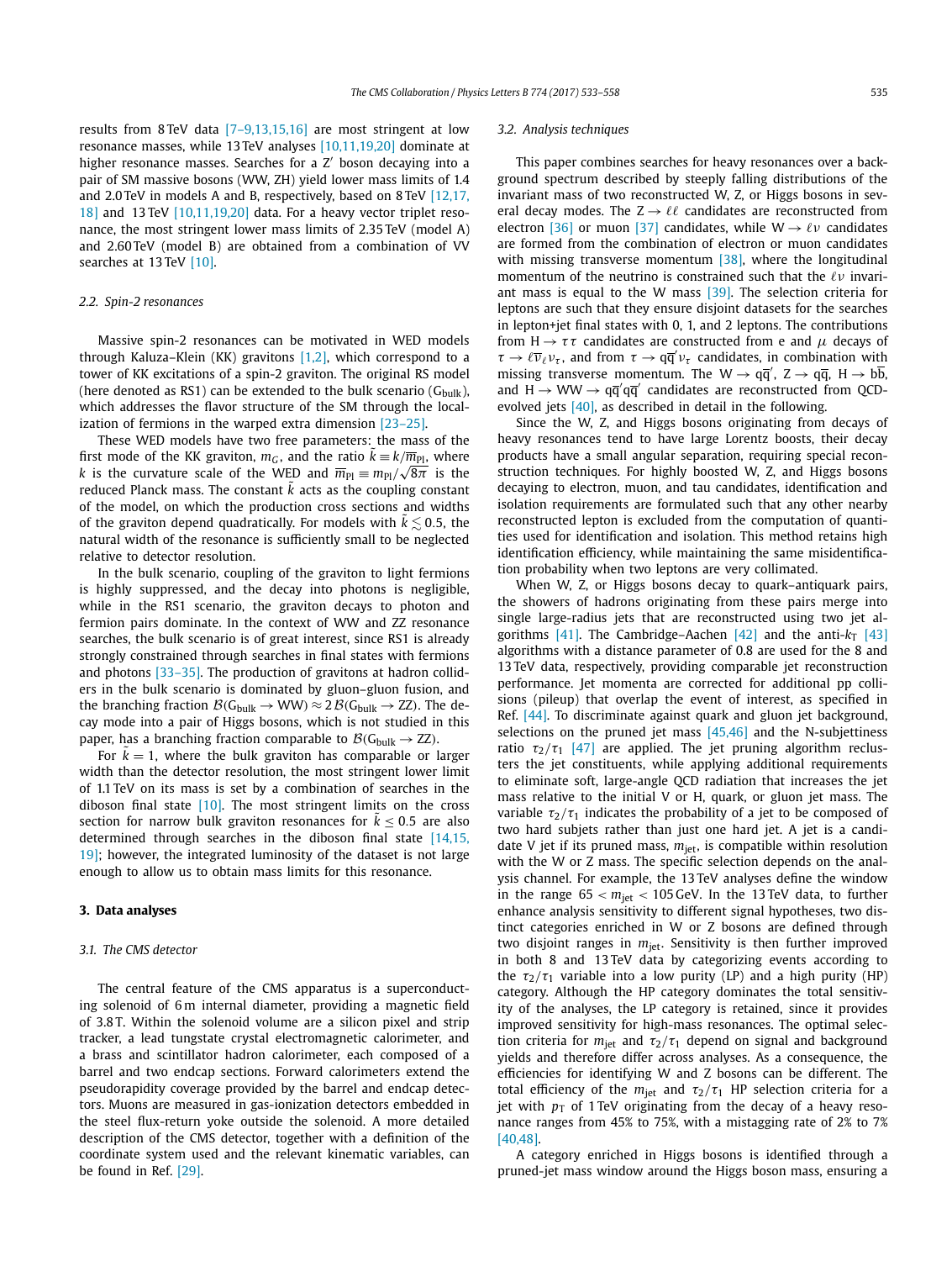Summary of signal efficiencies in analysis channels for 2 TeV resonances in the different models under study. For analyses that define high-purity (HP) and low-purity (LP) categories, both efficiencies are quoted in the form HP/LP. Signal efficiencies are given in percent, and include the SM branching fractions of the bosons to the final state in the analysis channel effects from detector acceptance, as well as reconstruction and selection efficiencies. Dashes indicate negligible signal contributions that are not considered in the overall combination. Channels marked with an asterisk have been reinterpreted for this combination, as described in the text later.

| Channel                                 | Ref.   | Efficiency [%]           |            |                          |            |                          |                          |
|-----------------------------------------|--------|--------------------------|------------|--------------------------|------------|--------------------------|--------------------------|
|                                         |        | <b>HVT</b>               |            |                          |            | RS bulk                  |                          |
|                                         |        | W'                       |            | Z'                       |            | $G_{\text{bulk}}$        |                          |
|                                         |        | WZ                       | WH         | <b>WW</b>                | ZH         | <b>WW</b>                | ZZ                       |
| $3\ell\nu$ (8 TeV)                      | $[13]$ | 0.6                      |            | $\qquad \qquad -$        | -          | $\overline{\phantom{0}}$ |                          |
| $\ell\ell q\overline{q}$ (8 TeV)        | $[14]$ | $*1.1/-$                 | Ξ.         | -                        | $*0.2/-$   |                          | 3.0/1.0                  |
| $\ell\nu q\overline{q}$ (8 TeV)         | $[14]$ | $*4.8/-$                 |            | $*9.4/-$                 | Ξ.         | 10.6/7.1                 | $\overline{\phantom{a}}$ |
| $q\overline{q}q\overline{q}$ (8 TeV)    | $[15]$ | 5.9/5.5                  | $*0.8/0.7$ | $*5.7/5.3$               | $*0.8/0.7$ | 3.8/3.1                  | 5.7/4.2                  |
| $\ell v b\overline{b}$ (8 TeV)          | $[16]$ | $\overline{\phantom{0}}$ | 0.9        | $\overline{\phantom{0}}$ |            |                          | -                        |
| $q\overline{q}\tau\tau$ (8 TeV)         | $[17]$ | -                        | $*1.2$     | $\overline{\phantom{0}}$ | 1.3        |                          | $\overline{\phantom{0}}$ |
| $q\overline{q}b\overline{b}/6q$ (8 TeV) | $[18]$ | -                        | 3.0/1.8    | -                        | 1.7/1.1    |                          |                          |
| $\ell\nu$ qq (13 TeV)                   | $[19]$ | 10.2                     | 1.7        | 19.4                     |            | 18.1                     | -                        |
| $q\overline{q}q\overline{q}$ (13 TeV)   | $[19]$ | 9.7/12.3                 | 1.8/2.5    | 8.2/10.6                 | 1.9/2.6    | 8.7/12.4                 | 11.0/13.5                |
| $\ell\ell b\overline{b}$ (13 TeV)       | $[20]$ | $\qquad \qquad =$        | -          | -                        | 1.5        | ۰                        |                          |
| $\ell v b\overline{b}$ (13 TeV)         | $[20]$ | $\qquad \qquad$          | 4.0        | $\overline{\phantom{0}}$ | -          |                          |                          |
| $v v b\overline{b}$ (13 TeV)            | $[20]$ | $\qquad \qquad =$        | -          | -                        | 4.2        | $\equiv$                 | -                        |

separate selection relative to V jet identification. For example, the searches in the *νν*bb, *lvbb*, and *llbb* final states at 13 TeV [\[20\]](#page-8-0) define the window in the range  $105 < m_{jet} < 135$  GeV. In addition, for the  $b\overline{b}$  final state, further discrimination against background is gained by applying a b tagging algorithm  $[49-51]$  to the two individual subjets into which the H-jet candidate is split. The b tagging algorithm discriminates jets originating from b quarks against those originating from lighter quarks or gluons. To distinguish  $H \rightarrow WW \rightarrow q\overline{q}'q\overline{q}'$  jets from background, a technique similar to V jet identification is applied using the  $\tau_4/\tau_2$  N-subjettiness ratio [\[18\].](#page-8-0) The selection efficiencies for each signal and channel are summarized in Table 2.

In all-jet final states [\[15,18,19\],](#page-8-0) the background expectation is dominated by multijet production, which is estimated through a fit of a signal+background hypothesis to the data, where the background is described by a smoothly falling parametric function. In lepton+jet ( $\ell \nu q\overline{q}$ ,  $\ell \ell q\overline{q}$ ,  $\nu \nu b\overline{b}$ ,  $\ell \nu b\overline{b}$ ,  $\ell \ell b\overline{b}$ , and  $q\overline{q}\tau\tau$ ) final states [\[14,16,17,19,20\],](#page-8-0) the dominant backgrounds from V+jets production are estimated using data in the sidebands of  $m_{\text{jet}}$ . The contamination from WH and ZH resonances decaying into lepton+jet final states in the high sideband defined in the *lv*qq and  $\ell\ell q\overline{q}$  analyses has been evaluated considering the cross sections excluded by the *lvbb* and *llbb* searches. The impact of this contamination on the resulting background estimate is found to be negligible. In all-lepton final states [\[13\],](#page-8-0) the dominant background from SM diboson production is estimated using simulated events.

#### *3.3. Reinterpretations*

In this subsection, we discuss analyses that have been reinterpreted for this paper since not all signal models presented in this combination were considered in the originally published analyses.

In the searches for new heavy resonances decaying into pairs of vector bosons in lepton+jet (*l* νq<sub>Q</sub> and *l l*<sub>4</sub><sub>Q</sub>) final states [\[14\]](#page-8-0) at  $\sqrt{s}$  = 8 TeV, 95% confidence level (CL) exclusion limits are obtained for the production cross section of a bulk graviton. Using a parametrization for the reconstruction efficiency as a function of W and Z boson kinematics, a reinterpretation is performed in the context of the HVT model described in Section [2.1,](#page-1-0) which predicts the production of charged and neutral spin-1 resonances decaying preferably to WW and WZ pairs. This reinterpretation is obtained by rescaling the bulk-graviton signal efficiencies by factors taking into account the different kinematics of W and Z bosons from W and Z' production relative to graviton production. The scale factors are obtained for each value of the sought resonance by means of the tables published in Ref.  $[14]$ . Signal shapes are unchanged by the combination process, and the effect of the scaling factor on the signal efficiency takes into account the differences in acceptance for the various signals and masses. Since the parametrization is restricted to the HP category of the analyses, the LP category is not used for the HVT W' and Z' interpretations of these channels. The  $m<sub>jet</sub>$  window that defines the signal regions of the analysis channels is chosen such that the *l* νq<sub>Q</sub> channel is sensitive to both the charged and the neutral resonances predicted in the HVT model. This additional signal efficiency is taken into account in the combination presented in Section [5.2.](#page-6-0)

The searches for heavy resonances decaying into pairs of vector bosons in the lepton+jet ( $\ell \nu q \overline{q}$  and  $\ell \ell q \overline{q}$ ) [\[14,19\]](#page-8-0) and all-jet  $(q\overline{q}q\overline{q})$  [\[15,19\]](#page-8-0) final states at 8 and 13 TeV are also sensitive to the WH and ZH signatures, since a small fraction of jets initiated by Higgs bosons have a pruned jet mass in the W or Z range. These searches are therefore reinterpreted for WH and ZH signals, to profit from this additional sensitivity. The efficiencies of these additional signals for the analyses selections are calculated and indicated in Table 2 with an asterisk. This contribution is found to be negligible for the search in the *l* ναα final state at 8 TeV, as in this analysis events are rejected if the boson jet satisfies b tagging requirements. The fraction of jets initiated by Z bosons that have a pruned jet mass in the Higgs boson mass range is found to be negligible and therefore this contribution is not taken into account in the combination.

The search for resonances in the  $q\overline{q}\tau\tau$  final state [\[18\]](#page-8-0) is optimized for a Z' resonance decaying to a ZH pair. However, given the large  $m_{\text{jet}}$  window (65  $< m_{\text{jet}} < 105 \text{ GeV}$ ) used to tag the  $Z \rightarrow q\overline{q}$ decays, this analysis channel is also sensitive to the production of the charged spin-1 W' resonance decaying to a WH pair predicted in HVT models. Similarly, the search in the all-jet final state with 8 TeV data is optimized for the  $W' \rightarrow WZ$  signal hypothesis, while being sensitive as well to a  $Z'$  resonance decaying to WW. This overlap is taken into account in the statistical combination described in Section [5.2.](#page-6-0) For all the other analyses, limits have been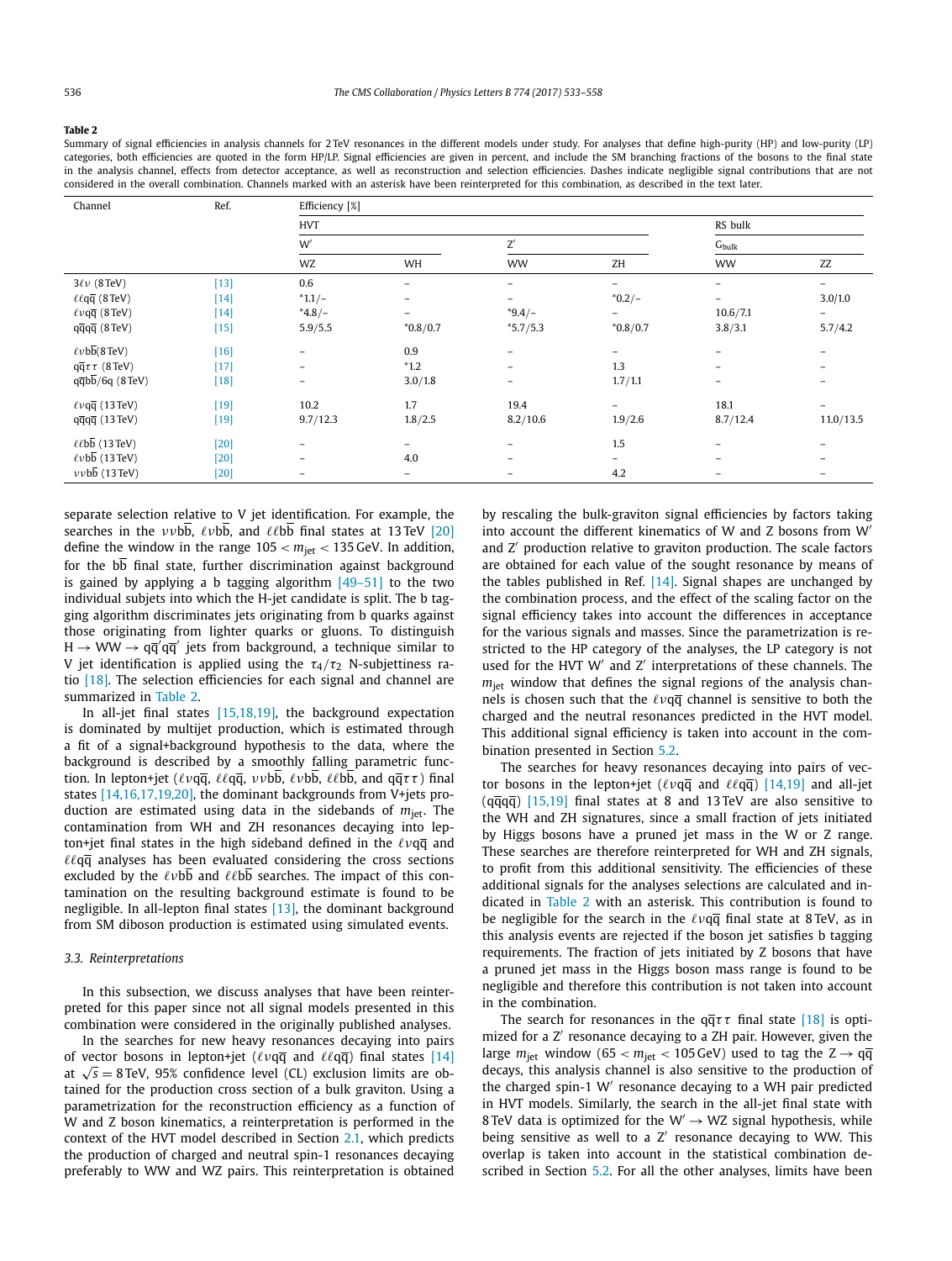<span id="page-4-0"></span>Correlation across analyses of systematic uncertainties in the signal prediction affecting the event yield in the signal region and the reconstructed diboson invariant mass distribution. A "yes" signifies 100% correlation, and "no" means uncorrelated.

| Source                                 | Quantity     | 8 and 13 TeV | e and $\mu$ | HP and LP | W-. Z-. and H-enriched |
|----------------------------------------|--------------|--------------|-------------|-----------|------------------------|
| Lepton trigger                         | yield        | no           | no          | yes       | yes                    |
| Lepton identification                  | yield        | no           | no          | yes       | yes                    |
| Lepton momentum scale                  | yield, shape | no           | no          | yes       | yes                    |
| Jet energy scale                       | yield, shape | no           | yes         | yes       | yes                    |
| Jet energy resolution                  | vield, shape | no           | yes         | yes       | yes                    |
| Jet mass scale                         | yield        | no           | yes         | yes       | yes                    |
| Jet mass resolution                    | yield        | no           | yes         | yes       | yes                    |
| b tagging                              | yield        | no           | yes         | yes       | yes                    |
| W tagging $\tau_{21}$ (HP/LP)          | yield        | no           | yes         | yes       | yes                    |
| Integrated luminosity                  | yield        | no           | yes         | yes       | yes                    |
| Pileup                                 | yield        | no           | yes         | yes       | yes                    |
| <b>PDF</b>                             | yield        | yes          | yes         | yes       | yes                    |
| $\mu_{\rm f}$ and $\mu_{\rm r}$ scales | yield        | yes          | yes         | yes       | yes                    |

previously obtained in the same models as those considered in this letter and a reinterpretation is not needed.

#### **4. Combination procedure**

We search for a peak on top of a falling background spectrum by means of a fit to the data. The likelihood function is constructed using the diboson invariant mass distribution in data, the background prediction, and the resonant line-shape, to assess the presence of a potential diboson resonance. We define the likelihood function  $\mathcal L$  as

$$
\mathcal{L}(\text{data} \mid \mu \, s(\theta) + b(\theta)) = \mathcal{P}(\text{data} \mid \mu \, s(\theta) + b(\theta)) \, p(\tilde{\theta}|\theta), \qquad (1)
$$

where "data" stands for the observed data; *θ* represents the full ensemble of nuisance parameters;  $s(\theta)$  and  $b(\theta)$  are the expected signal and background yields;  $\mu$  is a scale factor for the signal strength;  $P$ (data  $| \mu s(\theta) + b(\theta)$ ) is the product of Poisson probabilities over all bins of diboson invariant mass distributions in all channels (or over all events for channels with unbinned distributions); and  $p(\hat{\theta}|\theta)$  is the probability density function for all nuisance parameters to measure a value *θ*˜ given its true value *θ* [\[52\].](#page-9-0) After maximizing the likelihood function, the best-fit value of  $\mu = \sigma_{\text{best-fit}}/\sigma_{\text{theory}}$  corresponds therefore to the ratio of the best-fit signal cross section  $\sigma_{best-fit}$  to the predicted cross section *σ*theory, assuming that all branching fractions are as predicted by the relevant signal models.

The treatment of the background in the maximum likelihood fit depends on the analysis channel. In the  $q\overline{q}q\overline{q}$ ,  $q\overline{q}$ bb, and 6q analyses, the parameters in the background function are left floating in the fit, such that the background prediction is obtained simultaneously with  $\mu$ , in each hypothesis [\[15\].](#page-8-0) In the remaining analyses (*l* νq<del>q</del>, *l l*qq, *l l*bb, *l v*bb, *vvbb*), the background is estimated using sidebands in data, and the uncertainties related to its parametrized distribution are treated as nuisance parameters constrained through Gaussian probability density functions in the fit [\[14\].](#page-8-0) The likelihoods from all analysis channels are combined.

The asymptotic approximation  $[53]$  of the CL<sub>s</sub> criterion  $[54,55]$ is used to obtain limits on the signal scale factor  $\mu$  that take into account the ratio of the theoretical predictions for the production cross sections at 8 and 13 TeV.

Systematic uncertainties in the signal and background yields are treated as nuisance parameters constrained through log-normal probability density functions. All such parameters are profiled (refitted as a function of the parameter of interest  $\mu$ ) in the maximization of the likelihood function. When the likelihoods from different analysis channels are combined, the correlation of systematic effects across those channels is taken into account by treating the uncertainties as fully correlated (associated with the same nuisance parameter) or fully uncorrelated (associated with different nuisance parameters). Table 3 summarizes which uncertainties are treated as correlated among 8 and 13 TeV analyses, e and *μ* channels, HP and LP categories, and mass categories enriched in W, Z, and Higgs bosons in the combination. Additional categorization within individual analyses is described in their corresponding papers. The nuisance parameters treated as correlated between 8 and 13 TeV analyses are those related to the parton distribution functions (PDFs) and the choice of the factorization  $(\mu_f)$  and renormalization  $(\mu_r)$  scales used to estimate the signal cross sections. The signal cross sections and their associated uncertainties are reevaluated for this combination at both 8 and 13 TeV, estimating thereby their full impact on the expected signal yield rather than just the impact on the signal acceptance. The PDF uncertainties are evalu-ated using the NNPDF 3.0 [\[56\]](#page-9-0) PDFs. The uncertainty related to the choice of  $\mu_f$  and  $\mu_r$  scales is evaluated following [\[57,58\]](#page-9-0) by changing the default choice of scales in six combinations of  $(\mu_f, \mu_r)$  by factors of  $(0.5, 0.5)$ ,  $(0.5, 1)$ ,  $(1, 0.5)$ ,  $(2, 2)$ ,  $(2, 1)$ , and  $(1, 2)$ . The experimental uncertainties are all treated as uncorrelated between 8 and 13 TeV analyses. The case where the most important uncertainties are treated as fully correlated among 8 and 13 TeV analyses has been studied and found to have negligible impact on the results. After the combined fit, no nuisance parameter was found to differ significantly from its expectation and from the fit result in individual analyses.

#### **5. Results**

We evaluate the combined significance of the 8 and 13 TeV CMS searches for all signal hypotheses. The ATLAS Collaboration reported an excess in the all-jet  $VV \rightarrow q\overline{q}q\overline{q}$  search, corresponding to a local significance of 3.4 standard deviations (s.d.) for a  $W'$  resonance with a mass of 2 TeV [\[21\].](#page-8-0) Similarly, the CMS experiment reported a local deviation of 2.2 s.d. in the lepton+jet WH  $\rightarrow \ell \nu b\overline{b}$ search for a W' resonance with a mass of  $1.8$  TeV  $[16]$ . The present combination does not confirm these small excesses (within the context of the models considered), as the highest combined significance in the mass range of the reported excesses is found to be for a W' resonance at 1.8 TeV with a local significance of 0.8 standard deviations.

In the following, we present for each channel 95% CL exclusion limits on the signal strength  $\mu$  in Eq. (1), expressed as the exclusion limit on the ratio *σ*95%*/σ*theory of the signal cross section to the predicted cross section, assuming that all branching fractions are as predicted by the relevant signal models.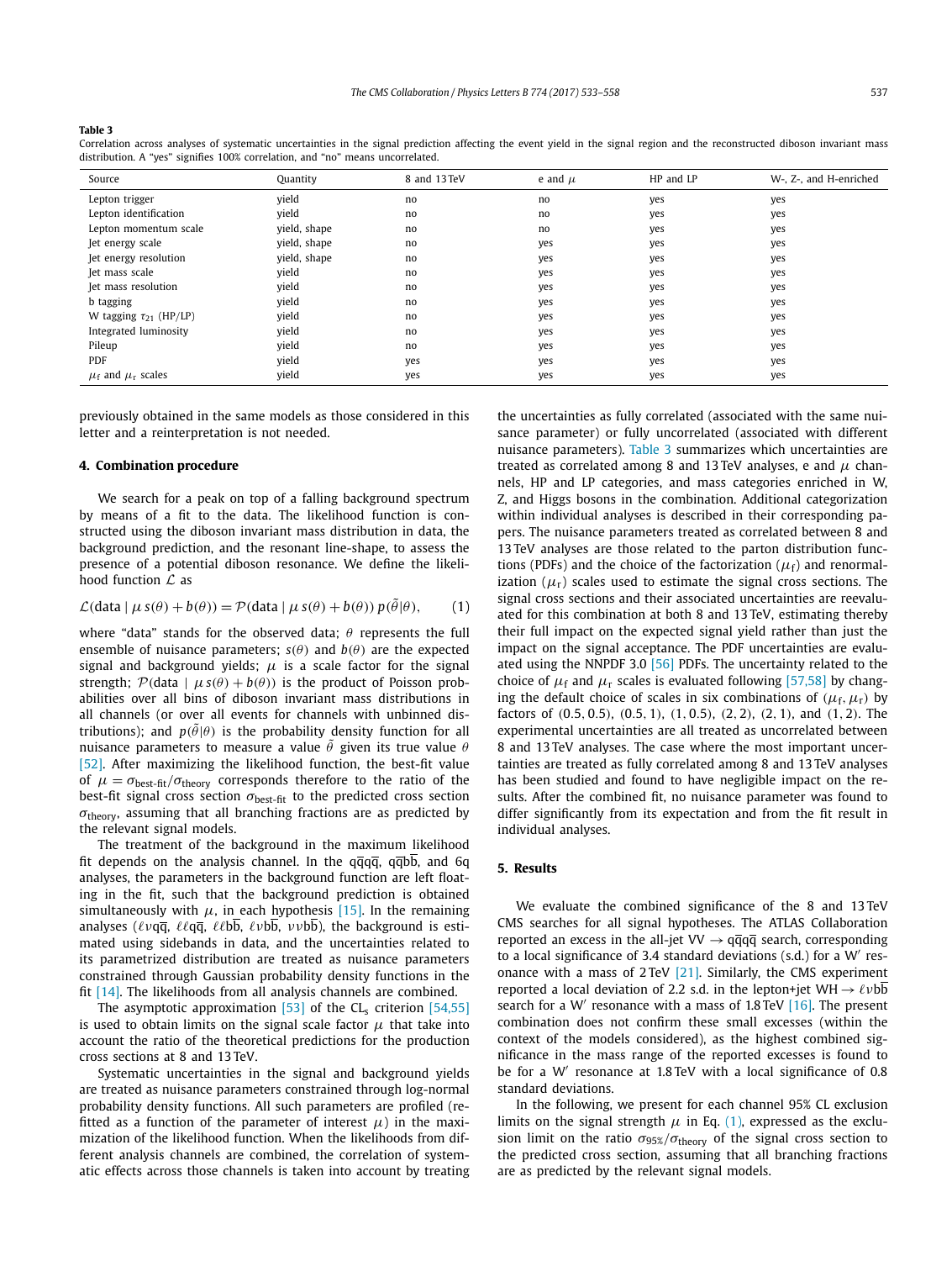<span id="page-5-0"></span>

Fig. 1. Exclusion limits at 95% CL for HVT models A (left) and B (right) on the signal strengths for the singlets W' → WZ and WH (upper), and Z' → WW and ZH (lower) as a function of the resonance mass, obtained by combining the 8 and 13 TeV analyses. The signal strength is expressed as the ratio *σ*95%*/σ*theory of the signal cross section to the predicted cross section, assuming that all branching fractions are as predicted by the relevant signal models. The curves with symbols refer to the expected limits obtained by the analyses that are inputs to the combinations. The thick solid (dashed) line represents the combined observed (expected) limits.

Lower limits at 95% CL on the resonance masses in HVT models A and B. The 68% quantiles defined as the intervals containing the central 68% of the distribution of limits expected under the background-only hypothesis are also reported.

| Model                       | Observed limit [TeV] | Expected limit [TeV] | 68% quantile |
|-----------------------------|----------------------|----------------------|--------------|
| Singlet W' (model A)        | 2.3                  | 2.1                  | [1.9, 2.3]   |
| Singlet Z' (model A)        | 2.2                  | 2.0                  | [1.8, 2.2]   |
| Triplet W' and Z' (model A) | 2.4                  | 2.4                  | [2.1, 2.7]   |
| Singlet W' (model B)        | 2.3                  | 2.4                  | [2.1, 2.7]   |
| Singlet Z' (model B)        | 2.3                  | 2.1                  | [1.9, 2.3]   |
| Triplet W' and Z' (model B) | 2.4                  | 2.6                  | [2.3, 2.9]   |

#### *5.1. Limits on* W *and* Z *singlets*

Fig. 1 (upper) shows a comparison and combination of results obtained in the 8 and 13 TeV searches for a W' singlet resonance in HVT models A and B. The 95% CL exclusion limits on the signal strengths are given for the mass ranges  $0.6 < m_{W'} < 4.0$  TeV for model A and  $0.8 < m_{W'} < 4.0$  TeV for model B. Table 4 summarizes the lower limits on the resonance masses. Below mass values of ≈ <sup>1</sup>*.*<sup>4</sup> TeV, the most sensitive channel is the <sup>3</sup>*ν* final state at 8 TeV. At higher masses, the  $q\overline{q}q\overline{q}$  search at 13 TeV dominates the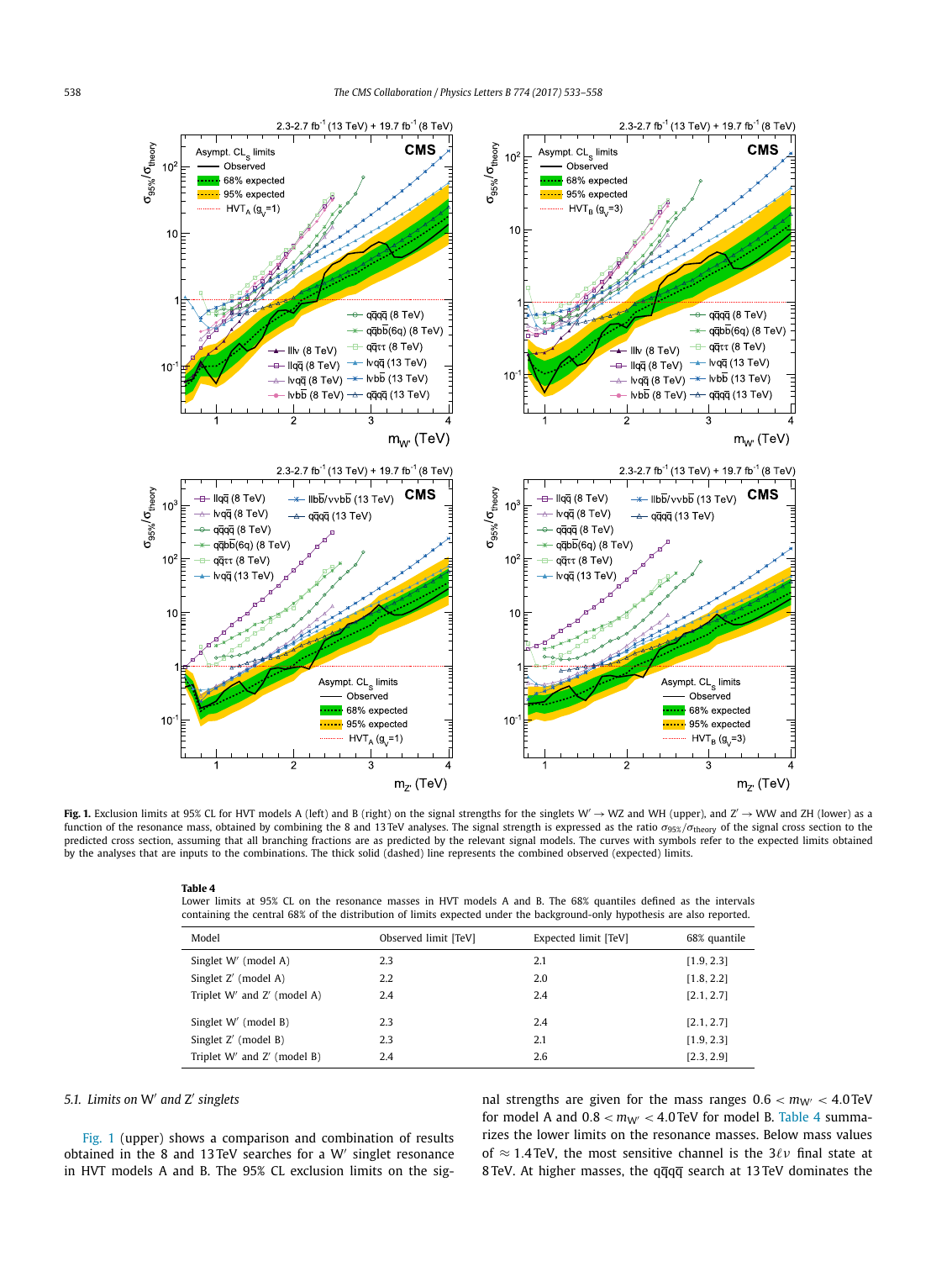<span id="page-6-0"></span>

**Fig. 2.** Exclusion limits at 95% CL on the signal strengths in HVT models A (upper left) and B (upper right) for the triplet V , as a function of the resonance mass, obtained by combining the 8 and 13 TeV diboson searches. The signal strength is expressed as the ratio *σ*<sub>95%</sub>/*σ*<sub>theory</sub> of the signal cross section to the predicted cross section, assuming that all branching fractions are as predicted by the relevant signal models. In the upper plots, the curves with symbols refer to the expected limits obtained by the analyses that are inputs to the combinations. The thick solid (dashed) line represents the combined observed (expected) limits. In the lower plot, exclusion regions in the plane of the HVT-model couplings ( $g_Vc_H$ ,  $g^2c_F/g_V$ ) for three resonance masses of 1.5, 2.0, and 3.0 TeV, where *g* denotes the weak gauge coupling. The points A and B of the benchmark models used in the analysis are also shown. The boundaries of the regions excluded in this search are indicated by the solid, dashed, and dashed–dotted lines. The areas indicated by the solid shading correspond to regions where the resonance width is predicted to be more than 5% of the resonance mass, in which the narrow-resonance assumption is not satisfied.

sensitivity. The overall sensitivity benefits from the combination for resonance masses up to  $\approx$  2 TeV, lowering the exclusion limit on the cross section by up to a factor of  $\approx$  3 relative to the most sensitive single channel, as several channels of similar sensitivity are combined in this mass range. Above resonance masses of 2 TeV, the 8 TeV analyses do not have significant sensitivity compared to the qqqq search at 13 TeV.

[Fig. 1](#page-5-0) (lower) shows the analogous results for a  $Z'$  singlet resonance for final states of WW and ZH in the HVT models A and B. The *lvq*q channel at 8 TeV and the qqqq, *lvq*q, *llbb*, and *ννbb* channels at 13 TeV dominate the sensitivity over the whole range, with 8 and 13 TeV analyses giving almost equal contributions for masses below 2 TeV. Above this value, the sensitivity arises mainly from the 13 TeV data. As in the W' analyses, the mass limit is not affected by the combination compared to what is obtained from the 13 TeV searches.

#### *5.2. Limits on the heavy vector triplet* V

Fig. 2 (upper) shows the comparison and combination of the results obtained in the 8 and 13 TeV searches for resonances in a heavy vector triplet. The lower limits on the resonance masses for HVT models A and B are quoted in [Table 4.](#page-5-0) As for the W' and  $Z'$ cases, the observed mass limit of 2.4 TeV for both models obtained combining the 8 and 13 TeV searches is dominated essentially by the 13 TeV analyses alone.

Fig. 2 (lower) displays a scan of the coupling parameters and the corresponding observed 95% CL exclusion contours in the HVT models from the combination of the 8 and 13 TeV analyses. The parameters are defined as  $g_Vc_H$  and  $g^2c_F/g_V$  in terms of the coupling strengths of the new resonance to the H and V, and to fermions, respectively, given in Section [2.1.](#page-1-0) The range is limited by the assumption that the resonance sought is narrow. The shaded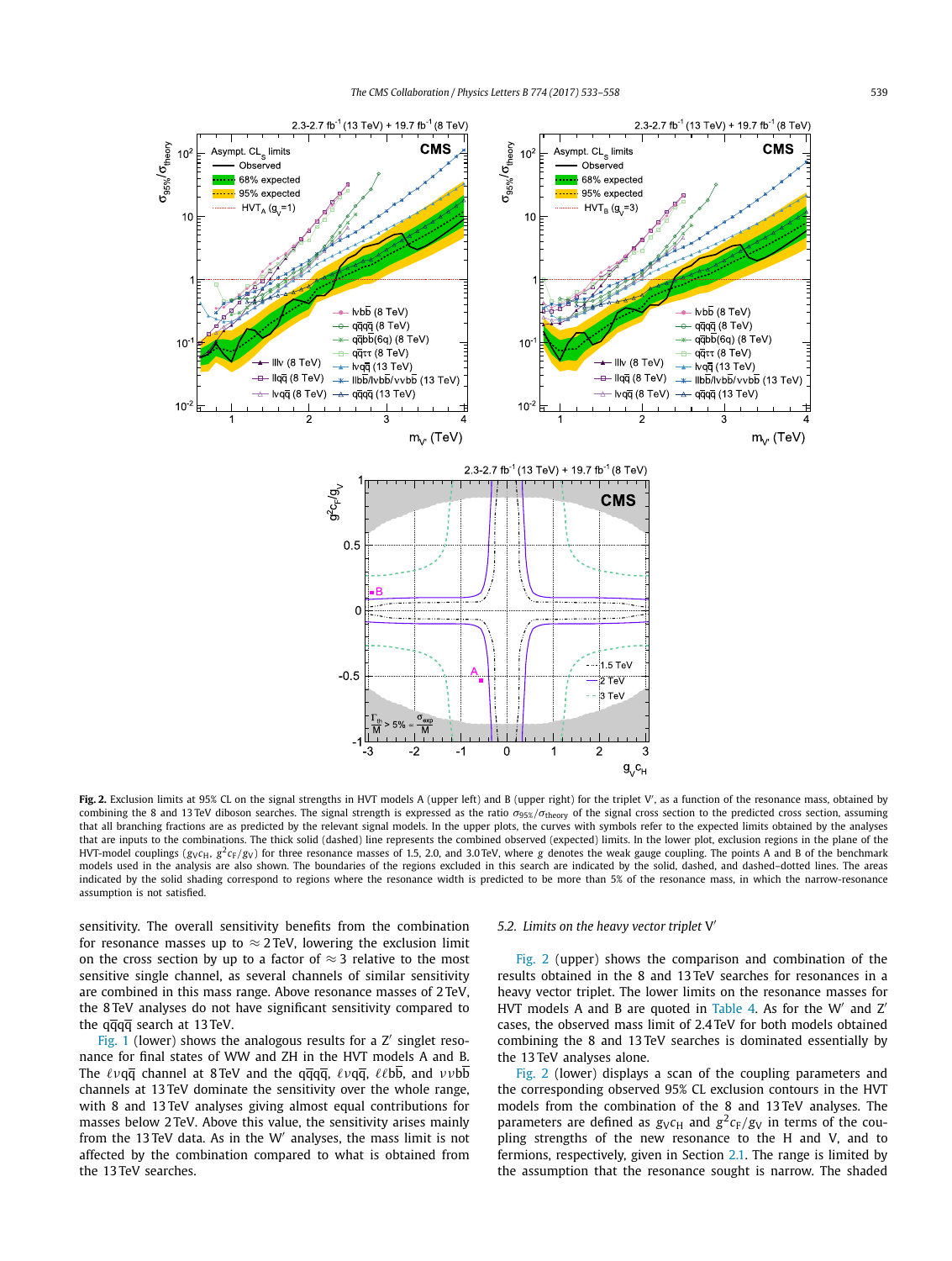<span id="page-7-0"></span>

Fig. 3. Exclusion limits at 95% CL on the signal strength in the bulk graviton model with  $k = 0.5$ , as a function of the resonance mass, obtained by combining the 8 and 13 TeV diboson searches. The signal strength is expressed as the ratio *σ*95%*/σ*theory of the signal cross section to the predicted cross section, assuming that all branching fractions are as predicted by the relevant signal models. The curves with symbols refer to the expected limits obtained by the analyses that are inputs to the combination. The thick solid (dashed) line represents the combined observed (expected) limits.

area represents the region where the theoretical width is larger than the experimental resolution of the searches, and therefore where the narrow-resonance assumption is not satisfied. This contour is defined by a predicted resonance width, relative to its mass, of 5%, corresponding to the best detector resolution of the searches.

#### *5.3. Limits on the bulk graviton*

Fig. 3 shows a comparison and combination of results obtained in the 8 and 13 TeV VV searches in the bulk graviton model with  $k = 0.5$ . The sensitivity arises mainly from the 13 TeV q $\overline{q}q\overline{q}$  and *ν*qq channels. The 13 TeV searches supersede the 8 TeV combination down to masses of 0.7 TeV, since in this model, the signal is produced via gluon–gluon fusion, in contrast to the qq annihilation process responsible for the production of HVT resonances. The combination yields the most stringent limits to date on signal strengths for narrow bulk graviton resonances  $(k = 0.5)$  in the mass range from 0.6 to 4.0 TeV.

#### **6. Summary**

A statistical combination of searches for massive narrow resonances decaying to WW, ZZ, WZ, WH, and ZH boson pairs in the mass range 0.6–4.0 TeV has been presented. The searches are based on proton–proton collision data collected by the CMS experiment at centre-of-mass energies of 8 and 13 TeV, corresponding to integrated luminosities of 19.7 and up to  $2.7 \text{ fb}^{-1}$ , respectively. The results of the searches and of the combination are interpreted in the context of heavy vector singlet and triplet models predicting  $W'$  and  $Z'$  bosons decaying to WZ, WH, WW, and ZH, and a model with a bulk graviton that decays into WW and ZZ. The small excesses observed with 8 TeV data by the ATLAS and CMS experiments [\[16,21\]](#page-8-0) at 1.8–2.0 TeV are not confirmed by the analyses performed with 13 TeV data. This is the first combined search for WW, WZ, WH, and ZH resonances and yields 95% confidence level lower limits in the heavy vector triplet model B on the masses of  $W'$  and  $Z'$  singlets at 2.3 TeV, and on a heavy vector triplet at 2.4 TeV. The limits on the production cross section of a narrow bulk graviton resonance with the curvature scale of the warped extra dimension  $k = 0.5$ , in the mass range of 0.6 to 4.0 TeV, are the most stringent published to date. The statistical combination of VV and VH resonance searches in several distinct final states was found to yield a significant gain in sensitivity and therefore represents a powerful tool for future resonance searches with the large expected diboson event data sample at the  $I H C$ 

#### **Acknowledgements**

We congratulate our colleagues in the CERN accelerator departments for the excellent performance of the LHC and thank the technical and administrative staffs at CERN and at other CMS institutes for their contributions to the success of the CMS effort. In addition, we gratefully acknowledge the computing centers and personnel of the Worldwide LHC Computing Grid for delivering so effectively the computing infrastructure essential to our analyses. Finally, we acknowledge the enduring support for the construction and operation of the LHC and the CMS detector provided by the following funding agencies: BMWFW and FWF (Austria); FNRS and FWO (Belgium); CNPq, CAPES, FAPERJ, and FAPESP (Brazil); MES (Bulgaria); CERN; CAS, MOST, and NSFC (China); COLCIEN-CIAS (Colombia); MSES and CSF (Croatia); RPF (Cyprus); SENESCYT (Ecuador); MoER, ERC IUT, and ERDF (Estonia); Academy of Finland, MEC, and HIP (Finland); CEA and CNRS/IN2P3 (France); BMBF, DFG, and HGF (Germany); GSRT (Greece); OTKA and NIH (Hungary); DAE and DST (India); IPM (Iran); SFI (Ireland); INFN (Italy); MSIP and NRF (Republic of Korea); LAS (Lithuania); MOE and UM (Malaysia); BUAP, CINVESTAV, CONACYT, LNS, SEP, and UASLP-FAI (Mexico); MBIE (New Zealand); PAEC (Pakistan); MSHE and NSC (Poland); FCT (Portugal); JINR (Dubna); MON, ROSATOM, RAS, RFBR and RAEP (Russia); MESTD (Serbia); SEIDI, CPAN, PCTI and FEDER (Spain); Swiss Funding Agencies (Switzerland); MST (Taipei); ThEP-Center, IPST, STAR, and NSTDA (Thailand); TUBITAK and TAEK (Turkey); NASU and SFFR (Ukraine); STFC (United Kingdom); DOE and NSF (USA).

Individuals have received support from the Marie-Curie program and the European Research Council and Horizon 2020 Grant, contract No. 675440 (European Union); the Leventis Foundation; the A. P. Sloan Foundation; the Alexander von Humboldt Foundation; the Belgian Federal Science Policy Office; the Fonds pour la Formation à la Recherche dans l'Industrie et dans l'Agriculture (FRIA-Belgium); the Agentschap voor Innovatie door Wetenschap en Technologie (IWT-Belgium); the Ministry of Education, Youth and Sports (MEYS) of the Czech Republic; the Council of Science and Industrial Research, India; the HOMING PLUS program of the Foundation for Polish Science, cofinanced from European Union, Regional Development Fund, the Mobility Plus program of the Ministry of Science and Higher Education, the National Science Center (Poland), contracts Harmonia 2014/14/M/ST2/00428, Opus 2014/13/B/ST2/02543, 2014/15/B/ST2/03998, and 2015/19/B/ST2/ 02861, Sonata-bis 2012/07/E/ST2/01406; the National Priorities Research Program by Qatar National Research Fund; the Programa Clarín-COFUND del Principado de Asturias; the Thalis and Aristeia programs cofinanced by EU-ESF and the Greek NSRF; the Rachadapisek Sompot Fund for Postdoctoral Fellowship, Chulalongkorn University and the Chulalongkorn Academic into Its 2nd Century Project Advancement Project (Thailand); and the Welch Foundation, contract C-1845.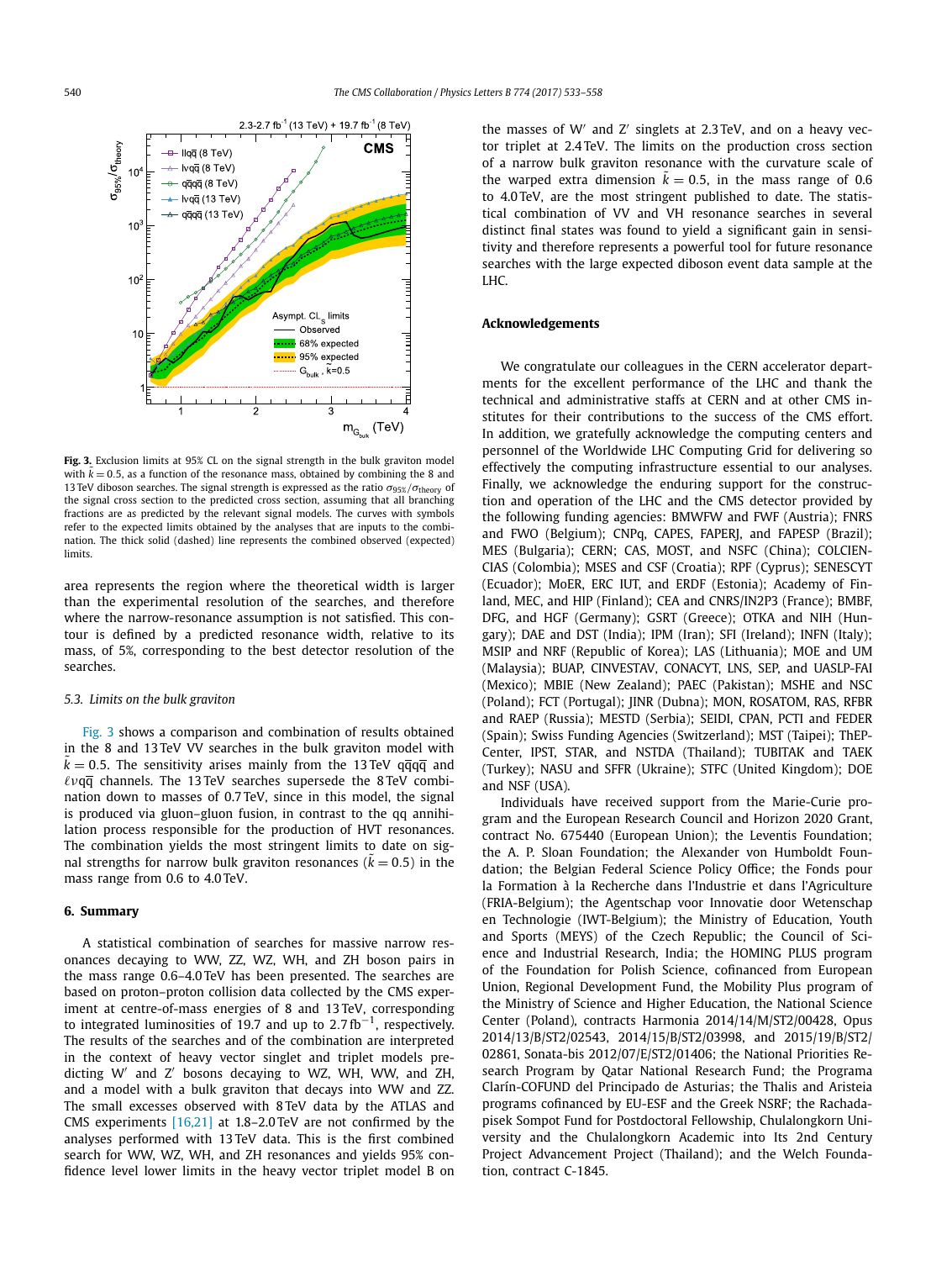#### <span id="page-8-0"></span>**Appendix A. Signal cross section tables**

#### **Table A.1**

Signal cross sections in units of fb at 8 TeV center-of-mass energy. HVT model A and model B cross sections are quoted in the form  $\sigma_{Model\ A}/\sigma_{Model\ B}$ .

| Mass<br>[TeV] |              | Cross section at 8 TeV [fb] |               |               |                          |                   |  |  |
|---------------|--------------|-----------------------------|---------------|---------------|--------------------------|-------------------|--|--|
|               | HVT A/B      |                             |               |               |                          |                   |  |  |
|               | W'           |                             |               | $\mathbf{z}$  |                          | $G_{\text{bulk}}$ |  |  |
|               | <b>WZ</b>    | WH                          | <b>WW</b>     | ZH            | <b>WW</b>                | ZZ                |  |  |
| 0.6           | $1786/-$     | $1377/-$                    | $874/-$       | $746/-$       | 80.7                     | 42.4              |  |  |
| 0.8           | 483/262      | 413/337                     | 235/131       | 213/180       | 12.3                     | 6.32              |  |  |
| 1.0           | 168/155      | 151/171                     | 80.0/74.6     | 74.9/85.6     | 2.75                     | 1.41              |  |  |
| 1.5           | 19.4/24.8    | 18.4/25.5                   | 8.85/11.4     | 8.58/11.9     | 0.142                    | 0.0719            |  |  |
| 2.0           | 2.98/4.19    | 2.89/4.25                   | 1.34/1.89     | 1.31/1.93     | 0.0126                   | 0.00627           |  |  |
| 2.5           | 0.494/0.725  | 0.485/0.731                 | 0.227/0.333   | 0.224/0.338   | 0.00140                  | 0.000709          |  |  |
| 3.0           | 0.0801/0.120 | 0.0791/0.121                | 0.0395/0.0594 | 0.0392/0.0600 | $\overline{\phantom{0}}$ | $\qquad \qquad -$ |  |  |

#### **Table A.2**

Signal cross sections in units of fb at 13 TeV center-of-mass energy. HVT model A and model B cross sections are quoted in the form *σ*<sub>Model A</sub>/σ<sub>Model B</sub>.

| Mass  |             | Cross section at 13 TeV [fb] |              |              |                   |         |  |  |
|-------|-------------|------------------------------|--------------|--------------|-------------------|---------|--|--|
| [TeV] | HVT A/B     | RS bulk                      |              |              |                   |         |  |  |
|       | W'          |                              | 7'           |              | $G_{\text{bulk}}$ |         |  |  |
|       | WZ          | WH                           | <b>WW</b>    | ZH           | <b>WW</b>         | ZZ      |  |  |
| 0.6   | $4170/-$    | $3215/-$                     | $2097/-$     | $1789/-$     | 406.8             | 203.4   |  |  |
| 0.8   | 1258/680    | 1074/878                     | 635/354      | 576/485      | 76.1              | 38.0    |  |  |
| 1.0   | 492/464     | 443/501                      | 247/229      | 231/264      | 20.5              | 10.2    |  |  |
| 1.5   | 81,7/105    | 77.8/108                     | 39.8/51.1    | 38.6/53.6    | 1.80              | 0.901   |  |  |
| 2.0   | 19.8/27.9   | 19.2/28.3                    | 9.32/13.1    | 9.16/13.5    | 0.240             | 0.120   |  |  |
| 2.5   | 5.70/8.37   | 5.60/8.44                    | 2.61/3.84    | 2.58/3.90    | 0.0449            | 0.0224  |  |  |
| 3.0   | 1,79/2.68   | 1,77/2,70                    | 0.808/1.21   | 0.801/1.23   | 0.00982           | 0.00491 |  |  |
| 3.5   | 0.584/0.888 | 0.579/0.891                  | 0.264/0.402  | 0.262/0.405  | 0.00420           | 0.00210 |  |  |
| 4.0   | 0.192/0.296 | 0.191/0.296                  | 0.0887/0.136 | 0.0883/0.137 | 0.00244           | 0.00122 |  |  |

#### **References**

- [1] L. Randall, R. Sundrum, A large mass hierarchy from a small extra dimension, Phys. Rev. Lett. 83 (1999) 3370, [http://dx.doi.org/10.1103/PhysRevLett.83.3370,](http://dx.doi.org/10.1103/PhysRevLett.83.3370) arXiv:hep-ph/9905221.
- [2] L. Randall, R. Sundrum, An alternative to compactification, Phys. Rev. Lett. 83 (1999) 4690, [http://dx.doi.org/10.1103/PhysRevLett.83.4690,](http://dx.doi.org/10.1103/PhysRevLett.83.4690) arXiv:hepth/9906064.
- [3] B. Bellazzini, C. Csáki, J. Serra, Composite Higgses, Eur. Phys. J. C 74 (2014) 2766, <http://dx.doi.org/10.1140/epjc/s10052-014-2766-x>, arXiv:1401.2457.
- [4] R. Contino, D. Marzocca, D. Pappadopulo, R. Rattazzi, On the effect of resonances in composite Higgs phenomenology, J. High Energy Phys. 10 (2011) 081, [http://dx.doi.org/10.1007/JHEP10\(2011\)081,](http://dx.doi.org/10.1007/JHEP10(2011)081) arXiv:1109.1570.
- [5] D. Marzocca, M. Serone, J. Shu, General composite Higgs models, J. High Energy Phys. 08 (2012) 013, [http://dx.doi.org/10.1007/JHEP08\(2012\)013](http://dx.doi.org/10.1007/JHEP08(2012)013), arXiv:1205. 0770.
- [6] D. Greco, D. Liu, Hunting composite vector resonances at the LHC: naturalness facing data, J. High Energy Phys. 12 (2014) 126, [http://dx.doi.org/10.1007/](http://dx.doi.org/10.1007/JHEP12(2014)126) [JHEP12\(2014\)126](http://dx.doi.org/10.1007/JHEP12(2014)126), arXiv:1410.2883.
- [7] ATLAS Collaboration, Combination of searches for WW, WZ, and ZZ resonances in *pp* collisions at  $\sqrt{s} = 8$  TeV with the ATLAS detector, Phys. Lett. B 755 (2016) 285, <http://dx.doi.org/10.1016/j.physletb.2016.02.015>, arXiv:1512.05099.
- [8] ATLAS Collaboration, Search for production of *W W /W Z* resonances decaying to a lepton, neutrino and jets in *pp* collisions at  $\sqrt{s} = 8$  TeV with the ATLAS detector, Eur. Phys. J. C 75 (2015) 209, [https://doi.org/](http://dx.doi.org/10.1140/epjc/s10052-015-3425-6) [10.1140/epjc/s10052-015-3425-6](http://dx.doi.org/10.1140/epjc/s10052-015-3425-6), arXiv:1503.04677, Erratum: [https://doi.org/](https://doi.org/10.1140/epjc/s10052-015-3593-4) [10.1140/epjc/s10052-015-3593-4](https://doi.org/10.1140/epjc/s10052-015-3593-4).
- [9] ATLAS Collaboration, Search for WZ resonances in the fully leptonic channel using pp collisions at  $\sqrt{s} = 8$  TeV with the ATLAS detector, Phys. Lett. B 737 (2014) 223, [http://dx.doi.org/10.1016/j.physletb.2014.08.039,](http://dx.doi.org/10.1016/j.physletb.2014.08.039) arXiv:1406.4456.
- [10] ATLAS Collaboration, Searches for heavy diboson resonances in *pp* collisions at  $\sqrt{s}$  = 13 TeV with the ATLAS detector, J. High Energy Phys. 09 (2016) 173, [http://dx.doi.org/10.1007/JHEP09\(2016\)173,](http://dx.doi.org/10.1007/JHEP09(2016)173) arXiv:1606.04833.
- [11] ATLAS Collaboration, Search for new resonances decaying to a W or Z boson and a Higgs boson in the  $\ell^+$ *e*<sup>-</sup>b<del>b</del>, *eνbb<sub>b</sub>*, and *ν⊽bb<sub>p</sub>* channels with pp collisions at  $\sqrt{s}$  = 13 TeV with the ATLAS detector, Phys. Lett. B 765 (2017) 32, <http://dx.doi.org/10.1016/j.physletb.2016.11.045>, arXiv:1607.05621.
- [12] ATLAS Collaboration, Search for a new resonance decaying to a W or Z boson and a Higgs boson in the  $\ell\ell/\ell\nu/\nu\nu + b\overline{b}$  final states with the ATLAS detector, Eur. Phys. J. C 75 (2015) 263, [http://dx.doi.org/10.1140/epjc/s10052-](http://dx.doi.org/10.1140/epjc/s10052-015-3474-x) [015-3474-x,](http://dx.doi.org/10.1140/epjc/s10052-015-3474-x) arXiv:1503.08089.
- [13] CMS Collaboration, Search for new resonances decaying via WZ to leptons in proton–proton collisions at  $\sqrt{s} = 8$  TeV, Phys. Lett. B 740 (2015) 83, <http://dx.doi.org/10.1016/j.physletb.2014.11.026>, arXiv:1407.3476.
- [14] CMS Collaboration, Search for massive resonances decaying into pairs of boosted bosons in semi-leptonic final states at  $\sqrt{s} = 8$  TeV, J. High Energy Phys. 08 (2014) 174, [http://dx.doi.org/10.1007/JHEP08\(2014\)174](http://dx.doi.org/10.1007/JHEP08(2014)174), arXiv:1405.3447.
- [15] CMS Collaboration, Search for massive resonances in dijet systems containing jets tagged as W or Z boson decays in pp collisions at  $\sqrt{s} = 8$  TeV, J. High Energy Phys. 08 (2014) 173, [http://dx.doi.org/10.1007/JHEP08\(2014\)173,](http://dx.doi.org/10.1007/JHEP08(2014)173) arXiv: 1405.1994.
- [16] CMS Collaboration, Search for massive WH resonances decaying into the *ν*bb final state at  $\sqrt{s} = 8$  TeV, Eur. Phys. I. C 76 (2016) 237, [http://dx.doi.org/10.](http://dx.doi.org/10.1140/epjc/s10052-016-4067-z) [1140/epjc/s10052-016-4067-z,](http://dx.doi.org/10.1140/epjc/s10052-016-4067-z) arXiv:1601.06431.
- [17] CMS Collaboration, Search for narrow high-mass resonances in proton-proton collisions at  $\sqrt{s}$  = 8 TeV decaying to a Z and a Higgs boson, Phys. Lett. B 748 (2015) 255, <http://dx.doi.org/10.1016/j.physletb.2015.07.011>, arXiv:1502.04994.
- [18] CMS Collaboration, Search for a massive resonance decaying into a Higgs boson and a W or Z boson in hadronic final states in proton–proton collisions at  $\sqrt{s}$  = 8 TeV, J. High Energy Phys. 02 (2016) 145, [http://dx.doi.org/10.1007/](http://dx.doi.org/10.1007/JHEP02(2016)145) [JHEP02\(2016\)145](http://dx.doi.org/10.1007/JHEP02(2016)145), arXiv:1506.01443.
- [19] CMS Collaboration, Search for massive resonances decaying into WW, WZ or ZZ bosons in proton–proton collisions at  $\sqrt{s}$  = 13 TeV, J. High Energy Phys. 03 (2017) 162, [http://dx.doi.org/10.1007/JHEP03\(2017\)162,](http://dx.doi.org/10.1007/JHEP03(2017)162) arXiv:1612.09159.
- [20] CMS Collaboration, Search for heavy resonances decaying into a vector boson and a Higgs boson in final states with charged leptons, neutrinos, and b quarks, Phys. Lett. B 768 (2017) 137, [http://dx.doi.org/10.1016/j.physletb.2017.02.040,](http://dx.doi.org/10.1016/j.physletb.2017.02.040) arXiv:1610.08066.
- [21] ATLAS Collaboration, Search for high-mass diboson resonances with bosontagged jets in proton–proton collisions at  $\sqrt{s} = 8$  TeV with the ATLAS detector, J. High Energy Phys. 12 (2015) 055, [http://dx.doi.org/10.1007/JHEP12\(2015\)055,](http://dx.doi.org/10.1007/JHEP12(2015)055) arXiv:1506.00962.
- [22] D. Pappadopulo, A. Thamm, R. Torre, A. Wulzer, Heavy vector triplets: bridging theory and data, J. High Energy Phys. 09 (2014) 060, [http://dx.doi.org/10.](http://dx.doi.org/10.1007/JHEP09(2014)060) [1007/JHEP09\(2014\)060,](http://dx.doi.org/10.1007/JHEP09(2014)060) arXiv:1402.4431.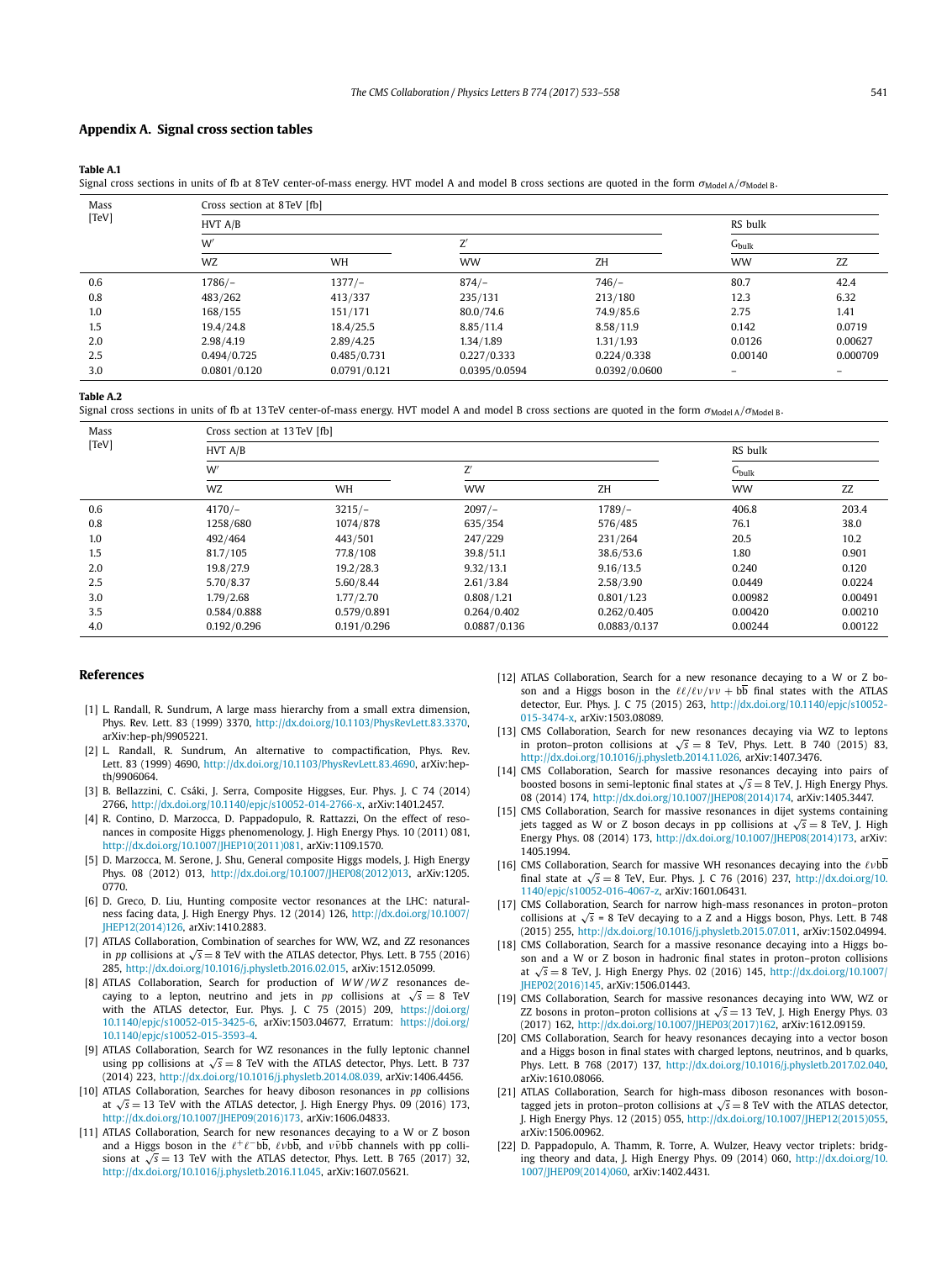- <span id="page-9-0"></span>[23] K. Agashe, H. Davoudiasl, G. Perez, A. Soni, Warped gravitons at the LHC and beyond, Phys. Rev. D 76 (2007) 036006, [http://dx.doi.org/10.1103/](http://dx.doi.org/10.1103/PhysRevD.76.036006) [PhysRevD.76.036006,](http://dx.doi.org/10.1103/PhysRevD.76.036006) arXiv:hep-ph/0701186.
- [24] A.L. Fitzpatrick, J. Kaplan, L. Randall, L.-T. Wang, Searching for the Kaluza–Klein graviton in bulk RS models, J. High Energy Phys. 09 (2007) 013, [http://dx.doi.](http://dx.doi.org/10.1088/1126-6708/2007/09/013) [org/10.1088/1126-6708/2007/09/013](http://dx.doi.org/10.1088/1126-6708/2007/09/013), arXiv:hep-ph/0701150.
- [25] O. Antipin, D. Atwood, A. Soni, Search for RS gravitons via  $W_LW_L$  decays, Phys. Lett. B 666 (2008) 155, <http://dx.doi.org/10.1016/j.physletb.2008.07.009>, arXiv:0711.3175.
- [26] C. Grojean, E. Salvioni, R. Torre, A weakly constrained W' at the early LHC, J. High Energy Phys. 07 (2011) 002, [http://dx.doi.org/10.1007/JHEP07\(2011\)002](http://dx.doi.org/10.1007/JHEP07(2011)002), arXiv:1103.2761.
- [27] P. Langacker, The physics of heavy Z' gauge bosons, Rev. Mod. Phys. 81 (2009) 1199, <http://dx.doi.org/10.1103/RevModPhys.81.1199>, arXiv:0801.1345.
- [28] E. Salvioni, G. Villadoro, F. Zwirner, Minimal Z' models: present bounds and early LHC reach, J. High Energy Phys. 11 (2009) 068, [http://dx.doi.org/10.1088/](http://dx.doi.org/10.1088/1126-6708/2009/11/068) [1126-6708/2009/11/068](http://dx.doi.org/10.1088/1126-6708/2009/11/068), arXiv:0909.1320.
- [29] CMS Collaboration, The CMS experiment at the CERN LHC, J. Instrum. 3 (2008) S08004, <http://dx.doi.org/10.1088/1748-0221/3/08/S08004>.
- [30] M. Schmaltz, D. Tucker-Smith, Little Higgs theories, Annu. Rev. Nucl. Part. Sci. 55 (2005) 229, <http://dx.doi.org/10.1146/annurev.nucl.55.090704.151502>, arXiv:hep-ph/0502182.
- [31] N. Arkani-Hamed, A.G. Cohen, E. Katz, A.E. Nelson, The Littlest Higgs, J. High Energy Phys. 07 (2002) 034, <http://dx.doi.org/10.1088/1126-6708/2002/07/034>, arXiv:hep-ph/0206021.
- [32] M.S. Chanowitz, M.K. Gaillard, The TeV physics of strongly interacting W's and Z's, Nucl. Phys. B 261 (1985), [http://dx.doi.org/10.1016/0550-3213\(85\)90580-2](http://dx.doi.org/10.1016/0550-3213(85)90580-2).
- [33] CMS Collaboration, Search for dijet resonances in proton-proton collisions at  $\sqrt{s}$  = 13 TeV and constraints on dark matter and other models, accepted by Phys. Lett. B (2017), <http://dx.doi.org/10.1016/j.physletb.2017.02.012>, arXiv:1611.03568.
- [34] CMS Collaboration, Search for narrow resonances in dilepton mass spectra in proton–proton collisions at  $\sqrt{s} = 13$  TeV and combination with 8 TeV data, Phys. Lett. B 768 (2017) 57, <http://dx.doi.org/10.1016/j.physletb.2017.02.010>, arXiv:1609.05391.
- [35] CMS Collaboration, Search for high-mass diphoton resonances in proton-proton collisions at 13 TeV and combination with 8 TeV search, Phys. Lett. B 767 (2017) 147, <http://dx.doi.org/10.1016/j.physletb.2017.01.027>, arXiv:1609.02507.
- [36] CMS Collaboration, Performance of electron reconstruction and selection with the CMS detector in proton–proton collisions at  $\sqrt{s} = 8$  TeV, J. Instrum. 10 (2015) P06005, <http://dx.doi.org/10.1088/1748-0221/10/06/P06005>, arXiv:1502.02701.
- [37] CMS Collaboration, Performance of CMS muon reconstruction in pp collision events at <sup>√</sup>*<sup>s</sup>* <sup>=</sup> 7 TeV, J. Instrum. <sup>7</sup> (2012) P10002, [http://dx.doi.org/10.1088/](http://dx.doi.org/10.1088/1748-0221/7/10/P10002) [1748-0221/7/10/P10002](http://dx.doi.org/10.1088/1748-0221/7/10/P10002), arXiv:1206.4071.
- [38] CMS Collaboration, Performance of the CMS missing transverse momentum reconstruction in pp data at  $\sqrt{s} = 8$  TeV, J. Instrum. 10 (2015) P02006, [http://dx.doi.org/10.1088/1748-0221/10/02/P02006,](http://dx.doi.org/10.1088/1748-0221/10/02/P02006) arXiv:1411.0511.
- [39] Particle Data Group, C. Patrignani, et al., Review of particle physics, Chin. Phys. C 40 (2016) 100001, [http://dx.doi.org/10.1088/1674-1137/40/10/100001.](http://dx.doi.org/10.1088/1674-1137/40/10/100001)
- [40] CMS Collaboration, Identification techniques for highly boosted W bosons that decay into hadrons, J. High Energy Phys. 12 (2014) 017, [http://dx.doi.org/10.](http://dx.doi.org/10.1007/JHEP12(2014)017) [1007/JHEP12\(2014\)017](http://dx.doi.org/10.1007/JHEP12(2014)017), arXiv:1410.4227.
- [41] M. Cacciari, G.P. Salam, G. Soyez, FastJet user manual, Eur. Phys. J. C 72 (2012) 1896, [http://dx.doi.org/10.1140/epjc/s10052-012-1896-2,](http://dx.doi.org/10.1140/epjc/s10052-012-1896-2) arXiv:1111.6097.
- [42] M. Wobisch, T. Wengler, Hadronization corrections to jet cross sections in deep-inelastic scattering, in: A.T. Doyle, G. Grindhammer, G. Ingelman, H. Jung

#### **The CMS Collaboration**

#### A.M. Sirunyan, A. Tumasyan

*Yerevan Physics Institute, Yerevan, Armenia*

(Eds.), Proceedings of the Workshop on Monte Carlo Generators for HERA Physics, 1999, Hamburg, Germany. URL: [http://inspirehep.net/record/484872/](http://inspirehep.net/record/484872/files/arXiv:hep-ph_9907280.pdf) [files/arXiv:hep-ph\\_9907280.pdf,](http://inspirehep.net/record/484872/files/arXiv:hep-ph_9907280.pdf) arXiv:hep-ph/9907280.

- [43] M. Cacciari, G.P. Salam, G. Soyez, The anti- $k_t$  jet clustering algorithm, J. High Energy Phys. 04 (2008) 063, <http://dx.doi.org/10.1088/1126-6708/2008/04/063>, arXiv:0802.1189.
- [44] CMS Collaboration, Determination of jet energy calibration and transverse momentum resolution in CMS, J. Instrum. 6 (2011) P11002, [http://dx.doi.org/10.](http://dx.doi.org/10.1088/1748-0221/6/11/P11002) [1088/1748-0221/6/11/P11002](http://dx.doi.org/10.1088/1748-0221/6/11/P11002), arXiv:1107.4277.
- [45] S.D. Ellis, C.K. Vermilion, J.R. Walsh, Techniques for improved heavy particle searches with jet substructure, Phys. Rev. D 80 (2009) 051501, [http://](http://dx.doi.org/10.1103/PhysRevD.80.051501) [dx.doi.org/10.1103/PhysRevD.80.051501](http://dx.doi.org/10.1103/PhysRevD.80.051501), arXiv:0903.5081.
- [46] S.D. Ellis, C.K. Vermilion, J.R. Walsh, Recombination algorithms and jet substructure: pruning as a tool for heavy particle searches, Phys. Rev. D 81 (2010) 094023, [http://dx.doi.org/10.1103/PhysRevD.81.094023,](http://dx.doi.org/10.1103/PhysRevD.81.094023) arXiv:0912.0033.
- [47] J. Thaler, K. Van Tilburg, Identifying boosted objects with N-subjettiness, J. High Energy Phys. 03 (2011) 015, [http://dx.doi.org/10.1007/JHEP03\(2011\)015](http://dx.doi.org/10.1007/JHEP03(2011)015), arXiv:1011.2268.
- [48] CMS Collaboration, Jet algorithms performance in 13 TeV data, CMS Physics Analysis Summary CMS-PAS-JME-16-003 (2017), URL: [http://cds.cern.ch/](http://cds.cern.ch/record/2256875) [record/2256875](http://cds.cern.ch/record/2256875).
- [49] CMS Collaboration, Identification of b-quark jets with the CMS experiment, J. Instrum. 8 (2013) P04013, <http://dx.doi.org/10.1088/1748-0221/8/04/P04013>, arXiv:1211.4462.
- [50] CMS Collaboration, Performance of <sup>b</sup> tagging at <sup>√</sup>*<sup>s</sup>* <sup>=</sup> 8 TeV in multijet, tt and boosted topology events, CMS Physics Analysis Summary CMS-PAS-BTV-13-001 (2013), URL: [http://cdsweb.cern.ch/record/1581306.](http://cdsweb.cern.ch/record/1581306)
- [51] CMS Collaboration, Identification of b quark jets at the CMS experiment in the LHC Run 2, CMS Physics Analysis Summary CMS-PAS-BTV-15-001 (2016), URL: <http://cds.cern.ch/record/2138504>.
- [52] ATLAS, CMS Collaborations LHC Higgs Combination Group, Procedure for the LHC Higgs Boson Search Combination in Summer 2011, Technical Report ATL-PHYS-PUB-2011-11, CMS-NOTE-2011-005, 2011, URL: [http://cds.](http://cds.cern.ch/record/1379837) [cern.ch/record/1379837.](http://cds.cern.ch/record/1379837)
- [53] G. Cowan, K. Cranmer, E. Gross, O. Vitells, Asymptotic formulae for likelihood-based tests of new physics, Eur. Phys. J. C 71 (2011) 1554, [https://doi.org/10.1140/epjc/s10052-011-1554-0](http://dx.doi.org/10.1140/epjc/s10052-011-1554-0), arXiv:1007.1727, Erratum: [https://doi.org/10.1140/epjc/s10052-013-2501-z.](https://doi.org/10.1140/epjc/s10052-013-2501-z)
- [54] T. Junk, Confidence level computation for combining searches with small statistics, Nucl. Instrum. Methods A 434 (1999) 435, [http://dx.doi.org/10.](http://dx.doi.org/10.1016/S0168-9002(99)00498-2) [1016/S0168-9002\(99\)00498-2,](http://dx.doi.org/10.1016/S0168-9002(99)00498-2) arXiv:hep-ex/9902006.
- [55] A.L. Read, Presentation of search results: the  $CL<sub>s</sub>$  technique, J. Phys. G 28 (2002) 2693, <http://dx.doi.org/10.1088/0954-3899/28/10/313>.
- [56] R.D. Ball, V. Bertone, F. Cerutti, L. Del Debbio, S. Forte, A. Guffanti, J.I. Latorre, J. Rojo, M. Ubiali, Impact of heavy quark masses on parton distributions and LHC phenomenology, Nucl. Phys. B 849 (2011) 296, [http://dx.doi.org/10.1016/j.nuclphysb.2011.03.021,](http://dx.doi.org/10.1016/j.nuclphysb.2011.03.021) arXiv:1101.1300.
- [57] M. Cacciari, S. Frixione, M.L. Mangano, P. Nason, G. Ridolfi, The tt crosssection at 1.8 and 1.96 TeV: a study of the systematics due to parton densities and scale dependence, J. High Energy Phys. 04 (2004) 068, <http://dx.doi.org/10.1088/1126-6708/2004/04/068>, arXiv:hep-ph/0303085.
- [58] S. Catani, D. de Florian, M. Grazzini, P. Nason, Soft-gluon resummation for Higgs boson production at hadron colliders, J. High Energy Phys. 07 (2003) 028, <http://dx.doi.org/10.1088/1126-6708/2003/07/028>, arXiv:hep-ph/0306211.

W. Adam, E. Asilar, T. Bergauer, J. Brandstetter, E. Brondolin, M. Dragicevic, J. Erö, M. Flechl, M. Friedl, R. Frühwirth<sup>1</sup>, V.M. Ghete, C. Hartl, N. Hörmann, J. Hrubec, M. Jeitler<sup>1</sup>, A. König, I. Krätschmer, D. Liko, T. Matsushita, I. Mikulec, D. Rabady, N. Rad, H. Rohringer, J. Schieck<sup>1</sup>, J. Strauss, W. Waltenberger, C.-E. Wulz $<sup>1</sup>$  $<sup>1</sup>$  $<sup>1</sup>$ </sup>

*Institut für Hochenergiephysik, Wien, Austria*

V. Chekhovsky, V. Mossolov, J. Suarez Gonzalez

*Institute for Nuclear Problems, Minsk, Belarus*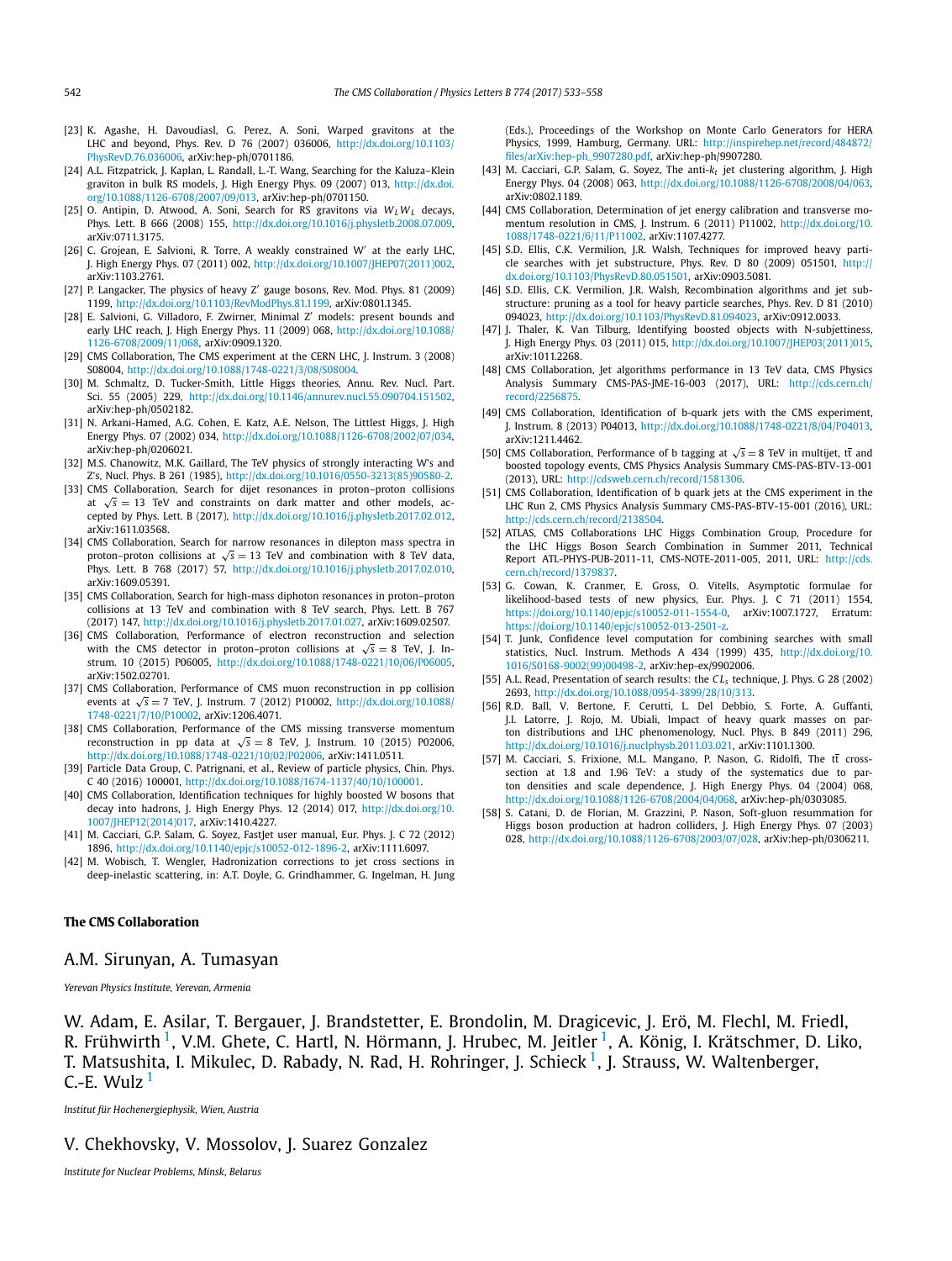### N. Shumeiko

*National Centre for Particle and High Energy Physics, Minsk, Belarus*

S. Alderweireldt, E.A. De Wolf, X. Janssen, J. Lauwers, M. Van De Klundert, H. Van Haevermaet, P. Van Mechelen, N. Van Remortel, A. Van Spilbeeck

*Universiteit Antwerpen, Antwerpen, Belgium*

S. Abu Zeid, F. Blekman, J. D'Hondt, I. De Bruyn, J. De Clercq, K. Deroover, S. Lowette, S. Moortgat, L. Moreels, A. Olbrechts, Q. Python, K. Skovpen, S. Tavernier, W. Van Doninck, P. Van Mulders, I. Van Parijs

*Vrije Universiteit Brussel, Brussel, Belgium*

H. Brun, B. Clerbaux, G. De Lentdecker, H. Delannoy, G. Fasanella, L. Favart, R. Goldouzian, A. Grebenyuk, G. Karapostoli, T. Lenzi, J. Luetic, T. Maerschalk, A. Marinov, A. Randle-conde, T. Seva, C. Vander Velde, P. Vanlaer, D. Vannerom, R. Yonamine, F. Zenoni, F. Zhang  $2^2$  $2^2$ 

*Université Libre de Bruxelles, Bruxelles, Belgium*

A. Cimmino, T. Cornelis, D. Dobur, A. Fagot, M. Gul, I. Khvastunov, D. Poyraz, S. Salva, R. Schöfbeck, M. Tytgat, W. Van Driessche, W. Verbeke, N. Zaganidis

*Ghent University, Ghent, Belgium*

H. Bakhshiansohi, O. Bondu, S. Brochet, G. Bruno, A. Caudron, S. De Visscher, C. Delaere, M. Delcourt, B. Francois, A. Giammanco, A. Jafari, M. Komm, G. Krintiras, V. Lemaitre, A. Magitteri, A. Mertens, M. Musich, K. Piotrzkowski, L. Quertenmont, M. Vidal Marono, S. Wertz

*Université Catholique de Louvain, Louvain-la-Neuve, Belgium*

N. Beliy

*Université de Mons, Mons, Belgium*

W.L. Aldá Júnior, F.L. Alves, G.A. Alves, L. Brito, C. Hensel, A. Moraes, M.E. Pol, P. Rebello Teles

*Centro Brasileiro de Pesquisas Fisicas, Rio de Janeiro, Brazil*

E. Belchior Batista Das Chagas, W. Carvalho, J. Chinellato<sup>[3](#page-24-0)</sup>, A. Custódio, E.M. Da Costa, G.G. Da Silveira<sup>4</sup>, D. De Jesus Damiao, S. Fonseca De Souza, L.M. Huertas Guativa, H. Malbouisson, C. Mora Herrera, L. Mundim, H. Nogima, A. Santoro, A. Sznajder, E.J. Tonelli Manganote<sup>3</sup>, F. Torres Da Silva De Araujo, A. Vilela Pereira

*Universidade do Estado do Rio de Janeiro, Rio de Janeiro, Brazil*

S. Ahuja<sup>a</sup>, C.A. Bernardes<sup>a</sup>, T.R. Fernandez Perez Tomei<sup>a</sup>, E.M. Gregores<sup>b</sup>, P.G. Mercadante<sup>b</sup>, C.S. Moon<sup>a</sup>, S.F. Novaes<sup>a</sup>, Sandra S. Padula<sup>a</sup>, D. Romero Abad <sup>b</sup>, J.C. Ruiz Vargas <sup>a</sup>

<sup>a</sup> *Universidade Estadual Paulista, São Paulo, Brazil* <sup>b</sup> *Universidade Federal do ABC, São Paulo, Brazil*

A. Aleksandrov, R. Hadjiiska, P. Iaydjiev, M. Rodozov, S. Stoykova, G. Sultanov, M. Vutova

*Institute for Nuclear Research and Nuclear Energy, Sofia, Bulgaria*

A. Dimitrov, I. Glushkov, L. Litov, B. Pavlov, P. Petkov

*University of Sofia, Sofia, Bulgaria*

W. Fang  $5$ , X. Gao  $5$ 

*Beihang University, Beijing, China*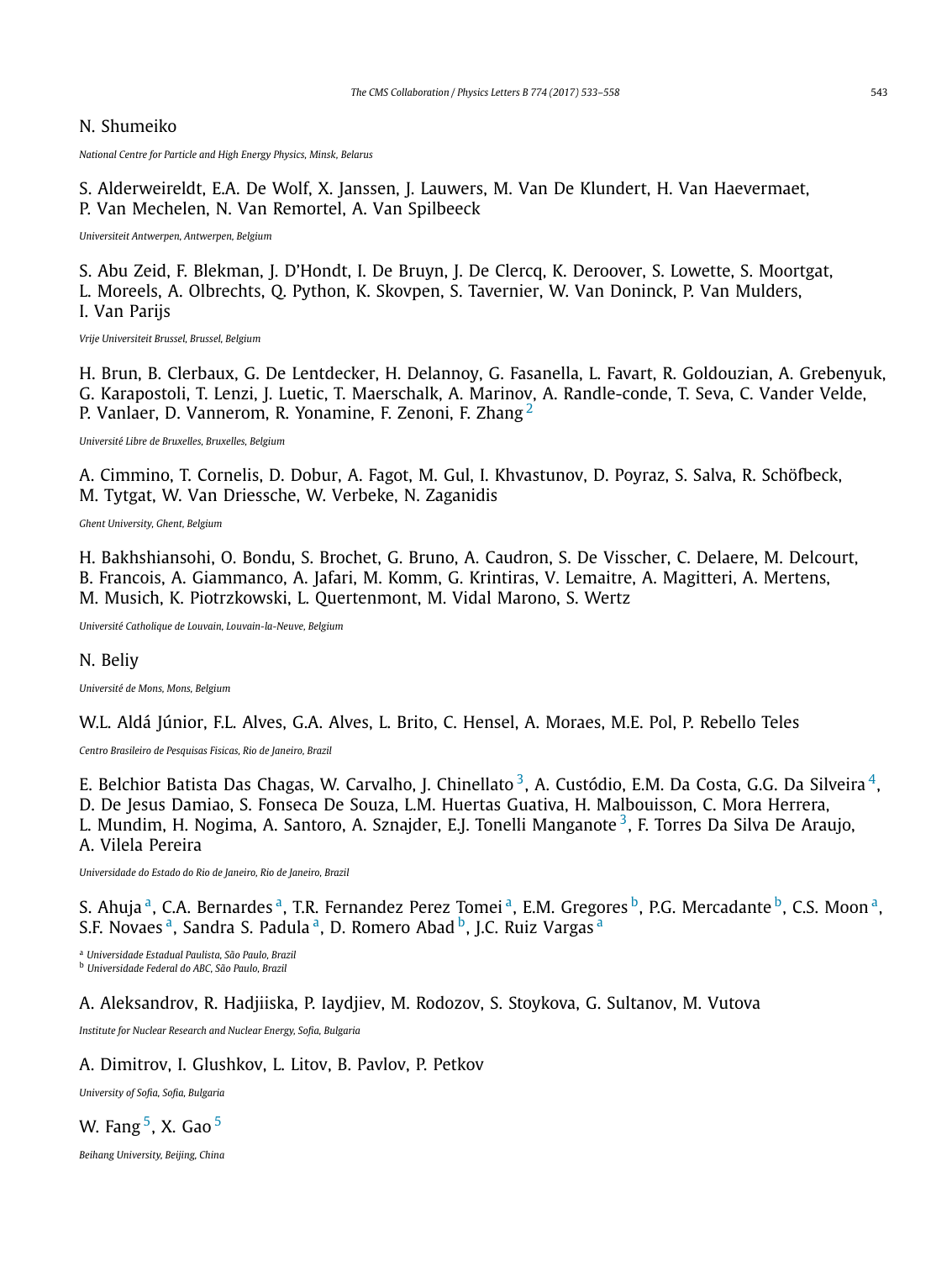M. Ahmad, J.G. Bian, G.M. Chen, H.S. Chen, M. Chen, Y. Chen, C.H. Jiang, D. Leggat, Z. Liu, F. Romeo, S.M. Shaheen, A. Spiezia, J. Tao, C. Wang, Z. Wang, E. Yazgan, H. Zhang, J. Zhao

*Institute of High Energy Physics, Beijing, China*

### Y. Ban, G. Chen, Q. Li, S. Liu, Y. Mao, S.J. Qian, D. Wang, Z. Xu

*State Key Laboratory of Nuclear Physics and Technology, Peking University, Beijing, China*

### C. Avila, A. Cabrera, L.F. Chaparro Sierra, C. Florez, J.P. Gomez, C.F. González Hernández, J.D. Ruiz Alvarez

*Universidad de Los Andes, Bogota, Colombia*

### N. Godinovic, D. Lelas, I. Puljak, P.M. Ribeiro Cipriano, T. Sculac

*University of Split, Faculty of Electrical Engineering, Mechanical Engineering and Naval Architecture, Split, Croatia*

#### Z. Antunovic, M. Kovac

*University of Split, Faculty of Science, Split, Croatia*

#### V. Brigljevic, D. Ferencek, K. Kadija, B. Mesic, T. Susa

*Institute Rudjer Boskovic, Zagreb, Croatia*

# M.W. Ather, A. Attikis, G. Mavromanolakis, J. Mousa, C. Nicolaou, F. Ptochos, P.A. Razis, H. Rykaczewski

*University of Cyprus, Nicosia, Cyprus*

## M. Finger  $<sup>6</sup>$  $<sup>6</sup>$  $<sup>6</sup>$ , M. Finger Jr.  $<sup>6</sup>$ </sup></sup>

*Charles University, Prague, Czech Republic*

### E. Carrera Jarrin

*Universidad San Francisco de Quito, Quito, Ecuador*

## Y. Assran [7](#page-24-0)*,*[8,](#page-24-0) M.A. Mahmoud [9](#page-24-0)*,*[8,](#page-24-0) A. Mahrous [10](#page-24-0)

Academy of Scientific Research and Technology of the Arab Republic of Egypt, Egyptian Network of High Energy Physics, Cairo, Egypt

### R.K. Dewanjee, M. Kadastik, L. Perrini, M. Raidal, A. Tiko, C. Veelken

*National Institute of Chemical Physics and Biophysics, Tallinn, Estonia*

#### P. Eerola, J. Pekkanen, M. Voutilainen

*Department of Physics, University of Helsinki, Helsinki, Finland*

## J. Härkönen, T. Järvinen, V. Karimäki, R. Kinnunen, T. Lampén, K. Lassila-Perini, S. Lehti, T. Lindén, P. Luukka, E. Tuominen, J. Tuominiemi, E. Tuovinen

*Helsinki Institute of Physics, Helsinki, Finland*

### J. Talvitie, T. Tuuva

*Lappeenranta University of Technology, Lappeenranta, Finland*

M. Besancon, F. Couderc, M. Dejardin, D. Denegri, J.L. Faure, F. Ferri, S. Ganjour, S. Ghosh, A. Givernaud, P. Gras, G. Hamel de Monchenault, P. Jarry, I. Kucher, E. Locci, M. Machet, J. Malcles, J. Rander, A. Rosowsky, M.Ö. Sahin, M. Titov

*IRFU, CEA, Université Paris-Saclay, Gif-sur-Yvette, France*

A. Abdulsalam, I. Antropov, S. Baffioni, F. Beaudette, P. Busson, L. Cadamuro, E. Chapon, C. Charlot, O. Davignon, R. Granier de Cassagnac, M. Jo, S. Lisniak, A. Lobanov, P. Miné, M. Nguyen, C. Ochando,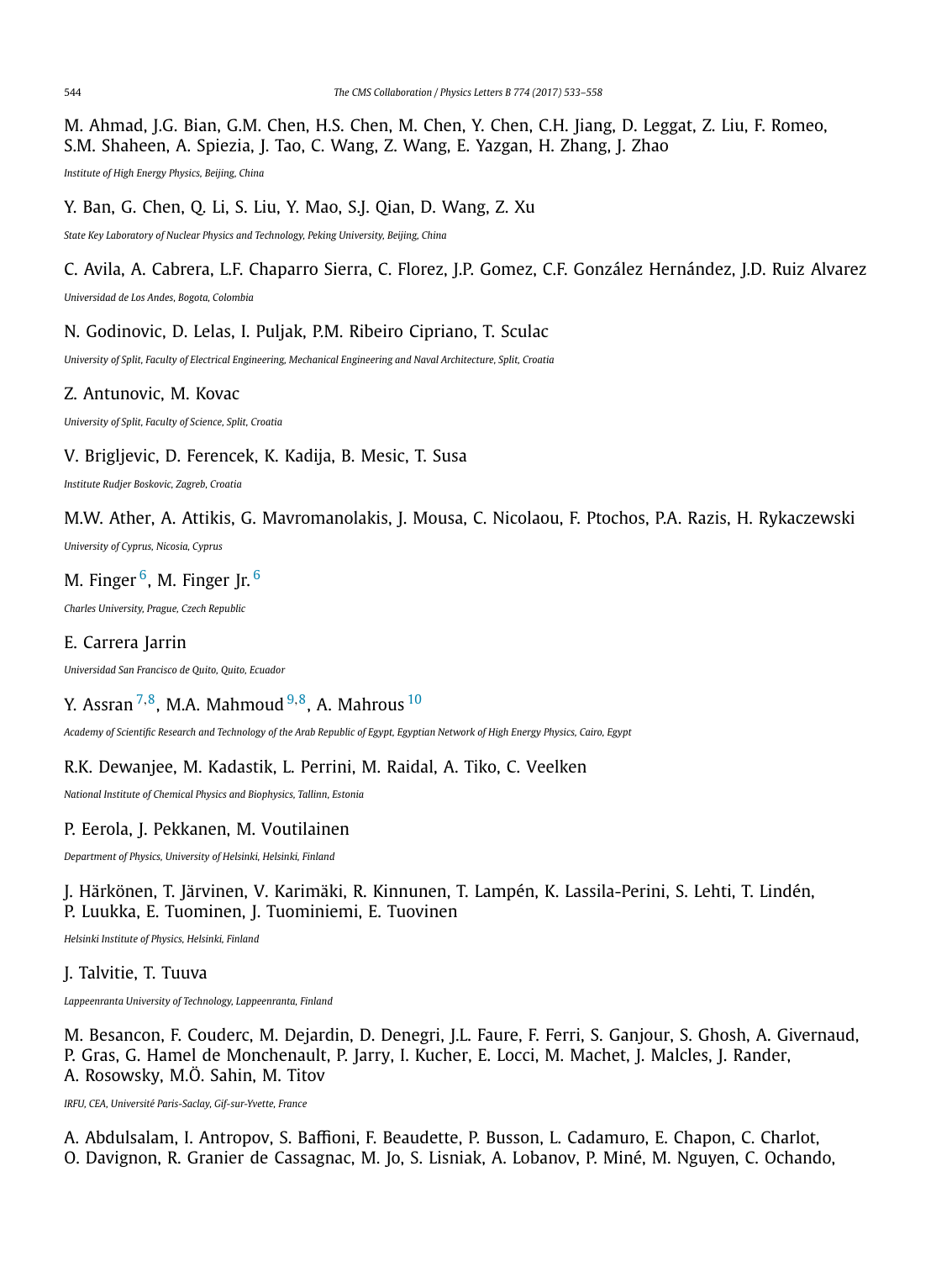G. Ortona, P. Paganini, P. Pigard, S. Regnard, R. Salerno, Y. Sirois, A.G. Stahl Leiton, T. Strebler, Y. Yilmaz, A. Zabi, A. Zghiche

*Laboratoire Leprince-Ringuet, Ecole polytechnique, CNRS/IN2P3, Université Paris-Saclay, Palaiseau, France*

J.-L. Agram [11,](#page-24-0) J. Andrea, D. Bloch, J.-M. Brom, M. Buttignol, E.C. Chabert, N. Chanon, C. Collard, E. Conte [11,](#page-24-0) X. Coubez, J.-C. Fontaine [11](#page-24-0), D. Gelé, U. Goerlach, A.-C. Le Bihan, P. Van Hove

*Université de Strasbourg, CNRS, IPHC UMR 7178, F-67000 Strasbourg, France*

### S. Gadrat

Centre de Calcul de l'Institut National de Physique Nucleaire et de Physique des Particules, CNRS/IN2P3, Villeurbanne, France

S. Beauceron, C. Bernet, G. Boudoul, R. Chierici, D. Contardo, B. Courbon, P. Depasse, H. El Mamouni, J. Fay, L. Finco, S. Gascon, M. Gouzevitch, G. Grenier, B. Ille, F. Lagarde, I.B. Laktineh, M. Lethuillier, L. Mirabito, A.L. Pequegnot, S. Perries, A. Popov [12,](#page-24-0) V. Sordini, M. Vander Donckt, S. Viret

Université de Lyon, Université Claude Bernard Lyon 1, CNRS-IN2P3, Institut de Physique Nucléaire de Lyon, Villeurbanne, France

## A. Khvedelidze<sup>[6](#page-24-0)</sup>

*Georgian Technical University, Tbilisi, Georgia*

## I. Bagaturia [13](#page-24-0)

*Tbilisi State University, Tbilisi, Georgia*

C. Autermann, S. Beranek, L. Feld, M.K. Kiesel, K. Klein, M. Lipinski, M. Preuten, C. Schomakers, J. Schulz, T. Verlage

*RWTH Aachen University, I. Physikalisches Institut, Aachen, Germany*

A. Albert, M. Brodski, E. Dietz-Laursonn, D. Duchardt, M. Endres, M. Erdmann, S. Erdweg, T. Esch, R. Fischer, A. Güth, M. Hamer, T. Hebbeker, C. Heidemann, K. Hoepfner, S. Knutzen, M. Merschmeyer, A. Meyer, P. Millet, S. Mukherjee, M. Olschewski, K. Padeken, T. Pook, M. Radziej, H. Reithler, M. Rieger, F. Scheuch, L. Sonnenschein, D. Teyssier, S. Thüer

*RWTH Aachen University, III. Physikalisches Institut A, Aachen, Germany*

G. Flügge, B. Kargoll, T. Kress, A. Künsken, J. Lingemann, T. Müller, A. Nehrkorn, A. Nowack, C. Pistone, O. Pooth, A. Stahl<sup>[14](#page-24-0)</sup>

*RWTH Aachen University, III. Physikalisches Institut B, Aachen, Germany*

M. Aldaya Martin, T. Arndt, C. Asawatangtrakuldee, K. Beernaert, O. Behnke, U. Behrens, A.A. Bin Anuar, K. Borras <sup>15</sup>, V. Botta, A. Campbell, P. Connor, C. Contreras-Campana, F. Costanza, C. Diez Pardos, G. Eckerlin, D. Eckstein, T. Eichhorn, E. Eren, E. Gallo [16,](#page-24-0) J. Garay Garcia, A. Geiser, A. Gizhko, J.M. Grados Luyando, A. Grohsjean, P. Gunnellini, A. Harb, J. Hauk, M. Hempel<sup>[17](#page-24-0)</sup>, H. Jung, A. Kalogeropoulos, O. Karacheban<sup>[17](#page-24-0)</sup>, M. Kasemann, J. Keaveney, C. Kleinwort, I. Korol, D. Krücker, W. Lange, A. Lelek, T. Lenz, J. Leonard, K. Lipka, W. Lohmann<sup>17</sup>, R. Mankel, I.-A. Melzer-Pellmann, A.B. Meyer, G. Mittag, J. Mnich, A. Mussgiller, E. Ntomari, D. Pitzl, R. Placakyte, A. Raspereza, B. Roland, M. Savitskyi, P. Saxena, R. Shevchenko, S. Spannagel, N. Stefaniuk, G.P. Van Onsem, R. Walsh, Y. Wen, K. Wichmann, C. Wissing

*Deutsches Elektronen-Synchrotron, Hamburg, Germany*

S. Bein, V. Blobel, M. Centis Vignali, A.R. Draeger, T. Dreyer, E. Garutti, D. Gonzalez, J. Haller, M. Hoffmann, A. Junkes, R. Klanner, R. Kogler, N. Kovalchuk, S. Kurz, T. Lapsien, I. Marchesini, D. Marconi, M. Meyer, M. Niedziela, D. Nowatschin, F. Pantaleo <sup>[14](#page-24-0)</sup>, T. Peiffer, A. Perieanu, C. Scharf,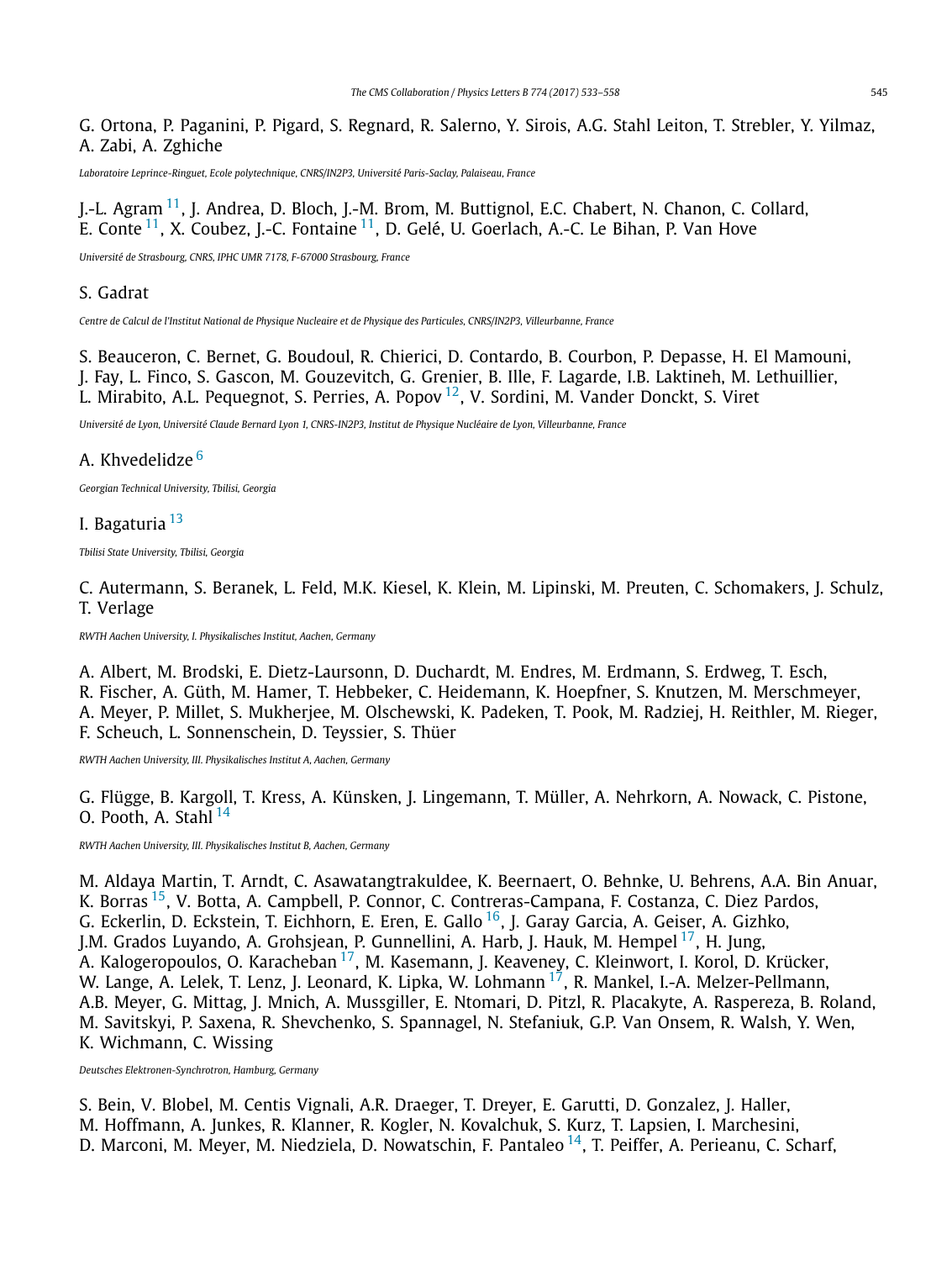P. Schleper, A. Schmidt, S. Schumann, J. Schwandt, J. Sonneveld, H. Stadie, G. Steinbrück, F.M. Stober, M. Stöver, H. Tholen, D. Troendle, E. Usai, L. Vanelderen, A. Vanhoefer, B. Vormwald

*University of Hamburg, Hamburg, Germany*

M. Akbiyik, C. Barth, S. Baur, C. Baus, J. Berger, E. Butz, R. Caspart, T. Chwalek, F. Colombo, W. De Boer, A. Dierlamm, B. Freund, R. Friese, M. Giffels, A. Gilbert, D. Haitz, F. Hartmann [14,](#page-24-0) S.M. Heindl, U. Husemann, F. Kassel [14,](#page-24-0) S. Kudella, H. Mildner, M.U. Mozer, Th. Müller, M. Plagge, G. Quast, K. Rabbertz, M. Schröder, I. Shvetsov, G. Sieber, H.J. Simonis, R. Ulrich, S. Wayand, M. Weber, T. Weiler, S. Williamson, C. Wöhrmann, R. Wolf

*Institut für Experimentelle Kernphysik, Karlsruhe, Germany*

G. Anagnostou, G. Daskalakis, T. Geralis, V.A. Giakoumopoulou, A. Kyriakis, D. Loukas, I. Topsis-Giotis

*Institute of Nuclear and Particle Physics (INPP), NCSR Demokritos, Aghia Paraskevi, Greece*

#### S. Kesisoglou, A. Panagiotou, N. Saoulidou

*National and Kapodistrian University of Athens, Athens, Greece*

### I. Evangelou, G. Flouris, C. Foudas, P. Kokkas, N. Manthos, I. Papadopoulos, E. Paradas, J. Strologas, F.A. Triantis

*University of Ioánnina, Ioánnina, Greece*

### M. Csanad, N. Filipovic, G. Pasztor

*MTA-ELTE Lendület CMS Particle and Nuclear Physics Group, Eötvös Loránd University, Budapest, Hungary*

## G. Bencze, C. Hajdu, D. Horvath [18,](#page-24-0) F. Sikler, V. Veszpremi, G. Vesztergombi [19,](#page-24-0) A.J. Zsigmond

*Wigner Research Centre for Physics, Budapest, Hungary*

## N. Beni, S. Czellar, J. Karancsi [20,](#page-24-0) A. Makovec, J. Molnar, Z. Szillasi

*Institute of Nuclear Research ATOMKI, Debrecen, Hungary*

## M. Bartók [19,](#page-24-0) P. Raics, Z.L. Trocsanyi, B. Ujvari

*Institute of Physics, University of Debrecen, Debrecen, Hungary*

### S. Choudhury, J.R. Komaragiri

*Indian Institute of Science (IISc), Bangalore, India*

S. Bahinipati  $^{21}$ , S. Bhowmik, P. Mal, K. Mandal, A. Nayak  $^{22}$ , D.K. Sahoo  $^{21}$ , N. Sahoo, S.K. Swain

*National Institute of Science Education and Research, Bhubaneswar, India*

S. Bansal, S.B. Beri, V. Bhatnagar, U. Bhawandeep, R. Chawla, N. Dhingra, A.K. Kalsi, A. Kaur, M. Kaur, R. Kumar, P. Kumari, A. Mehta, M. Mittal, J.B. Singh, G. Walia

*Panjab University, Chandigarh, India*

Ashok Kumar, Aashaq Shah, A. Bhardwaj, S. Chauhan, B.C. Choudhary, R.B. Garg, S. Keshri, S. Malhotra, M. Naimuddin, K. Ranjan, R. Sharma, V. Sharma

*University of Delhi, Delhi, India*

R. Bhattacharya, S. Bhattacharya, S. Dey, S. Dutt, S. Dutta, S. Ghosh, N. Majumdar, A. Modak, K. Mondal, S. Mukhopadhyay, S. Nandan, A. Purohit, A. Roy, D. Roy, S. Roy Chowdhury, S. Sarkar, M. Sharan, S. Thakur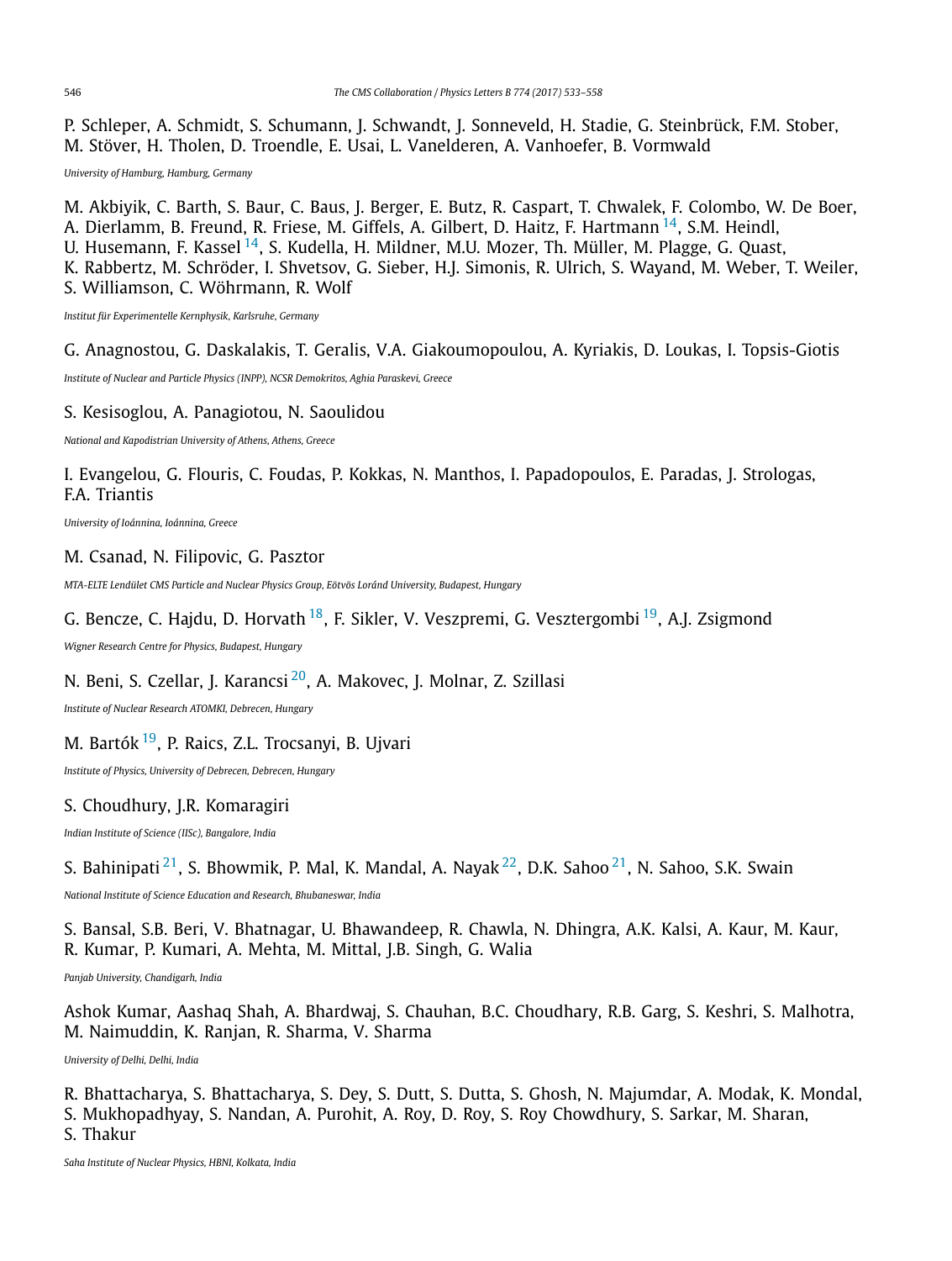### P.K. Behera

*Indian Institute of Technology Madras, Madras, India*

R. Chudasama, D. Dutta, V. Jha, V. Kumar, A.K. Mohanty <sup>14</sup>, P.K. Netrakanti, L.M. Pant, P. Shukla, A. Topkar

*Bhabha Atomic Research Centre, Mumbai, India*

#### T. Aziz, S. Dugad, B. Mahakud, S. Mitra, G.B. Mohanty, B. Parida, N. Sur, B. Sutar

*Tata Institute of Fundamental Research-A, Mumbai, India*

S. Banerjee, S. Bhattacharya, S. Chatterjee, P. Das, M. Guchait, Sa. Jain, S. Kumar, M. Maity [23,](#page-24-0) G. Majumder, K. Mazumdar, T. Sarkar  $^{23}$ , N. Wickramage  $^{24}$  $^{24}$  $^{24}$ 

*Tata Institute of Fundamental Research-B, Mumbai, India*

### S. Chauhan, S. Dube, V. Hegde, A. Kapoor, K. Kothekar, S. Pandey, A. Rane, S. Sharma

*Indian Institute of Science Education and Research (IISER), Pune, India*

S. Chenarani [25,](#page-24-0) E. Eskandari Tadavani, S.M. Etesami [25,](#page-24-0) M. Khakzad, M. Mohammadi Najafabadi, M. Naseri, S. Paktinat Mehdiabadi  $^{26}$ , F. Rezaei Hosseinabadi, B. Safarzadeh  $^{27}$ , M. Zeinali

*Institute for Research in Fundamental Sciences (IPM), Tehran, Iran*

#### M. Felcini, M. Grunewald

*University College Dublin, Dublin, Ireland*

M. Abbrescia <sup>a</sup>*,*b, C. Calabria <sup>a</sup>*,*b, C. Caputo <sup>a</sup>*,*b, A. Colaleo a, D. Creanza <sup>a</sup>*,*c, L. Cristella <sup>a</sup>*,*b, N. De Filippis <sup>a</sup>*,*c, M. De Palma <sup>a</sup>*,*b, L. Fiore a, G. Iaselli <sup>a</sup>*,*c, G. Maggi <sup>a</sup>*,*c, M. Maggi a, G. Miniello <sup>a</sup>*,*b, S. My <sup>a</sup>*,*b, S. Nuzzo <sup>a</sup>*,*b, A. Pompili <sup>a</sup>*,*b, G. Pugliese <sup>a</sup>*,*c, R. Radogna <sup>a</sup>*,*b, A. Ranieri a, G. Selvaggi <sup>a</sup>*,*b, A. Sharma a, L. Silvestris <sup>a</sup>*,*[14,](#page-24-0) R. Venditti<sup>a</sup>, P. Verwilligen<sup>a</sup>

<sup>a</sup> *INFN Sezione di Bari, Bari, Italy* <sup>b</sup> *Università di Bari, Bari, Italy*

<sup>c</sup> *Politecnico di Bari, Bari, Italy*

G. Abbiendi a, C. Battilana, D. Bonacorsi <sup>a</sup>*,*b, S. Braibant-Giacomelli <sup>a</sup>*,*b, L. Brigliadori <sup>a</sup>*,*b, R. Campanini <sup>a</sup>*,*b, P. Capiluppi <sup>a</sup>*,*b, A. Castro <sup>a</sup>*,*b, F.R. Cavallo a, S.S. Chhibra <sup>a</sup>*,*b, M. Cuffiani <sup>a</sup>*,*b, G.M. Dallavalle a, F. Fabbri a, A. Fanfani <sup>a</sup>*,*b, D. Fasanella <sup>a</sup>*,*b, P. Giacomelli a, L. Guiducci <sup>a</sup>*,*b, S. Marcellini a, G. Masetti a, F.L. Navarria <sup>a</sup>*,*b, A. Perrotta a, A.M. Rossi <sup>a</sup>*,*b, T. Rovelli <sup>a</sup>*,*b, G.P. Siroli <sup>a</sup>*,*b, N. Tosi <sup>a</sup>*,*b*,*[14](#page-24-0)

<sup>a</sup> *INFN Sezione di Bologna, Bologna, Italy* <sup>b</sup> *Università di Bologna, Bologna, Italy*

S. Albergo <sup>a</sup>*,*b, S. Costa <sup>a</sup>*,*b, A. Di Mattia a, F. Giordano <sup>a</sup>*,*b, R. Potenza <sup>a</sup>*,*b, A. Tricomi <sup>a</sup>*,*b, C. Tuve <sup>a</sup>*,*<sup>b</sup>

<sup>a</sup> *INFN Sezione di Catania, Catania, Italy* <sup>b</sup> *Università di Catania, Catania, Italy*

G. Barbagli a, K. Chatterjee <sup>a</sup>*,*b, V. Ciulli <sup>a</sup>*,*b, C. Civinini a, R. D'Alessandro <sup>a</sup>*,*b, E. Focardi <sup>a</sup>*,*b, P. Lenzi <sup>a</sup>*,*b, M. Meschini a, S. Paoletti a, L. Russo <sup>a</sup>*,*[28,](#page-24-0) G. Sguazzoni a, D. Strom a, L. Viliani <sup>a</sup>*,*b*,*[14](#page-24-0)

<sup>a</sup> *INFN Sezione di Firenze, Firenze, Italy* <sup>b</sup> *Università di Firenze, Firenze, Italy*

L. Benussi, S. Bianco, F. Fabbri, D. Piccolo, F. Primavera [14](#page-24-0)

*INFN Laboratori Nazionali di Frascati, Frascati, Italy*

## V. Calvelli<sup>a, b</sup>, F. Ferro<sup>a</sup>, E. Robutti<sup>a</sup>, S. Tosi<sup>a, b</sup>

<sup>a</sup> *INFN Sezione di Genova, Genova, Italy*

<sup>b</sup> *Università di Genova, Genova, Italy*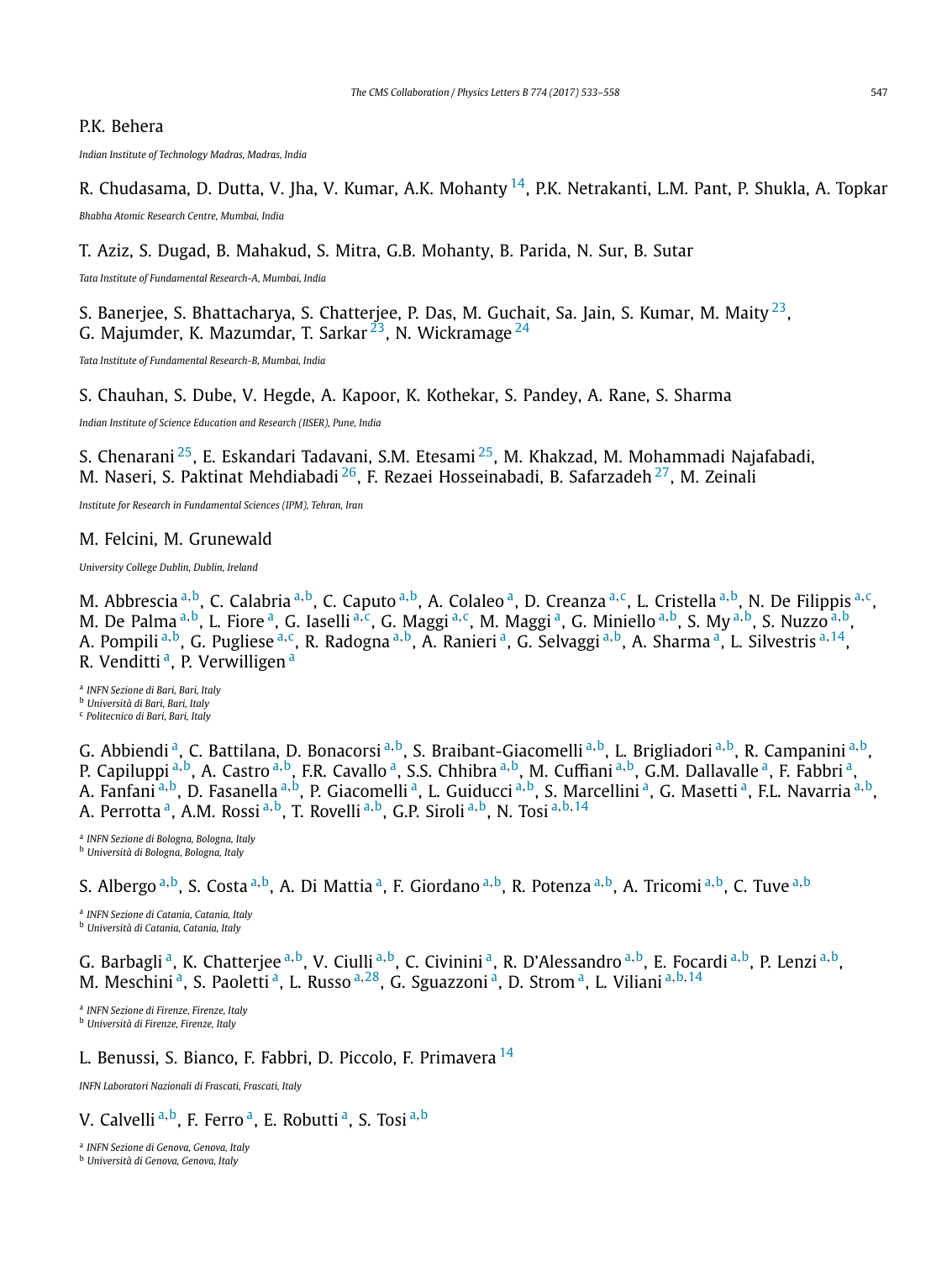L. Brianza <sup>a</sup>*,*b*,*[14,](#page-24-0) F. Brivio <sup>a</sup>*,*b, V. Ciriolo, M.E. Dinardo <sup>a</sup>*,*b, S. Fiorendi <sup>a</sup>*,*b*,*[14](#page-24-0), S. Gennai a, A. Ghezzi <sup>a</sup>*,*b, P. Govoni <sup>a</sup>*,*b, M. Malberti <sup>a</sup>*,*b, S. Malvezzi a, R.A. Manzoni <sup>a</sup>*,*b, D. Menasce a, L. Moroni a, M. Paganoni <sup>a</sup>*,*b, K. Pauwels, D. Pedrini a, S. Pigazzini <sup>a</sup>*,*b, S. Ragazzi <sup>a</sup>*,*b, T. Tabarelli de Fatis <sup>a</sup>*,*<sup>b</sup>

<sup>a</sup> *INFN Sezione di Milano-Bicocca, Milano, Italy* <sup>b</sup> *Università di Milano-Bicocca, Milano, Italy*

S. Buontempo a, N. Cavallo <sup>a</sup>*,*c, S. Di Guida <sup>a</sup>*,*d*,*[14,](#page-24-0) F. Fabozzi <sup>a</sup>*,*c, F. Fienga <sup>a</sup>*,*b, A.O.M. Iorio <sup>a</sup>*,*b, W.A. Khan a, L. Lista a, S. Meola <sup>a</sup>*,*d*,*[14,](#page-24-0) P. Paolucci <sup>a</sup>*,*[14,](#page-24-0) C. Sciacca <sup>a</sup>*,*b, F. Thyssen <sup>a</sup>

<sup>a</sup> *INFN Sezione di Napoli, Napoli, Italy*

<sup>b</sup> *Università di Napoli 'Federico II', Napoli, Italy*

<sup>c</sup> *Università della Basilicata, Potenza, Italy* <sup>d</sup> *Università G. Marconi, Roma, Italy*

P. Azzi <sup>a</sup>*,*[14,](#page-24-0) N. Bacchetta a, L. Benato <sup>a</sup>*,*b, D. Bisello <sup>a</sup>*,*b, A. Boletti <sup>a</sup>*,*b, R. Carlin <sup>a</sup>*,*b, A. Carvalho Antunes De Oliveira a,b, M. Dall'Osso a,b, P. De Castro Manzano a, T. Dorigo a, F. Gasparini a,b, U. Gasparini <sup>a</sup>*,*b, A. Gozzelino a, M. Gulmini <sup>a</sup>*,*[29,](#page-24-0) S. Lacaprara a, M. Margoni <sup>a</sup>*,*b, G. Maron <sup>a</sup>*,*[29,](#page-24-0) A.T. Meneguzzo <sup>a</sup>*,*b, N. Pozzobon <sup>a</sup>*,*b, P. Ronchese <sup>a</sup>*,*b, R. Rossin <sup>a</sup>*,*b, F. Simonetto <sup>a</sup>*,*b, E. Torassa a, S. Ventura a, M. Zanetti <sup>a</sup>*,*b, P. Zotto <sup>a</sup>*,*<sup>b</sup>

<sup>a</sup> *INFN Sezione di Padova, Padova, Italy*

<sup>b</sup> *Università di Padova, Padova, Italy*

<sup>c</sup> *Università di Trento, Trento, Italy*

A. Braghieri<sup>a</sup>, F. Fallavollita<sup>a,b</sup>, A. Magnani<sup>a,b</sup>, P. Montagna<sup>a,b</sup>, S.P. Ratti<sup>a,b</sup>, V. Re<sup>a</sup>, M. Ressegotti, C. Riccardi <sup>a</sup>*,*b, P. Salvini a, I. Vai <sup>a</sup>*,*b, P. Vitulo <sup>a</sup>*,*<sup>b</sup>

<sup>a</sup> *INFN Sezione di Pavia, Pavia, Italy* <sup>b</sup> *Università di Pavia, Pavia, Italy*

L. Alunni Solestizi <sup>a</sup>*,*b, G.M. Bilei a, D. Ciangottini <sup>a</sup>*,*b, L. Fanò <sup>a</sup>*,*b, P. Lariccia <sup>a</sup>*,*b, R. Leonardi <sup>a</sup>*,*b, G. Mantovani <sup>a</sup>*,*b, V. Mariani <sup>a</sup>*,*b, M. Menichelli a, A. Saha a, A. Santocchia <sup>a</sup>*,*b, D. Spiga

<sup>a</sup> *INFN Sezione di Perugia, Perugia, Italy*

<sup>b</sup> *Università di Perugia, Perugia, Italy*

K. Androsov<sup>a</sup>, P. Azzurri<sup>a, 14</sup>, G. Bagliesi<sup>a</sup>, J. Bernardini<sup>a</sup>, T. Boccali<sup>a</sup>, L. Borrello, R. Castaldi<sup>a</sup>, M.A. Ciocci a, b, R. Dell'Orso a, G. Fedi a, A. Giassi a, M.T. Grippo a, [28,](#page-24-0) F. Ligabue a, c, T. Lomtadze a, L. Martini<sup>a,b</sup>, A. Messineo a,b, F. Palla a, A. Rizzi a,b, A. Savoy-Navarro a, [30,](#page-24-0) P. Spagnolo a, R. Tenchini a, G. Tonelli a, b, A. Venturi<sup>a</sup>, P.G. Verdini<sup>a</sup>

<sup>a</sup> *INFN Sezione di Pisa, Pisa, Italy* <sup>b</sup> *Università di Pisa, Pisa, Italy* <sup>c</sup> *Scuola Normale Superiore di Pisa, Pisa, Italy*

L. Barone a,b, F. Cavallari<sup>a</sup>, M. Cipriani<sup>a,b</sup>, D. Del Re a,b, [14,](#page-24-0) M. Diemoz<sup>a</sup>, S. Gelli<sup>a,b</sup>, E. Longo a,b, F. Margaroli <sup>a</sup>*,*b, B. Marzocchi <sup>a</sup>*,*b, P. Meridiani a, G. Organtini <sup>a</sup>*,*b, R. Paramatti <sup>a</sup>*,*b, F. Preiato <sup>a</sup>*,*b, S. Rahatlou <sup>a</sup>*,*b, C. Rovelli a, F. Santanastasio <sup>a</sup>*,*<sup>b</sup>

<sup>a</sup> *INFN Sezione di Roma, Rome, Italy*

<sup>b</sup> *Sapienza Università di Roma, Rome, Italy*

N. Amapane <sup>a</sup>*,*b, R. Arcidiacono <sup>a</sup>*,*c*,*[14,](#page-24-0) S. Argiro <sup>a</sup>*,*b, M. Arneodo <sup>a</sup>*,*c, N. Bartosik a, R. Bellan <sup>a</sup>*,*b, C. Biino a, N. Cartiglia a, F. Cenna <sup>a</sup>*,*b, M. Costa <sup>a</sup>*,*b, R. Covarelli <sup>a</sup>*,*b, A. Degano <sup>a</sup>*,*b, N. Demaria a, B. Kiani <sup>a</sup>*,*b, C. Mariotti<sup>a</sup>, S. Maselli<sup>a</sup>, E. Migliore<sup>a,b</sup>, V. Monaco<sup>a,b</sup>, E. Monteil<sup>a,b</sup>, M. Monteno<sup>a</sup>, M.M. Obertino<sup>a,b</sup>, L. Pacher <sup>a</sup>*,*b, N. Pastrone a, M. Pelliccioni a, G.L. Pinna Angioni <sup>a</sup>*,*b, F. Ravera <sup>a</sup>*,*b, A. Romero <sup>a</sup>*,*b, M. Ruspa <sup>a</sup>*,*c, R. Sacchi <sup>a</sup>*,*b, K. Shchelina <sup>a</sup>*,*b, V. Sola a, A. Solano <sup>a</sup>*,*b, A. Staiano a, P. Traczyk <sup>a</sup>*,*<sup>b</sup>

<sup>a</sup> *INFN Sezione di Torino, Torino, Italy*

<sup>b</sup> *Università di Torino, Torino, Italy*

<sup>c</sup> *Università del Piemonte Orientale, Novara, Italy*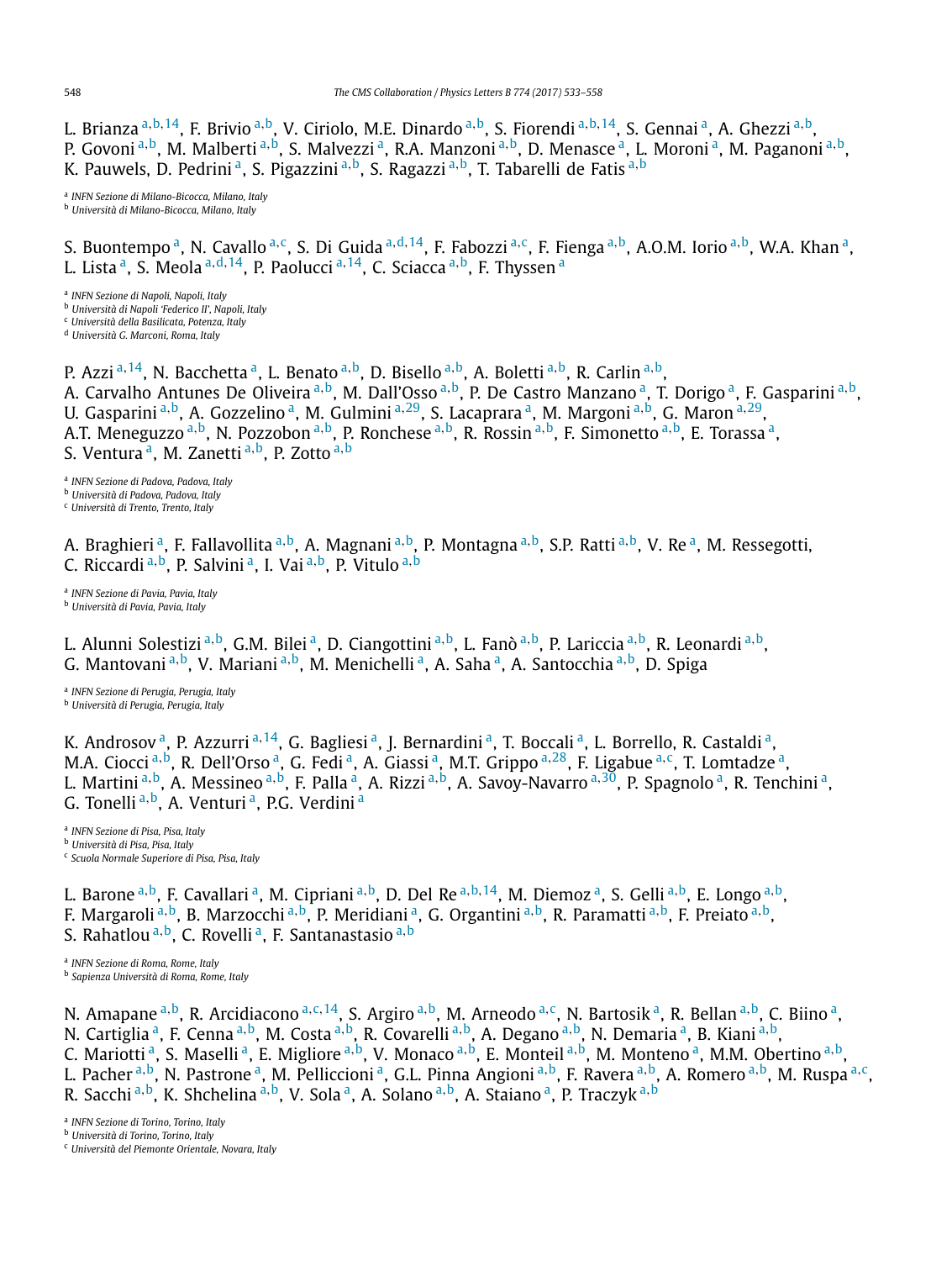## S. Belforte<sup>a</sup>, M. Casarsa<sup>a</sup>, F. Cossutti<sup>a</sup>, G. Della Ricca<sup>a,b</sup>, A. Zanetti<sup>a</sup>

<sup>a</sup> *INFN Sezione di Trieste, Trieste, Italy* <sup>b</sup> *Università di Trieste, Trieste, Italy*

## D.H. Kim, G.N. Kim, M.S. Kim, J. Lee, S. Lee, S.W. Lee, Y.D. Oh, S. Sekmen, D.C. Son, Y.C. Yang

*Kyungpook National University, Daegu, Republic of Korea*

### A. Lee

*Chonbuk National University, Jeonju, Republic of Korea*

## H. Kim, D.H. Moon

*Chonnam National University, Institute for Universe and Elementary Particles, Kwangju, Republic of Korea*

## J.A. Brochero Cifuentes, J. Goh, T.J. Kim

*Hanyang University, Seoul, Republic of Korea*

S. Cho, S. Choi, Y. Go, D. Gyun, S. Ha, B. Hong, Y. Jo, Y. Kim, K. Lee, K.S. Lee, S. Lee, J. Lim, S.K. Park, Y. Roh

*Korea University, Seoul, Republic of Korea*

## J. Almond, J. Kim, H. Lee, S.B. Oh, B.C. Radburn-Smith, S.h. Seo, U.K. Yang, H.D. Yoo, G.B. Yu

*Seoul National University, Seoul, Republic of Korea*

## M. Choi, H. Kim, J.H. Kim, J.S.H. Lee, I.C. Park, G. Ryu

*University of Seoul, Seoul, Republic of Korea*

## Y. Choi, C. Hwang, J. Lee, I. Yu

*Sungkyunkwan University, Suwon, Republic of Korea*

## V. Dudenas, A. Juodagalvis, J. Vaitkus

*Vilnius University, Vilnius, Lithuania*

## I. Ahmed, Z.A. Ibrahim, M.A.B. Md Ali  $31$ , F. Mohamad Idris  $32$ , W.A.T. Wan Abdullah, M.N. Yusli, Z. Zolkapli

*National Centre for Particle Physics, Universiti Malaya, Kuala Lumpur, Malaysia*

## H. Castilla-Valdez, E. De La Cruz-Burelo, I. Heredia-De La Cruz<sup>33</sup>, R. Lopez-Fernandez, J. Mejia Guisao, A. Sanchez-Hernandez

*Centro de Investigacion y de Estudios Avanzados del IPN, Mexico City, Mexico*

## S. Carrillo Moreno, C. Oropeza Barrera, F. Vazquez Valencia

*Universidad Iberoamericana, Mexico City, Mexico*

## I. Pedraza, H.A. Salazar Ibarguen, C. Uribe Estrada

*Benemerita Universidad Autonoma de Puebla, Puebla, Mexico*

## A. Morelos Pineda

*Universidad Autónoma de San Luis Potosí, San Luis Potosí, Mexico*

## D. Krofcheck

*University of Auckland, Auckland, New Zealand*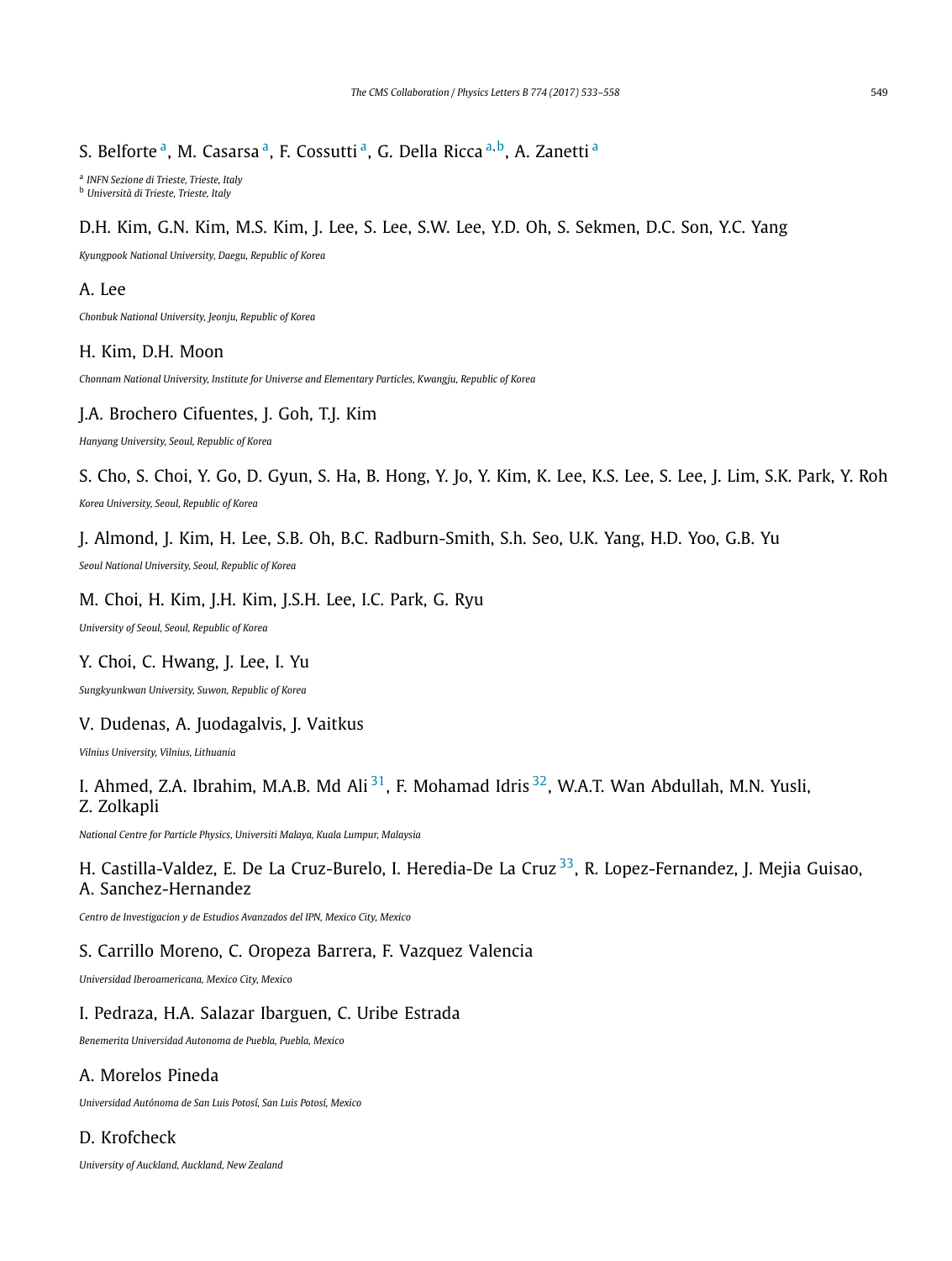### P.H. Butler

*University of Canterbury, Christchurch, New Zealand*

### A. Ahmad, M. Ahmad, Q. Hassan, H.R. Hoorani, A. Saddique, M.A. Shah, M. Shoaib, M. Waqas

*National Centre for Physics, Quaid-I-Azam University, Islamabad, Pakistan*

H. Bialkowska, M. Bluj, B. Boimska, T. Frueboes, M. Górski, M. Kazana, K. Nawrocki, K. Romanowska-Rybinska, M. Szleper, P. Zalewski

*National Centre for Nuclear Research, Swierk, Poland*

K. Bunkowski, A. Byszuk [34](#page-24-0), K. Doroba, A. Kalinowski, M. Konecki, J. Krolikowski, M. Misiura, M. Olszewski, A. Pyskir, M. Walczak

*Institute of Experimental Physics, Faculty of Physics, University of Warsaw, Warsaw, Poland*

P. Bargassa, C. Beirão Da Cruz E Silva, B. Calpas, A. Di Francesco, P. Faccioli, M. Gallinaro, J. Hollar, N. Leonardo, L. Lloret Iglesias, M.V. Nemallapudi, J. Seixas, O. Toldaiev, D. Vadruccio, J. Varela

*Laboratório de Instrumentação e Física Experimental de Partículas, Lisboa, Portugal*

S. Afanasiev, P. Bunin, M. Gavrilenko, I. Golutvin, I. Gorbunov, A. Kamenev, V. Karjavin, A. Lanev, A. Malakhov, V. Matveev [35](#page-24-0)*,*[36,](#page-24-0) V. Palichik, V. Perelygin, S. Shmatov, S. Shulha, N. Skatchkov, V. Smirnov, N. Voytishin, A. Zarubin

*Joint Institute for Nuclear Research, Dubna, Russia*

Y. Ivanov, V. Kim [37,](#page-24-0) E. Kuznetsova [38,](#page-24-0) P. Levchenko, V. Murzin, V. Oreshkin, I. Smirnov, V. Sulimov, L. Uvarov, S. Vavilov, A. Vorobyev

*Petersburg Nuclear Physics Institute, Gatchina (St. Petersburg), Russia*

Yu. Andreev, A. Dermenev, S. Gninenko, N. Golubev, A. Karneyeu, M. Kirsanov, N. Krasnikov, A. Pashenkov, D. Tlisov, A. Toropin

*Institute for Nuclear Research, Moscow, Russia*

V. Epshteyn, V. Gavrilov, N. Lychkovskaya, V. Popov, I. Pozdnyakov, G. Safronov, A. Spiridonov, M. Toms, E. Vlasov, A. Zhokin

*Institute for Theoretical and Experimental Physics, Moscow, Russia*

T. Aushev, A. Bylinkin<sup>[36](#page-24-0)</sup>

*Moscow Institute of Physics and Technology, Moscow, Russia*

M. Chadeeva [39,](#page-24-0) E. Popova, E. Tarkovskii

*National Research Nuclear University 'Moscow Engineering Physics Institute' (MEPhI), Moscow, Russia*

V. Andreev, M. Azarkin <sup>36</sup>, I. Dremin <sup>36</sup>, M. Kirakosyan, A. Terkulov

*P.N. Lebedev Physical Institute, Moscow, Russia*

A. Baskakov, A. Belyaev, E. Boos, M. Dubinin<sup>40</sup>, L. Dudko, A. Ershov, A. Gribushin, V. Klyukhin, O. Kodolova, I. Lokhtin, I. Miagkov, S. Obraztsov, S. Petrushanko, V. Savrin, A. Snigirev

*Skobeltsyn Institute of Nuclear Physics, Lomonosov Moscow State University, Moscow, Russia*

V. Blinov<sup>[41](#page-24-0)</sup>, Y. Skovpen<sup>41</sup>, D. Shtol<sup>41</sup>

*Novosibirsk State University (NSU), Novosibirsk, Russia*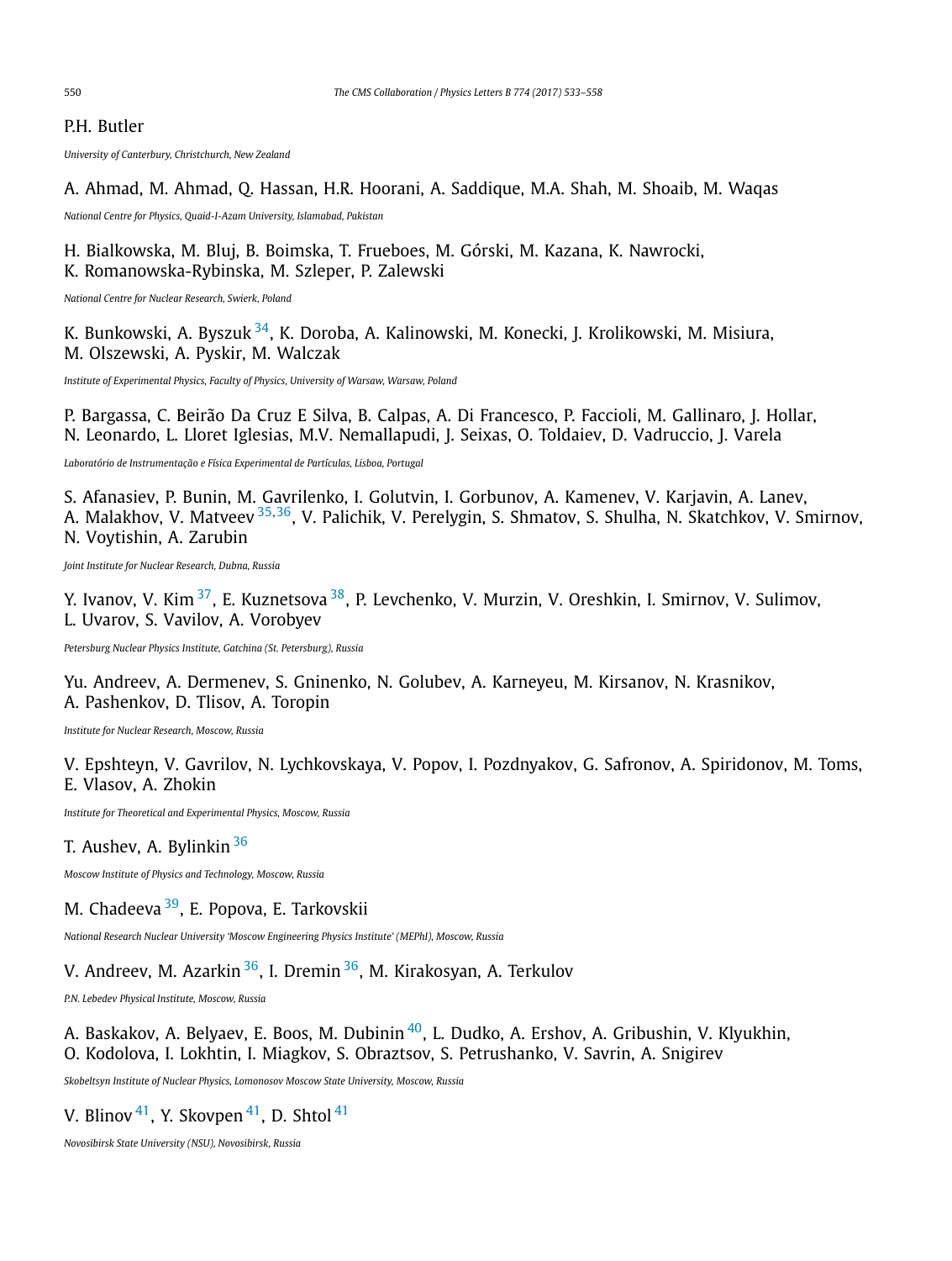I. Azhgirey, I. Bayshev, S. Bitioukov, D. Elumakhov, V. Kachanov, A. Kalinin, D. Konstantinov, V. Krychkine, V. Petrov, R. Ryutin, A. Sobol, S. Troshin, N. Tyurin, A. Uzunian, A. Volkov

*State Research Center of Russian Federation, Institute for High Energy Physics, Protvino, Russia*

P. Adzic [42,](#page-24-0) P. Cirkovic, D. Devetak, M. Dordevic, J. Milosevic, V. Rekovic

*University of Belgrade, Faculty of Physics and Vinca Institute of Nuclear Sciences, Belgrade, Serbia*

J. Alcaraz Maestre, M. Barrio Luna, M. Cerrada, N. Colino, B. De La Cruz, A. Delgado Peris,

A. Escalante Del Valle, C. Fernandez Bedoya, J.P. Fernández Ramos, J. Flix, M.C. Fouz, P. Garcia-Abia, O. Gonzalez Lopez, S. Goy Lopez, J.M. Hernandez, M.I. Josa, A. Pérez-Calero Yzquierdo, J. Puerta Pelayo,

A. Quintario Olmeda, I. Redondo, L. Romero, M.S. Soares

*Centro de Investigaciones Energéticas Medioambientales y Tecnológicas (CIEMAT), Madrid, Spain*

#### J.F. de Trocóniz, M. Missiroli, D. Moran

*Universidad Autónoma de Madrid, Madrid, Spain*

J. Cuevas, C. Erice, J. Fernandez Menendez, I. Gonzalez Caballero, J.R. González Fernández, E. Palencia Cortezon, S. Sanchez Cruz, I. Suárez Andrés, P. Vischia, J.M. Vizan Garcia

*Universidad de Oviedo, Oviedo, Spain*

I.J. Cabrillo, A. Calderon, B. Chazin Quero, E. Curras, M. Fernandez, J. Garcia-Ferrero, G. Gomez, A. Lopez Virto, J. Marco, C. Martinez Rivero, F. Matorras, J. Piedra Gomez, T. Rodrigo, A. Ruiz-Jimeno, L. Scodellaro, N. Trevisani, I. Vila, R. Vilar Cortabitarte

*Instituto de Física de Cantabria (IFCA), CSIC-Universidad de Cantabria, Santander, Spain*

D. Abbaneo, E. Auffray, P. Baillon, A.H. Ball, D. Barney, M. Bianco, P. Bloch, A. Bocci, C. Botta, T. Camporesi, R. Castello, M. Cepeda, G. Cerminara, Y. Chen, D. d'Enterria, A. Dabrowski, V. Daponte, A. David, M. De Gruttola, A. De Roeck, E. Di Marco<sup>43</sup>, M. Dobson, B. Dorney, T. du Pree, M. Dünser, N. Dupont, A. Elliott-Peisert, P. Everaerts, G. Franzoni, J. Fulcher, W. Funk, D. Gigi, K. Gill, F. Glege, D. Gulhan, S. Gundacker, M. Guthoff, P. Harris, J. Hegeman, V. Innocente, P. Janot, J. Kieseler, H. Kirschenmann, V. Knünz, A. Kornmayer<sup>14</sup>, M.J. Kortelainen, C. Lange, P. Lecoq, C. Lourenço, M.T. Lucchini, L. Malgeri, M. Mannelli, A. Martelli, F. Meijers, J.A. Merlin, S. Mersi, E. Meschi, P. Milenovic <sup>44</sup>, F. Moortgat, M. Mulders, H. Neugebauer, S. Orfanelli, L. Orsini, L. Pape, E. Perez, M. Peruzzi, A. Petrilli, G. Petrucciani, A. Pfeiffer, M. Pierini, A. Racz, T. Reis, G. Rolandi [45,](#page-24-0) M. Rovere, H. Sakulin, J.B. Sauvan, C. Schäfer, C. Schwick, M. Seidel, A. Sharma, P. Silva, P. Sphicas [46,](#page-24-0) J. Steggemann, M. Stoye, M. Tosi, D. Treille, A. Triossi, A. Tsirou, V. Veckalns <sup>47</sup>, G.I. Veres <sup>19</sup>, M. Verweij, N. Wardle, A. Zagozdzinska [34,](#page-24-0) W.D. Zeuner

*CERN, European Organization for Nuclear Research, Geneva, Switzerland*

W. Bertl, K. Deiters, W. Erdmann, R. Horisberger, Q. Ingram, H.C. Kaestli, D. Kotlinski, U. Langenegger, T. Rohe, S.A. Wiederkehr

*Paul Scherrer Institut, Villigen, Switzerland*

F. Bachmair, L. Bäni, L. Bianchini, B. Casal, G. Dissertori, M. Dittmar, M. Donegà, C. Grab, C. Heidegger, D. Hits, J. Hoss, G. Kasieczka, W. Lustermann, B. Mangano, M. Marionneau, P. Martinez Ruiz del Arbol, M. Masciovecchio, M.T. Meinhard, D. Meister, F. Micheli, P. Musella, F. Nessi-Tedaldi, F. Pandolfi, J. Pata, F. Pauss, G. Perrin, L. Perrozzi, M. Quittnat, M. Rossini, M. Schönenberger, A. Starodumov [48,](#page-24-0) V.R. Tavolaro, K. Theofilatos, R. Wallny

*Institute for Particle Physics, ETH Zurich, Zurich, Switzerland*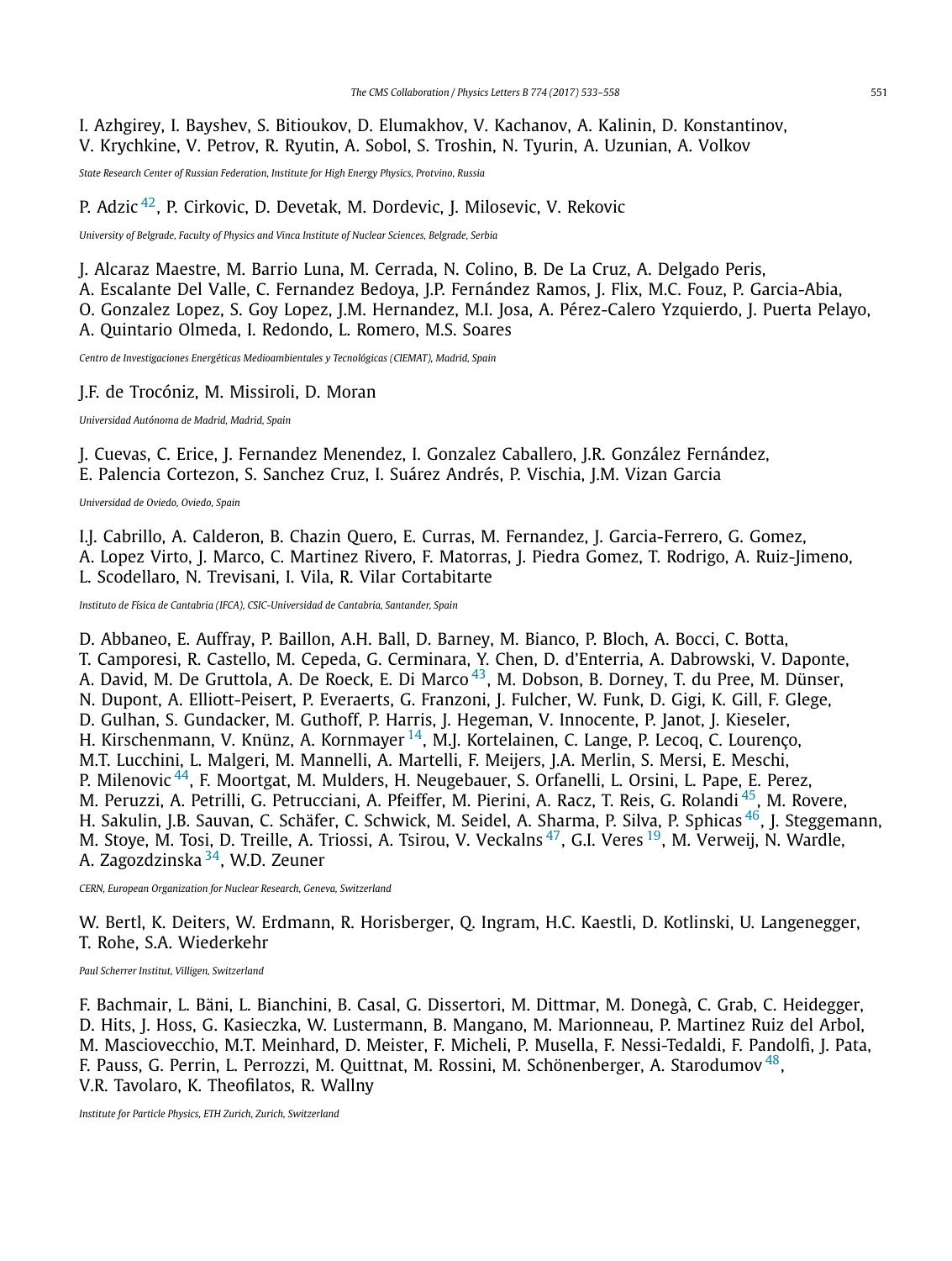T.K. Aarrestad, C. Amsler<sup>49</sup>, L. Caminada, M.F. Canelli, A. De Cosa, S. Donato, C. Galloni, A. Hinzmann, T. Hreus, B. Kilminster, J. Ngadiuba, D. Pinna, G. Rauco, P. Robmann, D. Salerno, C. Seitz, Y. Yang, A. Zucchetta

*Universität Zürich, Zurich, Switzerland*

V. Candelise, T.H. Doan, Sh. Jain, R. Khurana, M. Konyushikhin, C.M. Kuo, W. Lin, A. Pozdnyakov, S.S. Yu

*National Central University, Chung-Li, Taiwan*

Arun Kumar, P. Chang, Y.H. Chang, Y. Chao, K.F. Chen, P.H. Chen, F. Fiori, W.-S. Hou, Y. Hsiung, Y.F. Liu, R.-S. Lu, M. Miñano Moya, E. Paganis, A. Psallidas, J.f. Tsai

*National Taiwan University (NTU), Taipei, Taiwan*

B. Asavapibhop, K. Kovitanggoon, G. Singh, N. Srimanobhas

*Chulalongkorn University, Faculty of Science, Department of Physics, Bangkok, Thailand*

A. Adiguzel, F. Boran, S. Cerci <sup>50</sup>, S. Damarseckin, Z.S. Demiroglu, C. Dozen, I. Dumanoglu, S. Girgis, G. Gokbulut, Y. Guler, I. Hos [51,](#page-24-0) E.E. Kangal [52,](#page-24-0) O. Kara, A. Kayis Topaksu, U. Kiminsu, M. Oglakci, G. Onengut <sup>53</sup>, K. Ozdemir <sup>54</sup>, D. Sunar Cerci <sup>50</sup>, H. Topakli <sup>55</sup>, S. Turkcapar, I.S. Zorbakir, C. Zorbilmez

*Cukurova University, Physics Department, Science and Art Faculty, Adana, Turkey*

B. Bilin, G. Karapinar [56,](#page-24-0) K. Ocalan [57,](#page-24-0) M. Yalvac, M. Zeyrek

*Middle East Technical University, Physics Department, Ankara, Turkey*

## E. Gülmez, M. Kaya<sup>[58](#page-24-0)</sup>, O. Kaya<sup>59</sup>, E.A. Yetkin<sup>[60](#page-24-0)</sup>

*Bogazici University, Istanbul, Turkey*

## A. Cakir, K. Cankocak

*Istanbul Technical University, Istanbul, Turkey*

## B. Grynyov

*Institute for Scintillation Materials of National Academy of Science of Ukraine, Kharkov, Ukraine*

## L. Levchuk, P. Sorokin

*National Scientific Center, Kharkov Institute of Physics and Technology, Kharkov, Ukraine*

R. Aggleton, F. Ball, L. Beck, J.J. Brooke, D. Burns, E. Clement, D. Cussans, H. Flacher, J. Goldstein, M. Grimes, G.P. Heath, H.F. Heath, J. Jacob, L. Kreczko, C. Lucas, D.M. Newbold <sup>61</sup>, S. Paramesvaran, A. Poll, T. Sakuma, S. Seif El Nasr-storey, D. Smith, V.J. Smith

*University of Bristol, Bristol, United Kingdom*

K.W. Bell, A. Belyaev [62,](#page-24-0) C. Brew, R.M. Brown, L. Calligaris, D. Cieri, D.J.A. Cockerill, J.A. Coughlan, K. Harder, S. Harper, E. Olaiya, D. Petyt, C.H. Shepherd-Themistocleous, A. Thea, I.R. Tomalin, T. Williams

*Rutherford Appleton Laboratory, Didcot, United Kingdom*

M. Baber, R. Bainbridge, O. Buchmuller, A. Bundock, S. Casasso, M. Citron, D. Colling, L. Corpe, P. Dauncey, G. Davies, A. De Wit, M. Della Negra, R. Di Maria, P. Dunne, A. Elwood, D. Futyan, Y. Haddad, G. Hall, G. Iles, T. James, R. Lane, C. Laner, L. Lyons, A.-M. Magnan, S. Malik, L. Mastrolorenzo, J. Nash, A. Nikitenko <sup>48</sup>, J. Pela, M. Pesaresi, D.M. Raymond, A. Richards, A. Rose, E. Scott, C. Seez, S. Summers, A. Tapper, K. Uchida, M. Vazquez Acosta  $^{63}$ , T. Virdee  $^{14}$ , J. Wright, S.C. Zenz

*Imperial College, London, United Kingdom*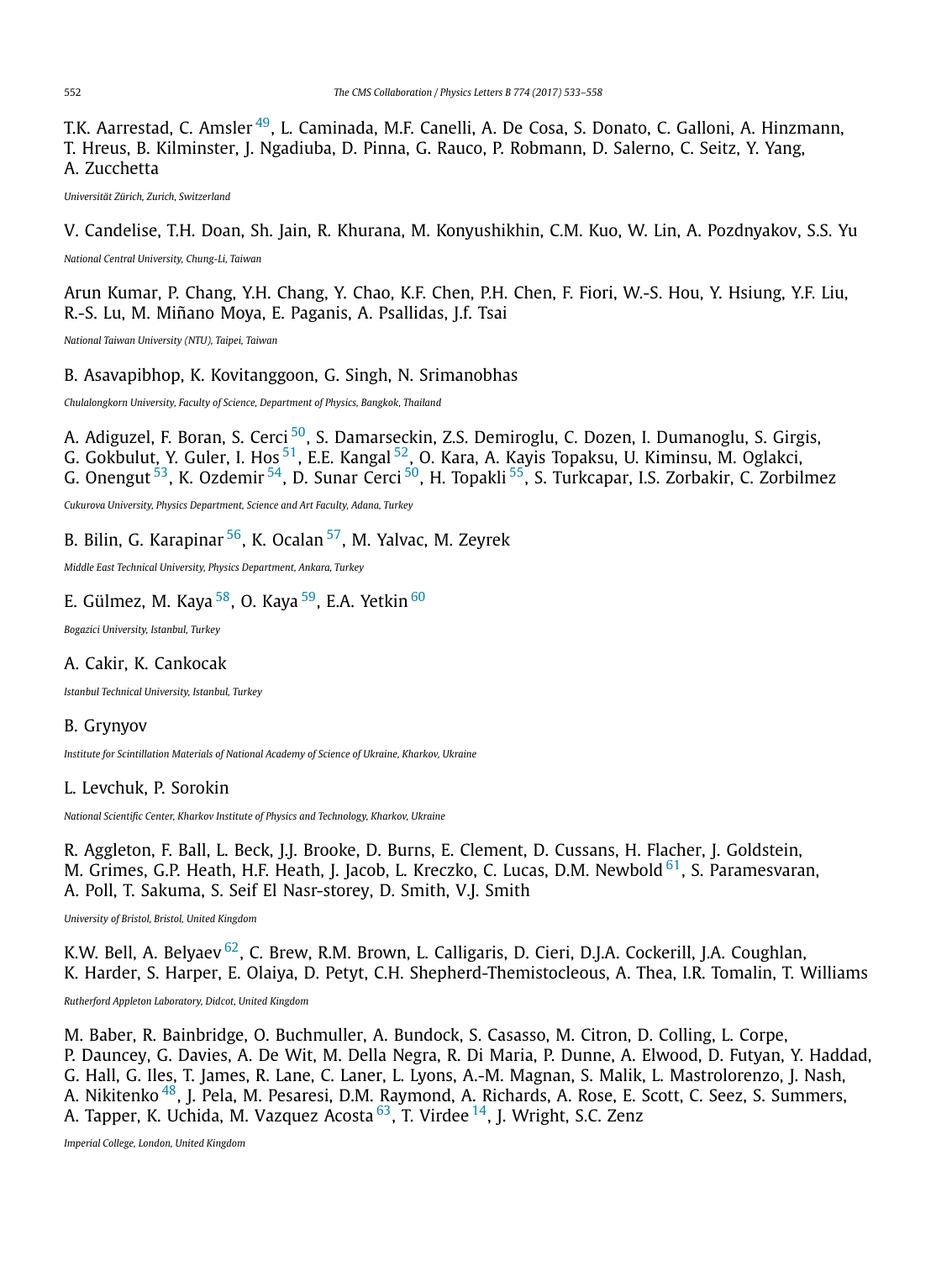## J.E. Cole, P.R. Hobson, A. Khan, P. Kyberd, I.D. Reid, P. Symonds, L. Teodorescu, M. Turner

*Brunel University, Uxbridge, United Kingdom*

### A. Borzou, K. Call, J. Dittmann, K. Hatakeyama, H. Liu, N. Pastika

*Baylor University, Waco, USA*

#### R. Bartek, A. Dominguez

*Catholic University of America, Washington, USA*

### A. Buccilli, S.I. Cooper, C. Henderson, P. Rumerio, C. West

*The University of Alabama, Tuscaloosa, USA*

D. Arcaro, A. Avetisyan, T. Bose, D. Gastler, D. Rankin, C. Richardson, J. Rohlf, L. Sulak, D. Zou

*Boston University, Boston, USA*

G. Benelli, D. Cutts, A. Garabedian, J. Hakala, U. Heintz, J.M. Hogan, K.H.M. Kwok, E. Laird, G. Landsberg, Z. Mao, M. Narain, S. Piperov, S. Sagir, E. Spencer, R. Syarif

*Brown University, Providence, USA*

D. Burns, M. Calderon De La Barca Sanchez, M. Chertok, J. Conway, R. Conway, P.T. Cox, R. Erbacher, C. Flores, G. Funk, M. Gardner, W. Ko, R. Lander, C. Mclean, M. Mulhearn, D. Pellett, J. Pilot, S. Shalhout, M. Shi, J. Smith, M. Squires, D. Stolp, K. Tos, M. Tripathi

*University of California, Davis, Davis, USA*

M. Bachtis, C. Bravo, R. Cousins, A. Dasgupta, A. Florent, J. Hauser, M. Ignatenko, N. Mccoll, D. Saltzberg, C. Schnaible, V. Valuev

*University of California, Los Angeles, USA*

E. Bouvier, K. Burt, R. Clare, J. Ellison, J.W. Gary, S.M.A. Ghiasi Shirazi, G. Hanson, J. Heilman, P. Jandir, E. Kennedy, F. Lacroix, O.R. Long, M. Olmedo Negrete, M.I. Paneva, A. Shrinivas, W. Si, H. Wei, S. Wimpenny, B.R. Yates

*University of California, Riverside, Riverside, USA*

J.G. Branson, G.B. Cerati, S. Cittolin, M. Derdzinski, A. Holzner, D. Klein, G. Kole, V. Krutelyov, J. Letts, I. Macneill, D. Olivito, S. Padhi, M. Pieri, M. Sani, V. Sharma, S. Simon, M. Tadel, A. Vartak, S. Wasserbaech [64,](#page-25-0) F. Würthwein, A. Yagil, G. Zevi Della Porta

*University of California, San Diego, La Jolla, USA*

N. Amin, R. Bhandari, J. Bradmiller-Feld, C. Campagnari, A. Dishaw, V. Dutta, M. Franco Sevilla, C. George, F. Golf, L. Gouskos, J. Gran, R. Heller, J. Incandela, S.D. Mullin, A. Ovcharova, H. Qu, J. Richman, D. Stuart, I. Suarez, J. Yoo

*University of California, Santa Barbara, Department of Physics, Santa Barbara, USA*

D. Anderson, J. Bendavid, A. Bornheim, J.M. Lawhorn, H.B. Newman, C. Pena, M. Spiropulu, J.R. Vlimant, S. Xie, R.Y. Zhu

*California Institute of Technology, Pasadena, USA*

M.B. Andrews, T. Ferguson, M. Paulini, J. Russ, M. Sun, H. Vogel, I. Vorobiev, M. Weinberg

*Carnegie Mellon University, Pittsburgh, USA*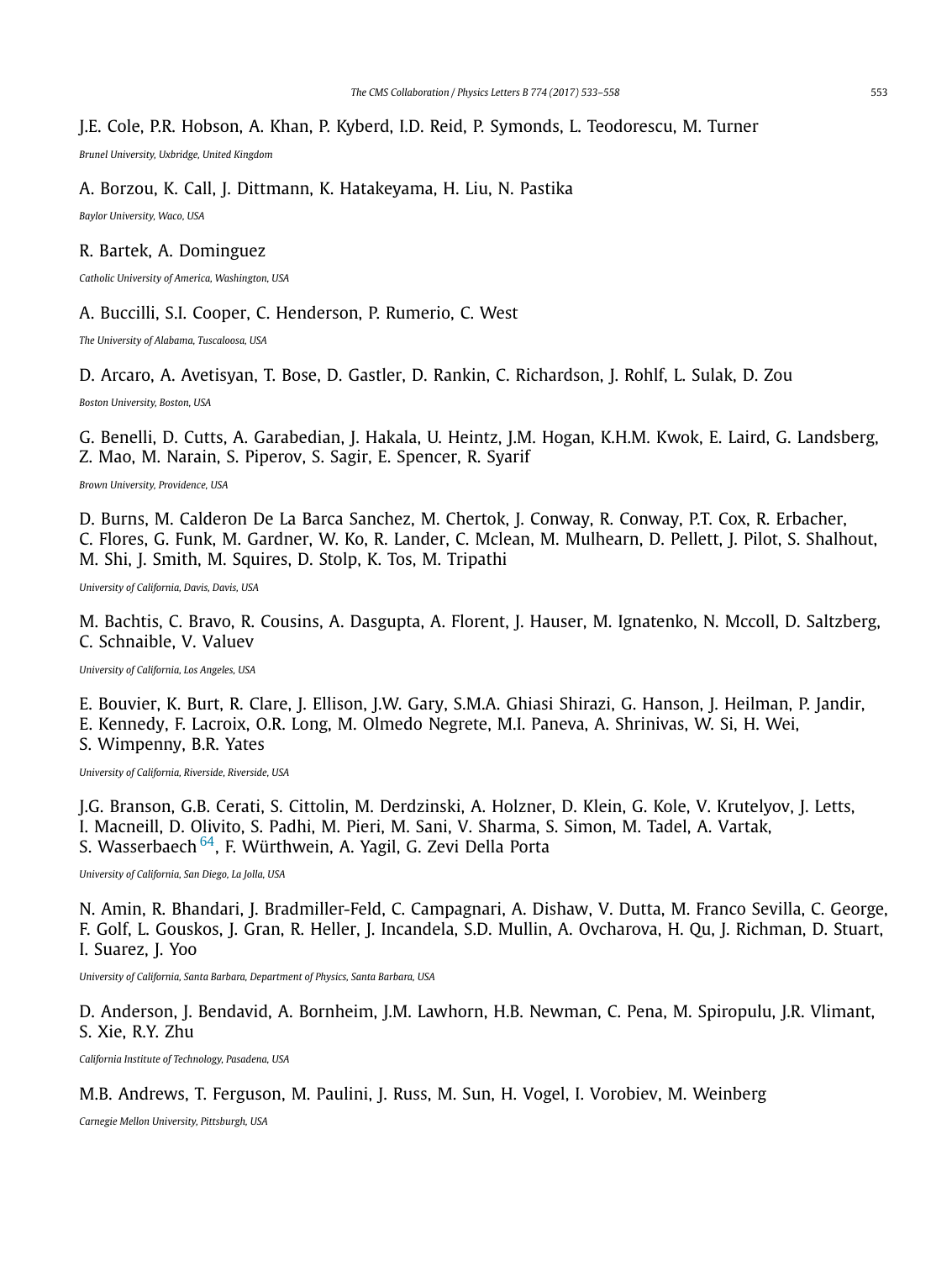J.P. Cumalat, W.T. Ford, F. Jensen, A. Johnson, M. Krohn, S. Leontsinis, T. Mulholland, K. Stenson, S.R. Wagner

*University of Colorado Boulder, Boulder, USA*

J. Alexander, J. Chaves, J. Chu, S. Dittmer, K. Mcdermott, N. Mirman, J.R. Patterson, A. Rinkevicius, A. Ryd, L. Skinnari, L. Soffi, S.M. Tan, Z. Tao, J. Thom, J. Tucker, P. Wittich, M. Zientek

*Cornell University, Ithaca, USA*

#### D. Winn

*Fairfield University, Fairfield, USA*

S. Abdullin, M. Albrow, G. Apollinari, A. Apresyan, A. Apyan, S. Banerjee, L.A.T. Bauerdick, A. Beretvas, J. Berryhill, P.C. Bhat, G. Bolla, K. Burkett, J.N. Butler, A. Canepa, H.W.K. Cheung, F. Chlebana, M. Cremonesi, J. Duarte, V.D. Elvira, I. Fisk, J. Freeman, Z. Gecse, E. Gottschalk, L. Gray, D. Green, S. Grünendahl, O. Gutsche, R.M. Harris, S. Hasegawa, J. Hirschauer, Z. Hu, B. Jayatilaka, S. Jindariani, M. Johnson, U. Joshi, B. Klima, B. Kreis, S. Lammel, D. Lincoln, R. Lipton, M. Liu, T. Liu, R. Lopes De Sá, J. Lykken, K. Maeshima, N. Magini, J.M. Marraffino, S. Maruyama, D. Mason, P. McBride, P. Merkel, S. Mrenna, S. Nahn, V. O'Dell, K. Pedro, O. Prokofyev, G. Rakness, L. Ristori, B. Schneider, E. Sexton-Kennedy, A. Soha, W.J. Spalding, L. Spiegel, S. Stoynev, J. Strait, N. Strobbe, L. Taylor, S. Tkaczyk, N.V. Tran, L. Uplegger, E.W. Vaandering, C. Vernieri, M. Verzocchi, R. Vidal, M. Wang, H.A. Weber, A. Whitbeck

*Fermi National Accelerator Laboratory, Batavia, USA*

D. Acosta, P. Avery, P. Bortignon, A. Brinkerhoff, A. Carnes, M. Carver, D. Curry, S. Das, R.D. Field, I.K. Furic, J. Konigsberg, A. Korytov, K. Kotov, P. Ma, K. Matchev, H. Mei, G. Mitselmakher, D. Rank, L. Shchutska, D. Sperka, N. Terentyev, L. Thomas, J. Wang, S. Wang, J. Yelton

*University of Florida, Gainesville, USA*

S. Linn, P. Markowitz, G. Martinez, J.L. Rodriguez

*Florida International University, Miami, USA*

A. Ackert, T. Adams, A. Askew, S. Hagopian, V. Hagopian, K.F. Johnson, T. Kolberg, T. Perry, H. Prosper, A. Santra, R. Yohay

*Florida State University, Tallahassee, USA*

M.M. Baarmand, V. Bhopatkar, S. Colafranceschi, M. Hohlmann, D. Noonan, T. Roy, F. Yumiceva

*Florida Institute of Technology, Melbourne, USA*

M.R. Adams, L. Apanasevich, D. Berry, R.R. Betts, R. Cavanaugh, X. Chen, O. Evdokimov, C.E. Gerber, D.A. Hangal, D.J. Hofman, K. Jung, J. Kamin, I.D. Sandoval Gonzalez, M.B. Tonjes, H. Trauger, N. Varelas, H. Wang, Z. Wu, J. Zhang

*University of Illinois at Chicago (UIC), Chicago, USA*

B. Bilki [65,](#page-25-0) W. Clarida, K. Dilsiz [66,](#page-25-0) S. Durgut, R.P. Gandrajula, M. Haytmyradov, V. Khristenko, J.-P. Merlo, H. Mermerkaya [67,](#page-25-0) A. Mestvirishvili, A. Moeller, J. Nachtman, H. Ogul [68](#page-25-0), Y. Onel, F. Ozok [69,](#page-25-0) A. Penzo, C. Snyder, E. Tiras, J. Wetzel, K. Yi

*The University of Iowa, Iowa City, USA*

B. Blumenfeld, A. Cocoros, N. Eminizer, D. Fehling, L. Feng, A.V. Gritsan, P. Maksimovic, J. Roskes, U. Sarica, M. Swartz, M. Xiao, C. You

*Johns Hopkins University, Baltimore, USA*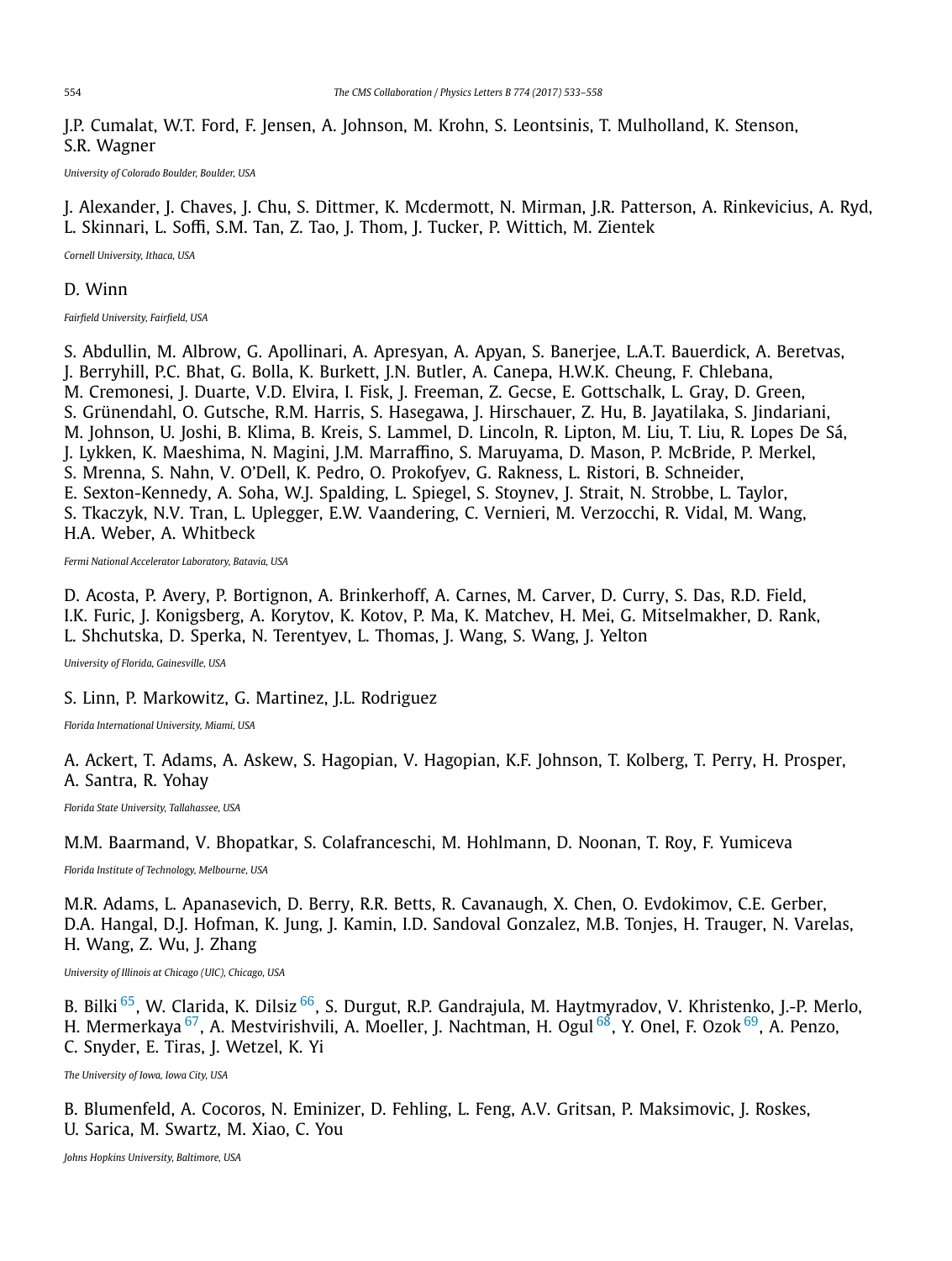A. Al-bataineh, P. Baringer, A. Bean, S. Boren, J. Bowen, J. Castle, S. Khalil, A. Kropivnitskaya, D. Majumder, W. Mcbrayer, M. Murray, C. Royon, S. Sanders, R. Stringer, J.D. Tapia Takaki, Q. Wang

*The University of Kansas, Lawrence, USA*

A. Ivanov, K. Kaadze, Y. Maravin, A. Mohammadi, L.K. Saini, N. Skhirtladze, S. Toda

*Kansas State University, Manhattan, USA*

#### F. Rebassoo, D. Wright

*Lawrence Livermore National Laboratory, Livermore, USA*

C. Anelli, A. Baden, O. Baron, A. Belloni, B. Calvert, S.C. Eno, C. Ferraioli, N.J. Hadley, S. Jabeen, G.Y. Jeng, R.G. Kellogg, J. Kunkle, A.C. Mignerey, F. Ricci-Tam, Y.H. Shin, A. Skuja, S.C. Tonwar

*University of Maryland, College Park, USA*

D. Abercrombie, B. Allen, V. Azzolini, R. Barbieri, A. Baty, R. Bi, K. Bierwagen, S. Brandt, W. Busza, I.A. Cali, M. D'Alfonso, Z. Demiragli, G. Gomez Ceballos, M. Goncharov, D. Hsu, Y. Iiyama, G.M. Innocenti, M. Klute, D. Kovalskyi, Y.S. Lai, Y.-J. Lee, A. Levin, P.D. Luckey, B. Maier, A.C. Marini, C. Mcginn, C. Mironov, S. Narayanan, X. Niu, C. Paus, C. Roland, G. Roland, J. Salfeld-Nebgen, G.S.F. Stephans, K. Tatar, D. Velicanu, J. Wang, T.W. Wang, B. Wyslouch

*Massachusetts Institute of Technology, Cambridge, USA*

A.C. Benvenuti, R.M. Chatterjee, A. Evans, P. Hansen, S. Kalafut, S.C. Kao, Y. Kubota, Z. Lesko, J. Mans, S. Nourbakhsh, N. Ruckstuhl, R. Rusack, N. Tambe, J. Turkewitz

*University of Minnesota, Minneapolis, USA*

### J.G. Acosta, S. Oliveros

*University of Mississippi, Oxford, USA*

E. Avdeeva, K. Bloom, D.R. Claes, C. Fangmeier, R. Gonzalez Suarez, R. Kamalieddin, I. Kravchenko, J. Monroy, J.E. Siado, G.R. Snow, B. Stieger

*University of Nebraska-Lincoln, Lincoln, USA*

M. Alyari, J. Dolen, A. Godshalk, C. Harrington, I. Iashvili, A. Kharchilava, A. Parker, S. Rappoccio, B. Roozbahani

*State University of New York at Buffalo, Buffalo, USA*

G. Alverson, E. Barberis, A. Hortiangtham, A. Massironi, D.M. Morse, D. Nash, T. Orimoto, R. Teixeira De Lima, D. Trocino, R.-J. Wang, D. Wood

*Northeastern University, Boston, USA*

S. Bhattacharya, O. Charaf, K.A. Hahn, N. Mucia, N. Odell, B. Pollack, M.H. Schmitt, K. Sung, M. Trovato, M. Velasco

*Northwestern University, Evanston, USA*

N. Dev, M. Hildreth, K. Hurtado Anampa, C. Jessop, D.J. Karmgard, N. Kellams, K. Lannon, N. Loukas, N. Marinelli, F. Meng, C. Mueller, Y. Musienko [35,](#page-24-0) M. Planer, A. Reinsvold, R. Ruchti, N. Rupprecht, G. Smith, S. Taroni, M. Wayne, M. Wolf, A. Woodard

*University of Notre Dame, Notre Dame, USA*

J. Alimena, L. Antonelli, B. Bylsma, L.S. Durkin, S. Flowers, B. Francis, A. Hart, C. Hill, W. Ji, B. Liu, W. Luo, D. Puigh, B.L. Winer, H.W. Wulsin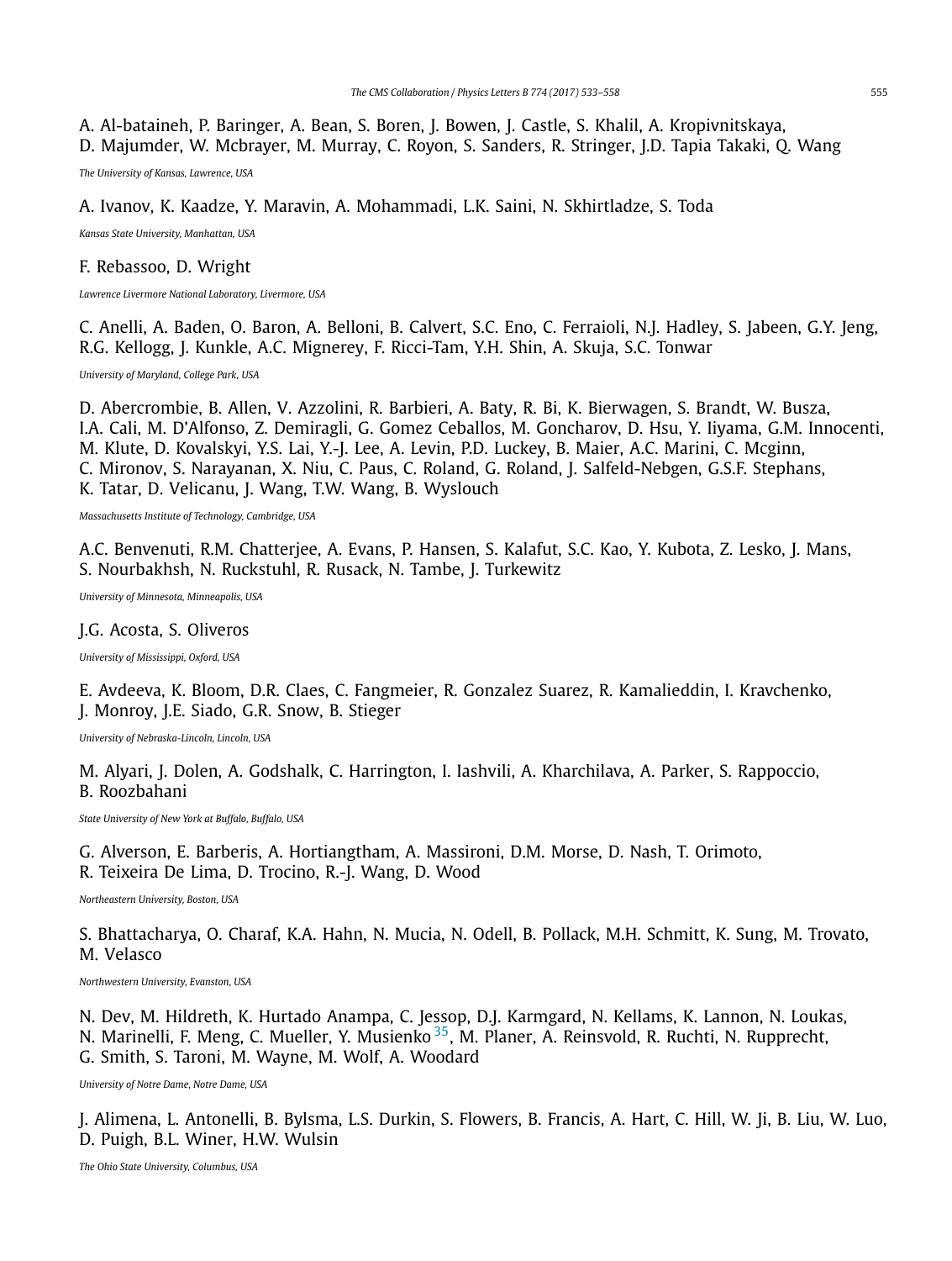A. Benaglia, S. Cooperstein, O. Driga, P. Elmer, J. Hardenbrook, P. Hebda, D. Lange, J. Luo, D. Marlow, K. Mei, I. Ojalvo, J. Olsen, C. Palmer, P. Piroué, D. Stickland, A. Svyatkovskiy, C. Tully

*Princeton University, Princeton, USA*

#### S. Malik, S. Norberg

*University of Puerto Rico, Mayaguez, USA*

A. Barker, V.E. Barnes, S. Folgueras, L. Gutay, M.K. Jha, M. Jones, A.W. Jung, A. Khatiwada, D.H. Miller, N. Neumeister, J.F. Schulte, J. Sun, F. Wang, W. Xie

*Purdue University, West Lafayette, USA*

T. Cheng, N. Parashar, J. Stupak

*Purdue University Northwest, Hammond, USA*

A. Adair, B. Akgun, Z. Chen, K.M. Ecklund, F.J.M. Geurts, M. Guilbaud, W. Li, B. Michlin, M. Northup, B.P. Padley, J. Roberts, J. Rorie, Z. Tu, J. Zabel

*Rice University, Houston, USA*

B. Betchart, A. Bodek, P. de Barbaro, R. Demina, Y.t. Duh, T. Ferbel, M. Galanti, A. Garcia-Bellido, J. Han, O. Hindrichs, A. Khukhunaishvili, K.H. Lo, P. Tan, M. Verzetti

*University of Rochester, Rochester, USA*

R. Ciesielski, K. Goulianos, C. Mesropian

*The Rockefeller University, New York, USA*

A. Agapitos, J.P. Chou, Y. Gershtein, T.A. Gómez Espinosa, E. Halkiadakis, M. Heindl, E. Hughes, S. Kaplan, R. Kunnawalkam Elayavalli, S. Kyriacou, A. Lath, R. Montalvo, K. Nash, M. Osherson, H. Saka, S. Salur, S. Schnetzer, D. Sheffield, S. Somalwar, R. Stone, S. Thomas, P. Thomassen, M. Walker

*Rutgers, The State University of New Jersey, Piscataway, USA*

M. Foerster, J. Heideman, G. Riley, K. Rose, S. Spanier, K. Thapa

*University of Tennessee, Knoxville, USA*

O. Bouhali<sup>70</sup>, A. Castaneda Hernandez<sup>70</sup>, A. Celik, M. Dalchenko, M. De Mattia, A. Delgado, S. Dildick, R. Eusebi, J. Gilmore, T. Huang, T. Kamon <sup>71</sup>, R. Mueller, Y. Pakhotin, R. Patel, A. Perloff, L. Perniè, D. Rathjens, A. Safonov, A. Tatarinov, K.A. Ulmer

*Texas A&M University, College Station, USA*

N. Akchurin, J. Damgov, F. De Guio, C. Dragoiu, P.R. Dudero, J. Faulkner, E. Gurpinar, S. Kunori, K. Lamichhane, S.W. Lee, T. Libeiro, T. Peltola, S. Undleeb, I. Volobouev, Z. Wang

*Texas Tech University, Lubbock, USA*

S. Greene, A. Gurrola, R. Janjam, W. Johns, C. Maguire, A. Melo, H. Ni, P. Sheldon, S. Tuo, J. Velkovska, Q. Xu

*Vanderbilt University, Nashville, USA*

M.W. Arenton, P. Barria, B. Cox, R. Hirosky, A. Ledovskoy, H. Li, C. Neu, T. Sinthuprasith, X. Sun, Y. Wang, E. Wolfe, F. Xia

*University of Virginia, Charlottesville, USA*

C. Clarke, R. Harr, P.E. Karchin, J. Sturdy, S. Zaleski

*Wayne State University, Detroit, USA*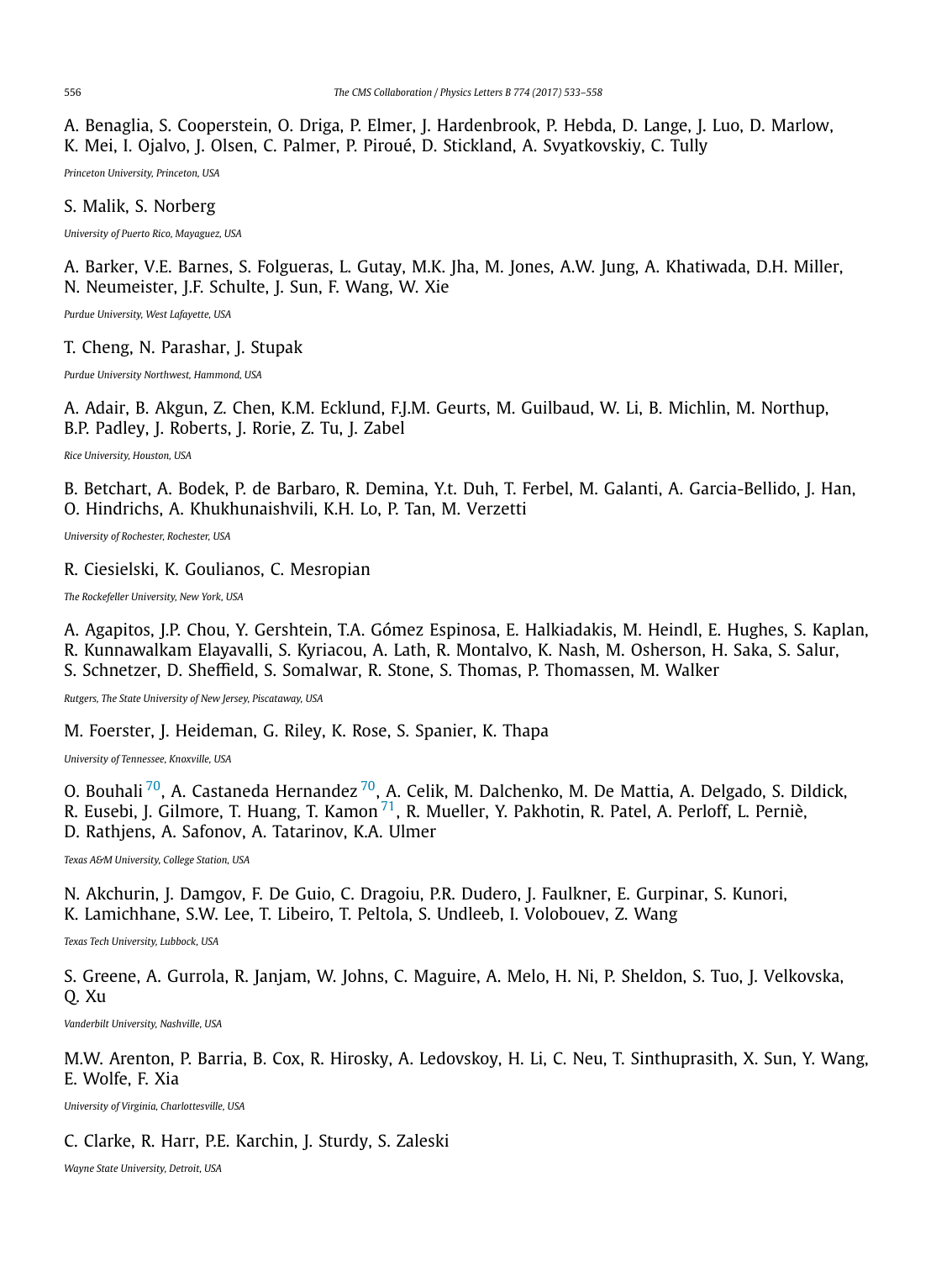## <span id="page-24-0"></span>D.A. Belknap, J. Buchanan, C. Caillol, S. Dasu, L. Dodd, S. Duric, B. Gomber, M. Grothe, M. Herndon, A. Hervé, U. Hussain, P. Klabbers, A. Lanaro, A. Levine, K. Long, R. Loveless, G.A. Pierro, G. Polese, T. Ruggles, A. Savin, N. Smith, W.H. Smith, D. Taylor, N. Woods

*University of Wisconsin – Madison, Madison, WI, USA*

- Also at Vienna University of Technology, Vienna, Austria.
- Also at State Key Laboratory of Nuclear Physics and Technology, Peking University, Beijing, China.
- Also at Universidade Estadual de Campinas, Campinas, Brazil.
- Also at Universidade Federal de Pelotas, Pelotas, Brazil.
- Also at Université Libre de Bruxelles, Bruxelles, Belgium.
- Also at Joint Institute for Nuclear Research, Dubna, Russia.
- Also at Suez University, Suez, Egypt.
- Now at British University in Egypt, Cairo, Egypt.
- Also at Fayoum University, El-Fayoum, Egypt.
- 10 Now at Helwan University, Cairo, Egypt.
- <sup>11</sup> Also at Université de Haute Alsace, Mulhouse, France.
- <sup>12</sup> Also at Skobeltsyn Institute of Nuclear Physics, Lomonosov Moscow State University, Moscow, Russia.
- Also at Ilia State University, Tbilisi, Georgia.
- Also at CERN, European Organization for Nuclear Research, Geneva, Switzerland.
- Also at RWTH Aachen University, III. Physikalisches Institut A, Aachen, Germany.
- Also at University of Hamburg, Hamburg, Germany.
- Also at Brandenburg University of Technology, Cottbus, Germany.
- <sup>18</sup> Also at Institute of Nuclear Research ATOMKI, Debrecen, Hungary.
- <sup>19</sup> Also at MTA-ELTE Lendület CMS Particle and Nuclear Physics Group, Eötvös Loránd University, Budapest, Hungary.
- Also at Institute of Physics, University of Debrecen, Debrecen, Hungary.
- Also at Indian Institute of Technology Bhubaneswar, Bhubaneswar, India.
- Also at Institute of Physics, Bhubaneswar, India.
- Also at University of Visva-Bharati, Santiniketan, India.
- Also at University of Ruhuna, Matara, Sri Lanka.
- Also at Isfahan University of Technology, Isfahan, Iran.
- Also at Yazd University, Yazd, Iran.
- Also at Plasma Physics Research Center, Science and Research Branch, Islamic Azad University, Tehran, Iran.
- Also at Università degli Studi di Siena, Siena, Italy.
- Also at Laboratori Nazionali di Legnaro dell'INFN, Legnaro, Italy.
- Also at Purdue University, West Lafayette, USA.
- <sup>31</sup> Also at International Islamic University of Malaysia, Kuala Lumpur, Malaysia.
- Also at Malaysian Nuclear Agency, MOSTI, Kajang, Malaysia.
- Also at Consejo Nacional de Ciencia y Tecnología, Mexico city, Mexico.
- <sup>34</sup> Also at Warsaw University of Technology, Institute of Electronic Systems, Warsaw, Poland.
- Also at Institute for Nuclear Research, Moscow, Russia.
- Now at National Research Nuclear University 'Moscow Engineering Physics Institute' (MEPhI), Moscow, Russia.
- <sup>37</sup> Also at St. Petersburg State Polytechnical University, St. Petersburg, Russia.
- <sup>38</sup> Also at University of Florida, Gainesville, USA.<br> $\frac{39}{2}$  Also at PN. Johodov Physical Institute, Moscov
- Also at P.N. Lebedev Physical Institute, Moscow, Russia.
- Also at California Institute of Technology, Pasadena, USA.
- Also at Budker Institute of Nuclear Physics, Novosibirsk, Russia.
- Also at Faculty of Physics, University of Belgrade, Belgrade, Serbia.
- Also at INFN Sezione di Roma; Sapienza Università di Roma, Rome, Italy.
- 44 Also at University of Belgrade, Faculty of Physics and Vinca Institute of Nuclear Sciences, Belgrade, Serbia.
- Also at Scuola Normale e Sezione dell'INFN, Pisa, Italy.
- Also at National and Kapodistrian University of Athens, Athens, Greece.
- Also at Riga Technical University, Riga, Latvia.
- Also at Institute for Theoretical and Experimental Physics, Moscow, Russia.
- 49 Also at Albert Einstein Center for Fundamental Physics, Bern, Switzerland.
- Also at Adiyaman University, Adiyaman, Turkey.
- Also at Istanbul Aydin University, Istanbul, Turkey.
- Also at Mersin University, Mersin, Turkey.
- Also at Cag University, Mersin, Turkey.
- Also at Piri Reis University, Istanbul, Turkey.
- Also at Gaziosmanpasa University, Tokat, Turkey.
- Also at Izmir Institute of Technology, Izmir, Turkey.
- Also at Necmettin Erbakan University, Konya, Turkey.
- Also at Marmara University, Istanbul, Turkey.
- Also at Kafkas University, Kars, Turkey.
- Also at Istanbul Bilgi University, Istanbul, Turkey.
- Also at Rutherford Appleton Laboratory, Didcot, United Kingdom.
- Also at School of Physics and Astronomy, University of Southampton, Southampton, United Kingdom.